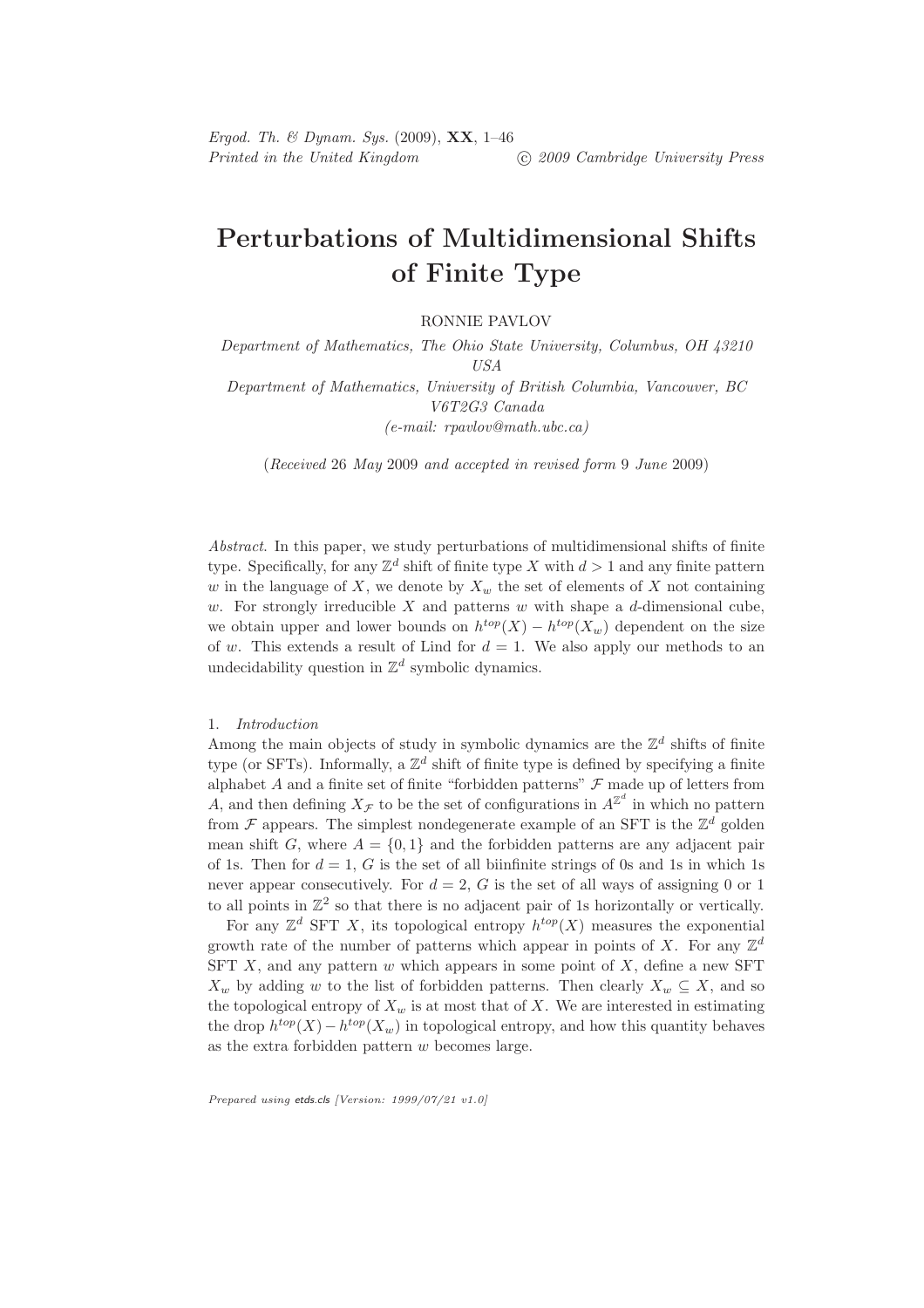As is often the case in symbolic dynamics, to obtain any general result, some sort of mixing condition must be imposed on  $X$ . We use the term "mixing condition" here to describe a wide range of properties which can be possessed by a SFT, all of which deal with the question: given points  $x, y \in X$  and finite subsets S and T of  $\mathbb{Z}^d$ , does there exist a point  $z \in X$  such that  $z|_S = x|_S$  and  $z|_T = y|_T$ ? There is a fairly large hierarchy of mixing conditions for  $\mathbb{Z}^d$  SFTs, but the only ones which we will concern ourselves with in this paper, in order from weakest to strongest, are irreducibility, topological mixing, and strong irreducibility. (All of these are defined in Section 2.) For a more detailed examination of this hierarchy of mixing conditions, see [2].

For  $d = 1$ , the following theorem of Lind shows that quite strong statements may be made about  $h^{top}(X) - h^{top}(X_w)$  even under our weakest mixing condition of irreducibility.

THEOREM 1.1. ([7], p. 360, Theorem 3) For any irreducible  $\mathbb Z$  SFT X on an alphabet A with positive topological entropy  $h^{top}(X)$ , there exist constants  $C_X$ ,  $D_X > 0$  and  $N_X \in \mathbb{N}$  such that for any  $n > N_X$  and any pattern  $w \in A^{[1,n]}$ which appears as a subpattern of some point of  $X$ ,

$$
\frac{C_X}{e^{h^{top}(X)n}} < h^{top}(X) - h^{top}(X_w) < \frac{D_X}{e^{h^{top}(X)n}}.
$$

The main result of this paper is a version of Theorem 1.1 for  $d > 1$ .

THEOREM 1.2. For any  $d > 1$  and any strongly irreducible  $\mathbb{Z}^d$  SFT X on an alphabet A with  $|X| > 1$ , there exist constants  $C_X, D_X > 0$ ,  $A_X, B_X$ , and  $N_X \in \mathbb{N}$ such that for any  $n > N_X$  and any pattern  $w \in A^{[1,n]^d}$  which appears as a subpattern of some point of  $X$ ,

$$
\frac{C_X}{e^{h^{top}(X)(n+A_X)^d}} < h^{top}(X) - h^{top}(X_w) < \frac{D_X}{e^{h^{top}(X)(n+B_X)^d}}
$$

.

Note that our hypothesis is the much stronger mixing condition of strong irreducibility, and the bounds on  $h^{top}(X) - h^{top}(X_w)$  do not differ by a multiplicative constant as they do in Theorem 1.1. (It is not necessary to assume that  $h^{top}(X) > 0$ ; Lemma 4.11 shows that any strongly irreducible subshift containing at least two points has positive topological entropy.) In Section 3, we will demonstrate why such sacrifices must be made in any meaningful multidimensional extension of Theorem 1.1. This discussion will have the dual purposes of motivating our result and illustrating some of the complexities that arise in symbolic dynamics when  $d > 1$ .

We now briefly outline the content of this paper. In Section 2, we give some necessary definitions and terminology.

In Section 3, we discuss some of the difficulties inherent in extending Theorem 1.1 to multiple dimensions, and attempt to justify Theorem 1.2 as the "correct" such extension.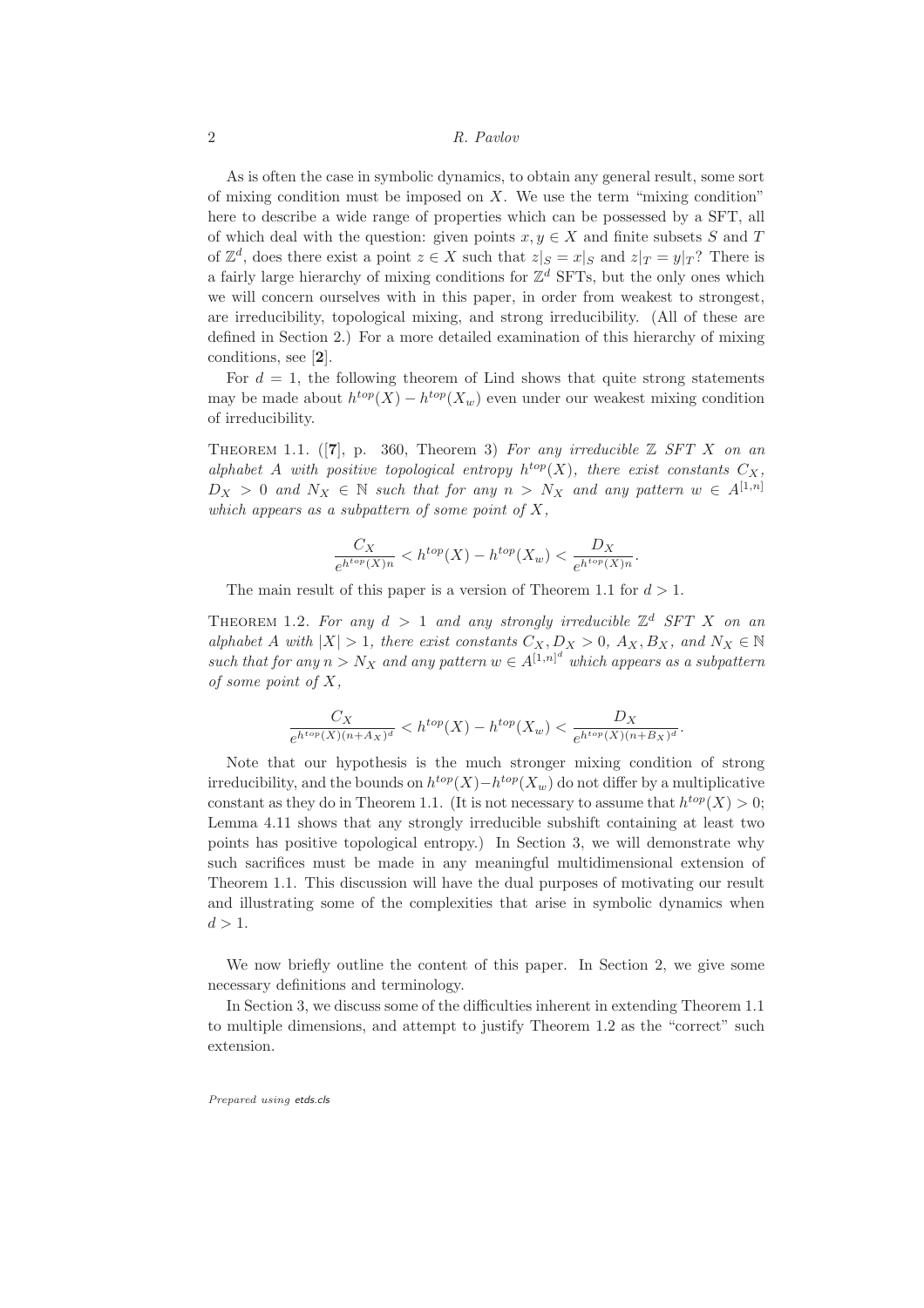In Section 4, we prove some preliminary results about generic patterns for measures on subshifts that will be integral in the proof of Theorem 1.2.

Section 5 contains the proof of the upper bound of Theorem 1.2.

Section 6 is devoted to a somewhat complicated self-contained result about replacements of patterns which is necessary for the proof in Section 5.

Section 7 contains the proof of the lower bound portion of Theorem 1.2.

Section 8 is about the construction of a pattern  $w_{o,d}$  whose existence is a necessary ingredient in the proof in Section 7.

Section 9 presents an application of our results to an undecidability question for SFTs in higher dimensions.

For a thorough introduction to higher-dimensional symbolic dynamics, see [8].

## 2. Definitions and terminology

We begin with some basic definitions and terminology. In this paper, an **alphabet** will always be a finite set with at least two elements.

*Definition 2.1.* The  $\mathbb{Z}^d$  full shift on A is the set  $A^{\mathbb{Z}^d}$ . For any full shift  $A^{\mathbb{Z}^d}$ , we define the  $\mathbb{Z}^d$ -shift action  $\{\sigma_{\vec{v}}\}_{\vec{v}\in\mathbb{Z}^d}$  on  $A^{\mathbb{Z}^d}$  as follows: for any  $\vec{v}\in\mathbb{Z}^d$  and  $x\in A^{\mathbb{Z}^d}$ ,  $(\sigma_{\vec{v}}(x))(\vec{u}) = x(\vec{v} + \vec{u})$  for all  $\vec{u} \in \mathbb{Z}^d$ .

Definition 2.2. A  $\mathbb{Z}^d$  **subshift** on an alphabet A is a set  $X \subseteq A^{\mathbb{Z}^d}$  with the following two properties:

(i) X is shift-invariant, meaning that for any  $x \in X$  and  $\vec{v} \in \mathbb{Z}^d$ ,  $\sigma_{\vec{v}}(x) \in X$ . (ii) X is closed in the product topology on  $A^{\mathbb{Z}^d}$ .

When the value of d is clear, we will sometimes omit the  $\mathbb{Z}^d$  and just use the term subshift.

A **pattern**  $u$  on the alphabet  $A$  is any mapping from a non-empty subset  $S$  of  $\mathbb{Z}^d$  to A, where S is called the **shape** of u. For patterns u and u', where u has shape S, we say that u is a **subpattern** of u' if there exists  $\vec{p} \in \mathbb{Z}^d$  such that  $u(\vec{q}) = u'(\vec{q} + \vec{p})$  for all  $\vec{q} \in S$ . We use the term **occurrence** to refer to a specific instance of a pattern  $u$  as a subpattern within a larger pattern  $u'$ . For any pattern u with shape S and any  $T \subseteq S$ , denote by  $u|_T$  the restriction of u to T, i.e. the subpattern of u occupying  $T$ .

Definition 2.3. The **language** of a subshift X, denoted by  $L(X)$ , is the set of patterns which appear as subpatterns of elements of X. The set of patterns with a particular shape S which are in the language of X is denoted by  $L_S(X)$ .

For any pattern u with shape S in a subshift X, denote by [u] the set  ${x \in X : x|_S = u}$ , called the **cylinder set** of u. Although it is a slight abuse of notation, in certain situations we will also refer by  $[u]$  to the set of all patterns w such that  $w|_S = u$ ; for instance we use  $L_T(X) \cap [u]$  to refer to the set of patterns w with shape T such that  $w|_S = u$ .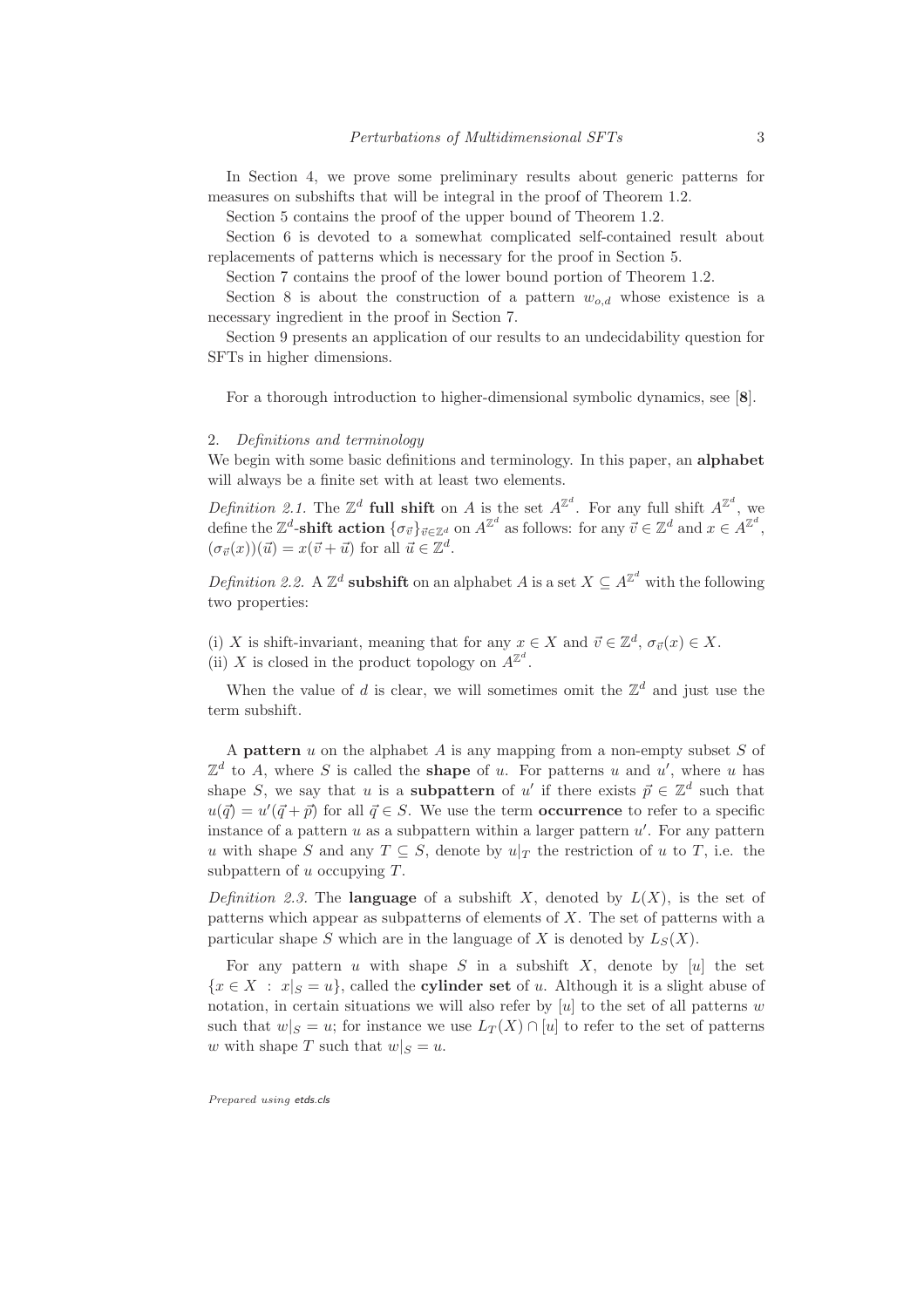Definition 2.4. A  $\mathbb{Z}^d$  shift of finite type (or SFT) X is defined by specifying a finite collection of finite patterns on A (call this collection  $\mathcal{F}$ ), and then defining  $X = (A^{\mathbb{Z}^d})_{\mathcal{F}}$  to be the set of elements of  $A^{\mathbb{Z}^d}$  which do not contain any member of  $\mathcal F$  as subpatterns. For any fixed  $X$ , the type of  $X$  is the minimum nonnegative integer t such that for some  $\mathcal F$  consisting entirely of patterns with shape  $[1,t]^d$ ,  $X = (A^{\mathbb{Z}^d})_{\mathcal{F}}$ . A shift of type two is called a **Markov shift**.

It is not hard to see that any  $\mathbb{Z}^d$  shift of finite type is a  $\mathbb{Z}^d$  subshift.

We will often make use of the  $l_{\infty}$  metric on  $\mathbb{R}^d$ : for  $\vec{p}, \vec{q} \in \mathbb{R}^d$ ,  $\|\vec{p} - \vec{q}\|_{\infty} =$  $\max_{1 \leq i \leq d} |p_i - q_i|$ . This metric on  $\mathbb{R}^d$  induces a notion of "distance" between subsets of  $\mathbb{Z}^d$ : for  $S, T \subset \mathbb{Z}^d$ , we say  $\rho(S, T) = \min_{\vec{s} \in S, \vec{t} \in T} ||\vec{s} - \vec{t}||_{\infty}$ .

Definition 2.5. A  $\mathbb{Z}^d$  subshift X is **topologically mixing** if for any  $x, y \in X$  and any finite  $S, T \subset \mathbb{Z}^d$ , there exists R such that for any  $\vec{p} \in \mathbb{Z}^d$  with the property that  $\rho(S,T+\vec{p}) > R$ , there exists  $z \in X$  such that  $z|_S = x|_S$  and  $z|_{T+\vec{p}} = y|_{T+\vec{p}}$ .

Definition 2.6. A  $\mathbb{Z}^d$  subshift X is **strongly irreducible** if there exists R such that for any  $x, y \in X$  and any finite  $S, T \subset \mathbb{Z}^d$ , and for any  $\vec{p} \in \mathbb{Z}^d$  with the property that  $\rho(S,T+\vec{p}) > R$ , there exists  $z \in X$  such that  $z|_S = x|_S$  and  $z|_{T+\vec{p}} = y|_{T+\vec{p}}$ . We call the minimum such  $R$  the **uniform filling length** of  $X$ .

For  $d = 1$ , an SFT X is **irreducible** if it contains a dense forward orbit, i.e. if there exists  $x \in X$  so that  $\{\sigma_n x\}_{n \in \mathbb{Z}^+}$  is dense in X. There are several natural extensions of this definition when  $d > 1$ , but all of them are extremely weak conditions (much weaker than topological mixing), and so we do not present them here.

Definition 2.7. Two  $\mathbb{Z}^d$  subshifts X and Y are **topologically conjugate** (denoted  $X \cong Y$ ) if there exists a bijective map from X to Y which is continuous in the product topology and which commutes with the  $\mathbb{Z}^d$ -shift action. Such a map is called a topological conjugacy.

We denote by  $P_{j_1,j_2,...,j_d}$  the  $j_1 \times j_2 \times ... \times j_d$  rectangular prism  $\prod_{i=1}^d \{1,2,...,j_i\}$ in  $\mathbb{Z}^d$ , and use the notation  $\Gamma_j$  for the cube  $P_{j,j,\dots,j}$ . We call  $j_1,\dots,j_d$  the **sizes** of  $P_{j_1,\ldots,j_d}$ , and call j the **size** of  $\Gamma_j$ .

Definition 2.8. The **topological entropy** of a  $\mathbb{Z}^d$  subshift X, denoted by  $h^{top}(X)$ , is defined by

$$
h^{top}(X) = \lim_{j_1, j_2, \dots, j_d \to \infty} \frac{\ln |L_{P_{j_1, j_2, \dots, j_d}}(X)|}{j_1 j_2 \cdots j_d}.
$$

Topological entropy is an invariant under topological conjugacy, i.e. if  $X \cong Y$ , then  $h^{top}(X) = h^{top}(Y)$ . In fact, it is one of the most useful and important invariants associated to a subshift.

The following notations and definitions will be needed in some of the more technical details of our proofs.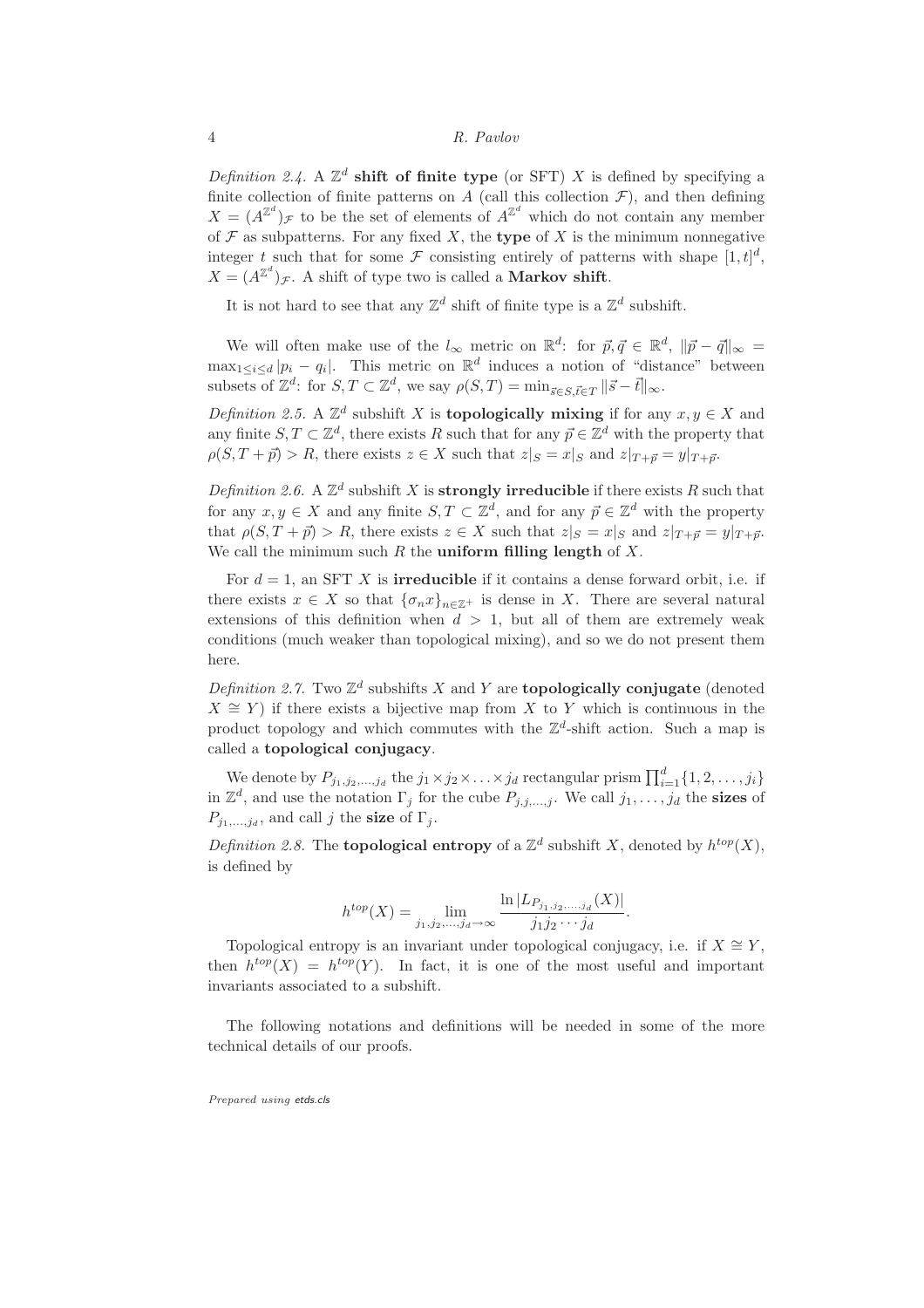For each  $1 \leq i \leq d$ , we denote by  $\vec{e_i}$  the *i*th element of the standard basis for  $\mathbb{Z}^d$ , and for  $\vec{p}, \vec{q} \in \mathbb{R}^d$ , the **distance in the**  $\vec{e_i}$ **-direction** between  $\vec{p}$  and  $\vec{q}$  is defined to be  $|p_i - q_i|$ . We denote by  $\vec{\mathbf{1}} \in \mathbb{Z}^d$  the vector whose entries are all ones.

For any  $S, S', T \subseteq \mathbb{Z}^d$  satisfying  $S, S' \supseteq T$ , we say that patterns u with shape S and u' with shape S' **agree on** T if  $u|_T = u'|_T$ , i.e. u and u' have the same letters on T.

The **boundary of thickness** k of a subset S of  $\mathbb{Z}^d$ , which is denoted by  $S^{(k)}$ , is the set of  $\vec{p} \in S$  for which there exists  $\vec{q} \in \mathbb{Z}^d \setminus S$  with  $\|\vec{p} - \vec{q}\|_{\infty} \leq k$ . Whenever we refer to just the boundary of a shape S, we mean the boundary of thickness one.

For any  $S \subseteq \mathbb{Z}^d$ , a set  $T \subseteq \mathbb{Z}^d$  is called a **copy** of S if  $T = S + \vec{v}$  for some  $\vec{v} \in \mathbb{Z}^d$ . This  $\vec{v}$  is then called the **difference** of S and T, denoted by  $T - S$ . For any sets  $A \subset S$  and  $B \subset T$ , we say that A in S **corresponds to** B in T if  $A = B + (S - T)$ .

A pattern v with shape S forces a pattern w with shape  $T$  in a subshift  $X$  if for every  $x \in X$ ,  $x|_S = v \Rightarrow x|_T = w$ .

A pattern w with shape S is **periodic** with respect to  $\vec{v} \in \mathbb{Z}^d$  if  $S \cap (S - \vec{v}) \neq \emptyset$ and  $w(\vec{u}) = w(\vec{u} + \vec{v})$  for all  $\vec{u} \in S \cap (S - \vec{v})$ . We also say that  $\vec{v}$  is a **period** of w. A pattern is aperiodic if it has no periods.

#### 3. Motivation and examples

The question of what a "natural" multidimensional version of Theorem 1.1 should look like is not easily answered. First, let's examine the conclusion. One might think that in Theorem 1.2, we should have just replaced the  $e^{h^{top}(X)n}$  in Theorem 1.1 by  $e^{h^{top}(X)n^d}$ . However, we can quickly see that this is a bit too much to hope for.

*Example 3.1.* For any  $d > 1$ , define Y to be the full shift  $\{0,1\}^{\mathbb{Z}^d}$ . For every  $j \in \mathbb{N}$ , define the higher block code  $f_j: Y \to (A^{\Gamma_j})^{\mathbb{Z}^d}$  by  $(f_j(x))(\vec{p}) = x|_{\vec{p} + \Gamma_j - \vec{\mathbf{1}}}$  for every  $x \in Y$  and  $\vec{p} \in \mathbb{Z}^d$ . In other words, for every  $\vec{p} \in \mathbb{Z}^d$ ,  $(f_j(x))(\vec{p})$  is defined to be the subpattern of x which lies in  $\Gamma_i + \vec{p} - \vec{1}$ , or a copy of  $\Gamma_i$  whose least corner in the usual lexicographic order on  $\mathbb{Z}^d$  is  $\vec{p}$ . Higher block codes are topological conjugacies (see [9] for a proof in one dimension, which is easily extendable to  $\mathbb{Z}^d$ ), so Y is topologically conjugate to  $f_i(Y)$  for every  $j \in \mathbb{N}$ . We can also think of  $f_i$  as a bijection between  $L_{\Gamma_n}(Y)$  and  $L_{\Gamma_{n-j+1}}(f_j(Y))$  for all  $n \geq j$ . This means that for any  $n \geq j$  and any  $w \in L_{\Gamma_n}(Y)$ ,  $Y_w$  and  $(f_j(Y))_{f_j(w)}$  are topologically conjugate as well, and therefore have the same topological entropy.

Let us suppose that a  $\mathbb{Z}^d$  version of Theorem 1.1 could be made by simply changing the *n* in the exponent to  $n^d$ . Then for any  $d > 1$  and any strongly irreducible  $\mathbb{Z}^d$  SFT  $X = (A^{\mathbb{Z}^d})_{\mathcal{F}}$ , there exist constants  $C_X, D_X > 0$ , and  $N_X \in \mathbb{N}$ such that for any  $n > N_X$  and any pattern  $w \in A^{[1,n]^d}$  which appears as a subpattern of some point of X,  $\frac{C_X}{e^{h^{top}(X)n^d}} < h^{top}(X) - h^{top}(X_w) < \frac{D_X}{e^{h^{top}(X)n^d}}$ . In particular, for any pattern  $w \in L_{\Gamma_n}(Y)$  with  $n > N_Y$ ,

$$
\frac{C_Y}{e^{h^{top}(Y)n^d}} < h^{top}(Y) - h^{top}(Y_w) < \frac{D_Y}{e^{h^{top}(Y)n^d}}.
$$

This means that for any j, if in addition  $n > N_Y + j - 1$ , then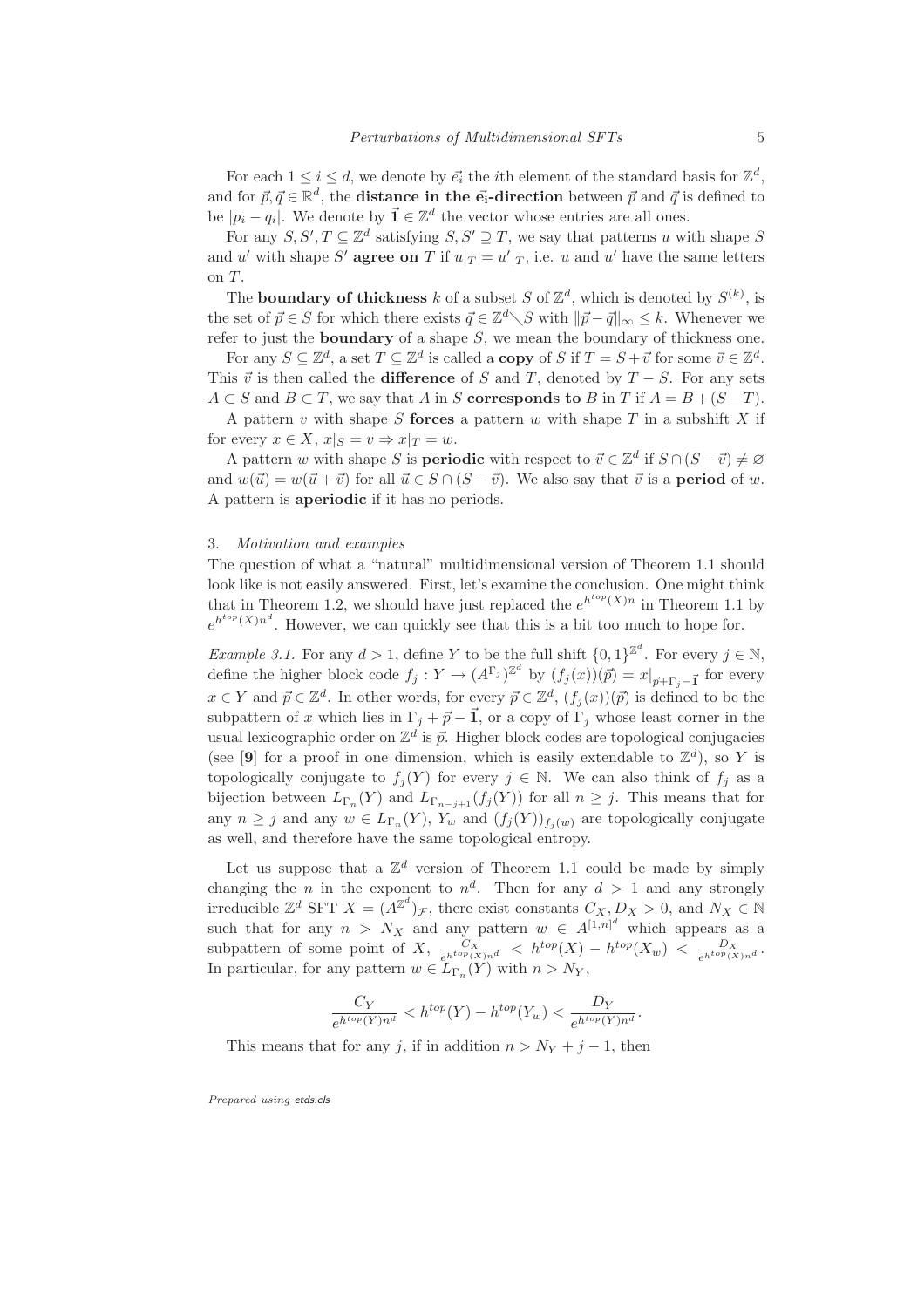$$
\frac{C_Y}{e^{h^{top}(Y)n^d}} < h^{top}(f_j(Y)) - h^{top}((f_j(Y))_{f_j(w)}) < \frac{D_Y}{e^{h^{top}(Y)n^d}}.\tag{1}
$$

Since  $f_j(w) \in L_{\Gamma_{n-j+1}}(f_j(Y))$ , if  $n > N_{f_j(Y)}$  then

$$
\frac{C_{f_j(Y)}}{e^{h^{top}(f_j(Y))(n-j+1)^d}} < h^{top}(f_j(Y)) - h^{top}((f_j(Y))_{f_j(w)}) < \frac{D_{f_j(Y)}}{e^{h^{top}(f_j(Y))(n-j+1)^d}}.\tag{2}
$$

However, since  $d > 1$  and  $h^{top}(f_j(Y)) = h^{top}(Y)$ ,  $e^{h^{top}(f_j(Y))n^d}$  grows much more quickly than  $e^{h^{top}(Y)(n-j+1)^d}$  as  $n \to \infty$ . Therefore (1) and (2) contradict each other. Example 3 then shows that  $A_X$  and  $B_X$  cannot be omitted in the statement of Theorem 1.2. Since  $j$  could be arbitrarily large in Example 3, it must be the case that  $A_X$  and  $B_X$  depend on X rather than being absolute constants. If  $X$  has uniform filling length  $R$ , then the values we actually achieve in the proof of Theorem 1.2 are  $A_X = 44R + 71$  and  $B_X = -2R$ . We note that these constants  $A_X$ and  $B_X$  could be thought of as being present in Theorem 1.1 as well, but hidden inside the constants  $C_X$  and  $D_X$ .

We now address the hypotheses of Theorem 1.2. There are examples which show that for  $d > 1$ , topological mixing is not sufficient to get meaningful bounds on  $h^{top}(X) - h^{top}(X_w)$ . Regarding the upper bound, there is a topologically mixing  $\mathbb{Z}^2$  SFT  $X_*$  defined in [6] such that  $h^{top}(X_*) > 0$ , and for which there exist square patterns c of arbitrarily large size such that  $h^{top}((X_*)_c) = 0$ . (c is defined on p. 29 of  $[6]$ . In the language used there, for every n, every level-n rectangle contains the  $2n \times 2n$  pattern c, and the set of points containing no level-n rectangle is called the set of exceptional points, which is shown to have zero entropy.) For the lower bound, there is a topologically mixing  $\mathbb{Z}^2$  SFT  $X_{MS}^{(N)}$  defined in [2] with positive topological entropy whose alphabet contains a letter g so that  $h^{top}(X_{MS}^{(N)}) = h^{top}((X_{MS}^{(N)})_g)$ . This clearly implies that  $h^{top}(X_{MS}^{(N)}) = h^{top}((X_{MS}^{(N)})_w)$  for any pattern w containing g as well. These two examples show that for  $d > 1$ , no meaningful upper and lower bounds on  $h^{top}(X) - h^{top}(X_w)$  dependent only on the size of w can exist for all topologically mixing  $\mathbb{Z}^d$  SFTs. To obtain a conclusion of the strength we want, a stronger mixing condition is then necessary. The hypothesis we use is that of strong irreducibility.

The difference in the notions of strong irreducibility and topological mixing is that for strong irreducibility, the distance  $R$  between shapes  $S$  and  $T$  necessary for interpolation between patterns in  $L_S(X)$  and  $L_T(X)$  is independent of S and T, whereas in topological mixing, this distance depends on S and T. When  $d = 1$ , these two notions coincide. (To see this, note that for a  $\mathbb Z$  Markov shift, any distance sufficient for interpolating between any two letters of the alphabet is sufficient to interpolate between any two patterns.) However, strong irreducibility is a strictly stronger notion in more than one dimension: for any shape S and  $\vec{v} \in \mathbb{Z}^d$  with  $\rho({\{\vec{v}\},S}) > R$  and any  $a \in A$ , by the definition of strong irreducibility there is some  $y \in X$  with  $y|_S = w$  and  $y(\vec{v}) = a$ ; yet there exist topologically mixing SFTs for  $d > 1$  such that for any k, some patterns force letters a distance k away, including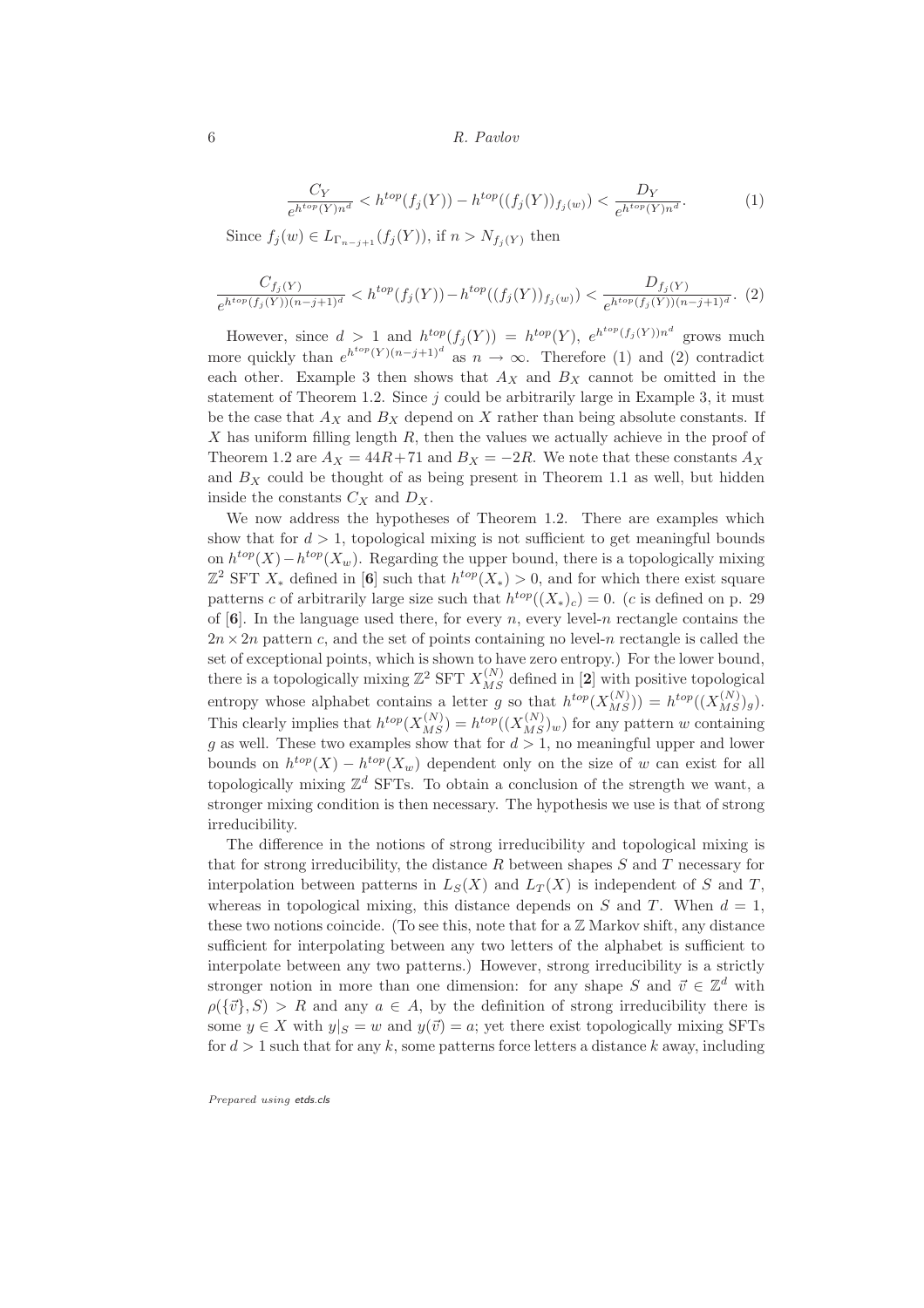the checkerboard island shift of Quas and Sahin ([11]) and the aforementioned  $X_*$ shift of Hochman  $(6)$ . Any such system is then an example of a topologically mixing but not strongly irreducible SFT.

Our example  $f_i(Y)$  used above to show the necessity of the constants  $A_X$  and  $B_X$  in Theorem 1.2 did not actually show that  $A_X$  and  $B_X$  are not the same. The following example will show that in fact  $A_X$  and  $B_X$  must be distinct, even if X is assumed to be a strongly irreducible  $\mathbb{Z}^d$  SFT.

*Example 3.2.* For any  $d > 1$  and  $j > 1$ , define the  $\mathbb{Z}_p^d$  SFT  $Z_j$  on the alphabet  $\{0, 1\}$ with the set of forbidden patterns  $\mathcal{F}_j = \{w \in \{0,1\}^{\Gamma_j} : w \text{ has at least two 1s}\}\.$  In other words,  $Z_j$  consists of all infinite patterns of 0s and 1s on  $\mathbb{Z}^d$  such that any two 1s are a  $\| \cdot \|_{\infty}$ -distance of at least j from each other.  $Z_j$  is clearly an SFT. It is also strongly irreducible with  $R = j - 1$ : for any pair of patterns in  $L(Z_i)$  which are a distance of at least j from each other, one can make a point of  $X_i$  by filling the rest of  $\mathbb{Z}^2$  with 0s.

We claim that in the language of Theorem 1.2, it must be the case that  $A_{Z_j} \neq B_{Z_j}$ , and in fact that  $A_{Z_j} - B_{Z_j} \geq 2j - 2 = 2R$ . To prove this, we first make a definition: for any  $n > 0$ , we define the pattern  $a_n$  with shape  $\Gamma_{n,j+1}$ by  $a_n(\vec{p}) = 1$  if and only if all coordinates of  $\vec{p}$  are equal to 1 (mod j). Clearly,  $a_n \in L(Z_j)$ . Let us also for any  $n > 0$  define the pattern  $b_n$  with shape  $\Gamma_{(n+2)j-1}$ where  $b_n$  has  $a_n$  as a subpattern occupying its central copy of  $\Gamma_{nj+1}$ , and has 0s on all of  $\Gamma^{(j-1)}_{(n+2)j-1}$ . By the definition of  $Z_j$ , any occurrence of  $a_n$  in an element of  $Z_j$  forces an occurrence of  $b_n$  containing it. Therefore,  $(Z_j)_{a_n} = (Z_j)_{b_n}$  for any n. However, the size of the shape of  $b_n$  is  $2j - 2$  bigger than that of  $a_n$  for any n, and so for any  $A_{Z_j}$  and  $B_{Z_j}$  which satisfy Theorem 1.2, it must be the case that  $A_{Z_i} - B_{Z_i} \geq 2j - 2 = 2R$  for any j. This shows that  $A_X - B_X$  must be at least linear in R, and so the value of  $46R + 71$  for  $A_X - B_X$  attained in Theorem 1.2 can be improved by at most additive and multiplicative constants.

In addition to these necessary changes in the statement of a multidimensional version of Theorem 1.1, changes must be made to the proof as well. Lind's proof of Theorem 1.1 relied strongly on techniques from linear algebra. In particular, he uses the fact that the topological entropy of a  $\mathbb Z$  SFT is the logarithm of the Perron eigenvalue of its (integer-valued) transition matrix. However, there is no known procedure for using transition matrices to explicitly compute  $h^{top}(X)$  when  $d > 1$ . Even if the notion is extendable in some way, the situation cannot be nearly as simple as in the Z case, since there exists a  $\mathbb{Z}^2$  SFT X where  $h^{top}(X)$  is not the logarithm of an algebraic number! ([5]) Therefore, to prove a multidimensional version of Theorem 1.1, we must use a different approach. Our methods are similar in places to those used in  $[12]$ , where the effect on entropy of removing patterns from SFTs is also examined.

#### 4. Some measure-theoretic preliminaries

The proof of Theorem 1.2 rests on some general measure-theoretic facts about  $\mathbb{Z}^d$ subshifts, generic patterns, and measures of maximal entropy, which we will prove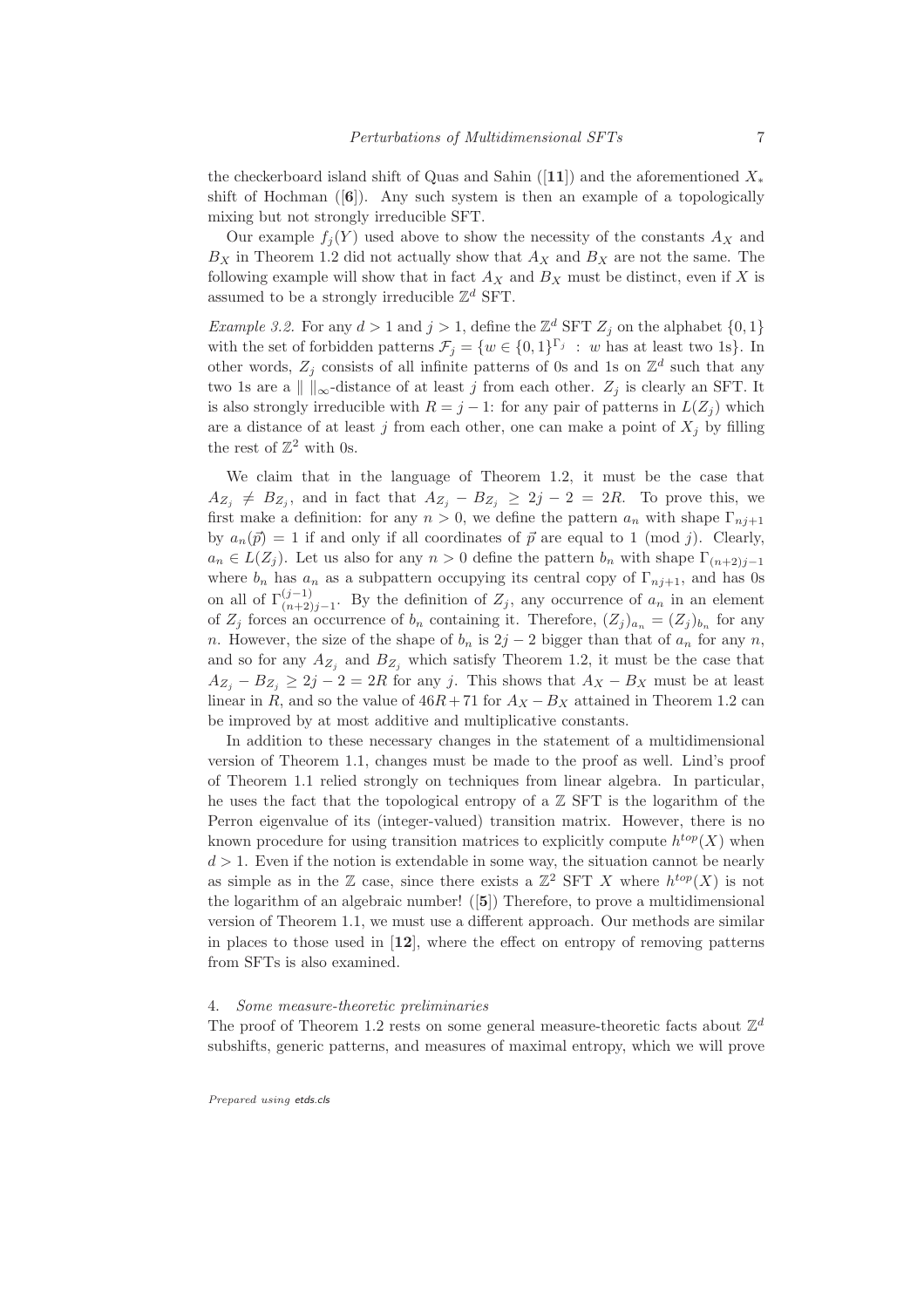in this section. For our purposes, a measure on a subshift  $X$  will always be a shift-invariant Borel probability measure.

*Definition 4.1.* The **measure-theoretic entropy** of a subshift X with respect to a measure  $\mu$  on X, which is denoted by  $h_{\mu}(X)$ , is defined by

$$
h_{\mu}(X) = \lim_{j_1, j_2, \dots, j_d \to \infty} \frac{1}{j_1 j_2 \cdots j_d} \sum_{w \in L_{P_{j_1, \dots, j_d}}(X)} f(\mu([w])),
$$

where  $[w]$  is the cylinder set  $\{x \in X : x|_{P_{j_1,\ldots,j_d}} = w\}, f(x) := -x \ln x$  for  $x > 0$ , and  $f(0) = 0$ .

Definition 4.2. A measure  $\mu$  on a subshift X is called a **measure of maximal** entropy if  $h_\mu(X) = h^{top}(X)$ .

Such measures are said to have maximal entropy because of the following Variational Principle.

THEOREM 4.3. For any  $\mathbb{Z}^d$  subshift X,  $h^{top}(X) = \sup h_{\mu}(X)$ . This supremum is achieved for some µ.

See [10] for a proof. It is well-known that in fact any  $\mathbb{Z}^d$  subshift has an ergodic measure of maximal entropy. The following proposition gives a useful property for measures of maximal entropy on SFTs.

PROPOSITION 4.4. ([3], p. 281, Proposition 1.20) For any d, any  $\mathbb{Z}^d$  shift X of finite type t, any  $\mu$  a measure of maximal entropy for X, and any shape  $U \subseteq \mathbb{Z}^d$ , the conditional distribution of  $\mu$  on U given any fixed pattern  $w \in L_{(U^c)^{(t)}}(X)$  is uniform over all patterns  $x \in L_U(X)$  such that the pattern y with shape  $U \cup (U^c)^{(t)}$ defined by  $y|_U = x$  and  $y|_{(U^c)^{(t)}} = w$  is in  $L(X)$ .

Proposition 4.4 says that any pair of patterns with the same shape  $U \cup (U^c)^{(t)}$ which agree on  $(U^c)^{(t)}$  have the same measure for any measure of maximal entropy. By taking  $U = S \setminus S^{(t)}$  for any shape S, it also implies that any two patterns with shape S which agree on  $S^{(t)}$  have the same measure for any measure of maximal entropy. It is then clear that two patterns with shape  $S$  which agree on a set containing  $S^{(t)}$  have the same measure for any measure of maximal entropy as well, which gives the following corollary:

COROLLARY 4.5. For any d, any  $\mathbb{Z}^d$  shift X of finite type t, any measure  $\mu$  of maximal entropy on X, any shapes S and T satisfying  $S^{(t)} \subseteq T \subseteq S$ , and any pattern  $w \in L_S(X)$ ,  $\mu([w]) = \frac{\mu([w|_T])}{|L_S(X) \cap [w|_T]|}$ .

LEMMA 4.6. For any d, any strongly irreducible  $\mathbb{Z}^d$  shift X of finite type t with uniform filling length R, any measure  $\mu$  of maximal entropy on X, any shape S, and any  $u \in L_S(X)$ ,

$$
\frac{1}{\left|L_{\left(S\cup (S^c)^{(t+R)}\right)\diagdown\left(S\cup (S^c)^{(t+R)}\right)^{(t)}}(X)\right|} \leq \mu([u]) \leq \frac{1}{\left|L_{S\diagdown S^{(R)}}(X)\right|}.
$$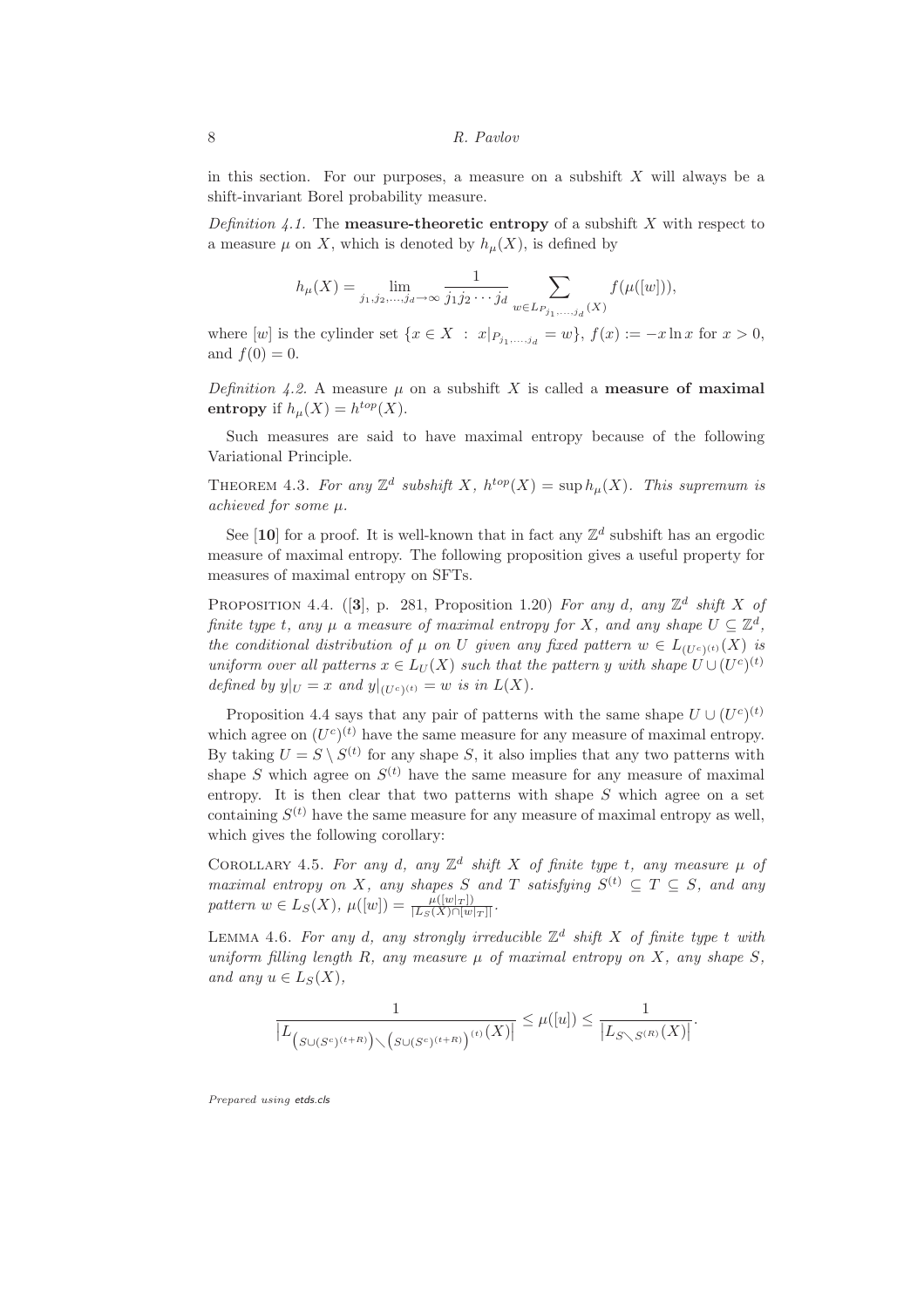*Proof.* Fix d, X,  $\mu$ , S, and  $u \in L_S(X)$ . We begin by bounding  $\mu([u])$  from below. Choose any pattern  $v \in L_{(S \cup (S^c)^{(t+R)})^{(t)}}(X)$ . We claim that  $\rho(S, (S \cup$  $(S<sup>c</sup>)(t+R)(t) > R$ . Consider any  $\vec{p} \in S$  and  $\vec{q} \in (S \cup (S<sup>c</sup>)(t+R)(t))$ . By definition, there exists  $\vec{r} \notin S \cup (S^c)^{t+R}$  such that  $\|\vec{q} - \vec{r}\|_{\infty} \leq t$ . Also by definition,  $\|\vec{p} - \vec{r}\|_{\infty} > R + t$ . Therefore, by the triangle inequality,  $\|\vec{p} - \vec{q}\|_{\infty} > R$ , and since  $\vec{p} \in S$  and  $\vec{q} \in (S \cup (S^c)^{(t+R)})^{(t)}$  were arbitrary,  $\rho(S, (S \cup (S^c)^{(t+R)})^{(t)}) > R$ as claimed. This means that by strong irreducibility, there exists a pattern  $w_v \in$  $L_{S\cup (S^c)^{(t+R)}}(X)$  such that  $w_v|_S = u$  and  $w_v|_{(S\cup (S^c)^{(t+R)})^{(t)}} = v$ . By Corollary 4.5,  $\mu([w_v]) = \frac{\mu([v])}{|L_{S \cup (S^c)(t+R)}(X) \cap [v]|}$ . Clearly the number of patterns in  $L(X)$  with shape  $S \cup (S^c)^{(t+R)}$  which equal v on  $(S \cup (S^c)^{(t+R)})^{(t)}$  is less than or equal to the number of patterns in  $L(X)$  with shape  $(S \cup (S^c)^{(t+R)}) \setminus (S \cup (S^c)^{(t+R)})^{(t)}$ , and so

$$
\mu([w_v]) \ge \frac{\mu([v])}{|L_{\left(S \cup (S^c)^{(t+R)}\right) \setminus \left(S \cup (S^c)^{(t+R)}\right)^{(t)}}(X)|}.
$$
\n(3)

If we sum  $(3)$  over all possible choices for v, then we get

$$
\sum_{v \in L_{(S \cup (S^c)(t+R))(t)}(X)} \mu([w_v]) \ge \frac{\sum_{v \in L_{(S \cup (S^c)(t+R))(t)}(X)} \mu([v])}{\left| L_{(S \cup (S^c)(t+R))}(\{S \cup (S^c)(t+R)\})^{(t)}(X) \right|}.
$$
 (4)

Note that all  $w_v$  are distinct, and for all  $w_v$ ,  $w_v|_S = u$ . Therefore,

$$
\bigcup_{v \in L_{(S \cup (S^c)^{(t+R)})^{(t)}}(X)} [w_v] \subseteq [u],
$$

and so  $\sum_{v \in L_{(S \cup (S^c)(t+R))(t)}(X)} \mu([w_v]) \leq \mu([u])$ . Since  $\bigcup_{v \in L_{(S \cup (S^c)(t+R))(t)}(x)} [v] = X$ ,  $\sum_{v \in L_{(S \cup (S^c)(t+R))(t)} (\chi) \mu([v]) = 1$ . By combining these facts with (4), we see that

$$
\mu([u]) \ge \frac{1}{\left|L_{\big(S \cup (S^c)^{(t+R)}\big) \diagdown\big(S \cup (S^c)^{(t+R)}\big)^{(t)}}(X)\right|}.
$$

We now bound  $\mu([u])$  from above. Choose any pattern  $v \in L_{S\cup (S^c)^{(t)}}(X)$  with  $|v|_S = u$ . We wish to use Corollary 4.5 with  $(S^c)^{(t)}$  as our T. To do so, we need to know that  $(S \cup (S^c)^{(t)})^{(t)} \subseteq (S^c)^{(t)} \subseteq S \cup (S^c)^{(t)}$ . The second containment is trivial. To prove the first, suppose that  $\vec{p} \in (S \cup (S^c)^{(t)})^{(t)}$ . By definition, there then exists  $\vec{q} \notin S \cup (S^c)^{(t)}$  such that  $\|\vec{p} - \vec{q}\|_{\infty} \leq t$ . Since  $\vec{q} \notin S \cup (S^c)^{(t)}$ ,  $\vec{q} \in S^c$ . Therefore, since  $\|\vec{p} - \vec{q}\|_{\infty} \leq t, \, \vec{p} \in (S^c)^{(t)}$  by definition. We now apply Corollary 4.5:

$$
\mu([v]) = \frac{\mu([v((S^c)^{(t)})])}{|L_{S \cup (S^c)^{(t)}}(X) \cap [v((S^c)^{(t)})]|} \tag{5}
$$

We claim that  $\rho(S\setminus S^{(R)}, (S^c)^{(t)}) > R$ ; choose any  $\vec{p} \in S\setminus S^{(R)}$  and  $\vec{q} \in (S^c)^{(t)}$ . Clearly  $\vec{q} \in S^c$ . If  $\|\vec{p} - \vec{q}\|_{\infty} \leq R$ , then  $\vec{p} \in S^{(R)}$ , a contradiction. Thus,  $\|\vec{p} - \vec{q}\|_{\infty} > R$ , and so  $\rho(S\setminus S^{(R)}, (S^c)^{(t)}) > R$ . This implies that for any  $v \in L_{S\cup (S^c)^{(t)}}(X)$  with  $v|_S = u$ , and for any  $v' \in L_{S\setminus S^{(R)}}(X)$ , there exists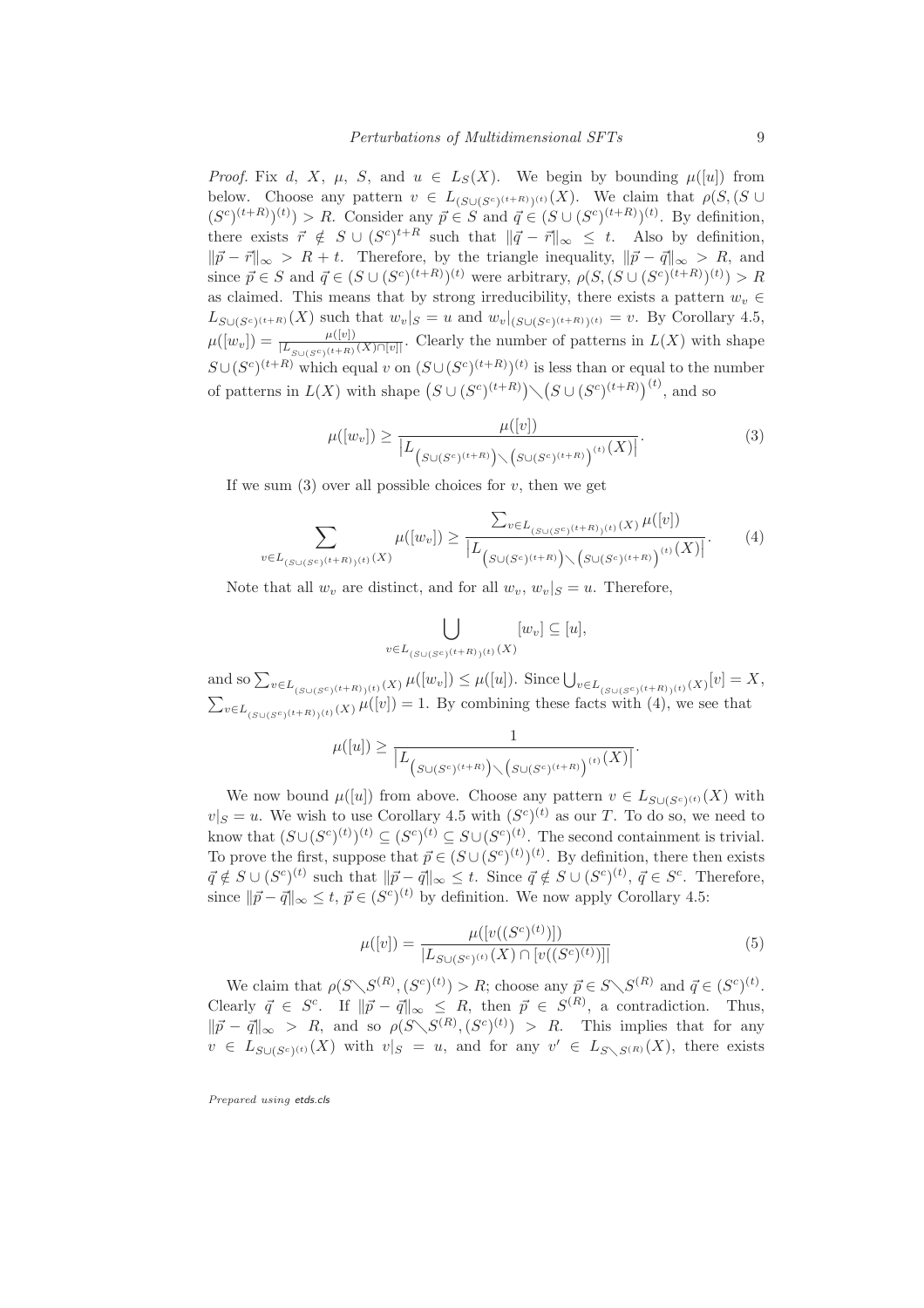$y \in L_{S \cup (S^c)^{(t)}}(X)$  with  $y|_{(S^c)^{(t)}} = v|_{(S^c)^{(t)}}$  and  $y|_{S \setminus S^{(R)}} = v'$ . Therefore,  $|L_{S\cup (S^c)^{(t)}}(X) \cap [v|_{(S^c)^{(t)}}]| \geq |L_{S\setminus S^{(R)}}(X)|$ . By using this fact and summing (5) over all possible  $v$ , we get

$$
\sum_{v \in L_{S \cup (S^c)}(t)} \mu([v]) \le \frac{\sum_{v \in L_{S \cup (S^c)}(t)} (X) \cap [u]}{|L_{S \setminus S^{(R)}}(X)|} \mu([v|_{(S^c)^{(t)}}]) \tag{6}
$$

Note that since all v are distinct,  $\bigcup_{v \in L_{S \cup (S^c)}(t)} (X) \cap [u][v] = [u]$ , and so  $\sum_{v \in L_{S \cup (S^c)}(t)} \mu([v]) = \mu([u])$ . Also note that since all v are distinct, but all have  $v|_S = u$ , it must be the case that all  $v|_{(S^c)^{(t)}}$  are distinct, and so  $\sum_{v \in L_{S \cup (S^c)}(t)} \mu([v((S^c)^{(t)})]) \leq 1$ . Combining these facts with (6), we see that

$$
\mu([u]) \le \frac{1}{|L_{S\setminus S^{(R)}}(X)|},
$$

which, along with the lower bound on  $\mu([u])$  already achieved, completes the proof.  $\Box$ 

To avoid confusion, from now on  $\tilde{\mu}$  will be used to denote a measure of maximal entropy on a subshift X, and  $\mu$  to denote a measure which may or may not be of maximal entropy.

Definition 4.7. For any d, any  $\mathbb{Z}^d$  subshift X, any ergodic measure  $\mu$  on X, any finite set of patterns  $u_1 \in L_{S_1}(X)$ ,  $u_2 \in L_{S_2}(X)$ , ...,  $u_j \in L_{S_j}(X)$ , any  $k \in \mathbb{N}$  and any  $\epsilon > 0$ , define  $A_{k,\epsilon,\mu,u_1,...,u_j}(X)$  to be the set of patterns in  $L_{\Gamma_k}(X)$  which have between  $k^d(\mu([u_i]) - \epsilon)$  and  $k^d(\mu([u_i]) + \epsilon)$  occurrences of  $u_i$  for all  $1 \leq i \leq j$ .

LEMMA 4.8. For any d, any  $\mathbb{Z}^d$  subshift X, any ergodic measure  $\mu$  on X, any finite set of patterns  $u_1 \in L_{S_1}(X)$ ,  $u_2 \in L_{S_2}(X)$ , ...,  $u_j \in L_{S_j}(X)$ , any  $k \in \mathbb{N}$  and any  $\epsilon > 0$ ,  $\liminf_{k \to \infty} \frac{\ln |A_{k,\epsilon,\mu,u_1,...,u_j}(X)|}{k^d} \ge h_\mu(X)$ .

*Proof.* For brevity, we will use the shorthand notation  $\mu(A_{k,\epsilon,\mu,u_1,...,u_j}(X))$ for the measure of the union of all cylinder sets corresponding to patterns in  $A_{k,\epsilon,\mu,u_1,...,u_j}(X)$ . Fix any  $\epsilon > 0$ . Firstly, we notice that it is a simple consequence of the pointwise ergodic theorem for  $\mathbb{Z}^d$  actions ([13]) that  $\lim_{k\to\infty}\mu(A_{k,\epsilon,\mu,u_1,\ldots,u_j}(X))=1.$ 

We now write out the formula for the measure-theoretic entropy of  $X$ :

$$
h_{\mu}(X) = \lim_{k \to \infty} \frac{1}{k^d} \sum_{u \in L_{\Gamma_n}(X)} f(\mu([u])),
$$

where again  $f(x) = -x \ln x$  for  $x > 0$  and  $f(0) = 0$ . Partition  $L_{\Gamma_k}(X)$  into the two pieces  $A_{k,\epsilon,\mu,u_1,...,u_j}(X)$  and  $A_{k,\epsilon,\mu,u_1,...,u_j}(X)^c$ :

$$
h_{\mu}(X) = \lim_{k \to \infty} \left( \frac{1}{k^d} \sum_{u \in A_{k,\epsilon,\mu,u_1,...,u_j}(X)} f(\mu([u])) + \frac{1}{k^d} \sum_{u' \in A_{k,\epsilon,\mu,u_1,...,u_j}(X)^c} f(\mu([u'])) \right).
$$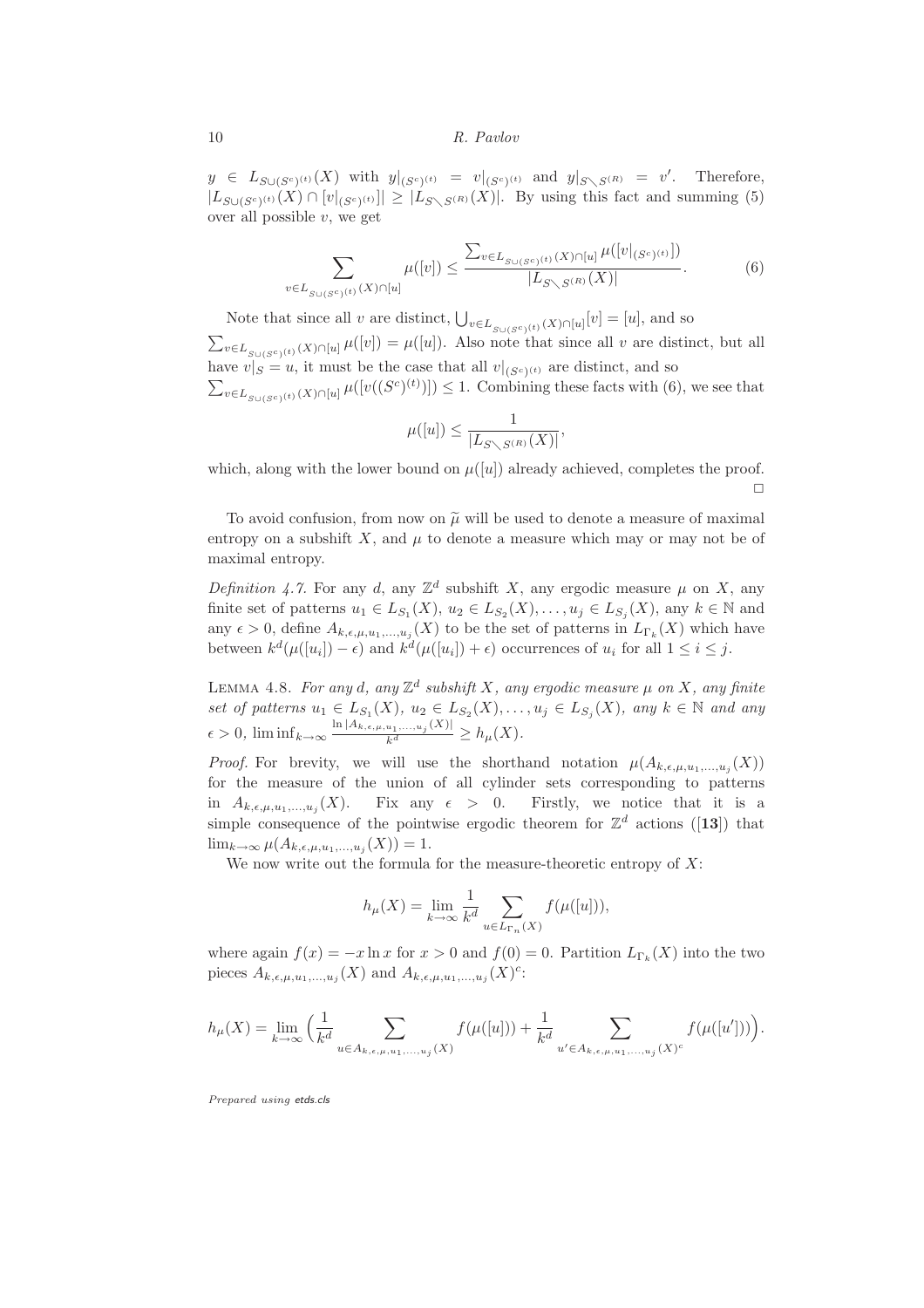To estimate each summand, we use the easily checkable fact that for any set of nonnegative reals  $\alpha_1, \alpha_2, ..., \alpha_{j'}$  whose sum is  $\beta$ , the maximum value of  $\sum_{i=1}^{j'} f(\alpha_i)$ occurs when all terms are equal, and is  $\beta \ln \frac{j'}{\beta}$ . Using this, we see that the above sum is bounded from above by

$$
\frac{1}{k^d} \left( \mu(A_{k,\epsilon,\mu,u_1,\ldots,u_j}(X)) \ln \frac{|A_{k,\epsilon,\mu,u_1,\ldots,u_j}(X)|}{\mu(A_{k,\epsilon,\mu,u_1,\ldots,u_j}(X))} \right)
$$

$$
+ \frac{1}{k^d} \left( \left( 1 - \mu(A_{k,\epsilon,\mu,u_1,\ldots,u_j}(X)) \right) \ln \frac{|L_{\Gamma_k}(X)|}{1 - \mu(A_{k,\epsilon,\mu,u_1,\ldots,u_j}(X))} \right).
$$

Since  $\mu(A_{k,\epsilon,\mu,u_1,...,u_j}(X))$  approaches 1 and  $\frac{\ln |L_{\Gamma_k}(X)|}{k^d}$  approaches  $h^{top}(X)$  <  $\infty$  as  $k \to \infty$ , the second term approaches 0 as  $k \to \infty$ . By replacing  $\mu(A_{k,\epsilon,\mu,u_1,...,u_j}(X))$  by 1 in the limit in the first term, we see that

$$
h_{\mu}(X) \le \liminf_{k \to \infty} \frac{1}{k^d} \ln |A_{k,\epsilon,\mu,u_1,\ldots,u_j}(X)|,
$$

which was exactly what needed to be shown.

 $\Box$ 

 $\Box$ 

Definition 4.9. For any d, any strongly irreducible  $\mathbb{Z}^d$  shift X of finite type t with uniform filling length R, any  $\epsilon > 0$ , and any positive integers k and M, define  $A_{k,\epsilon,M}(X)$  to be the set of patterns u in  $L_{\Gamma_k}(X)$  such that for every  $S_i \subseteq \Gamma_M$  and every  $u_i \in L_{S_i}(X)$ , u has between  $k^d \left( \frac{1}{|L_{(S_i \cup (S_i^c)^{(t+R)}) \setminus (S_i \cup (S_i^c)^{(t+R)})^{(t)}(X)|}} - \epsilon \right)$  and  $k^d\left(\frac{1}{|L_{S_i \setminus S_i^{(R)}(X)|} + \epsilon\right)$  occurrences of  $u_i \in L_{S_i}(X)$ .

COROLLARY 4.10. For any d, any strongly irreducible  $\mathbb{Z}^d$  shift X of finite type t with uniform filling length R, any  $\epsilon > 0$ , and any positive integer M,

$$
\lim_{k \to \infty} \frac{\ln |A_{k,\epsilon,M}(X)|}{k^d} = h^{top}(X).
$$

*Proof.* For any fixed  $\tilde{\mu}$  an ergodic measure of maximal entropy on X, Lemmas 4.6 and 4.8 show that

$$
\liminf_{k \to \infty} \frac{\ln |A_{k,\epsilon,M}(X)|}{k^d} \ge h_{\widetilde{\mu}}(X) = h^{top}(X).
$$

And by the definition of topological entropy,

$$
\limsup_{k \to \infty} \frac{\ln |A_{k,\epsilon,M}(X)|}{k^d} \le \limsup_{k \to \infty} \frac{\ln |L_{\Gamma_k}(X)|}{k^d} = h^{top}(X).
$$

Finally, we will eventually need the following lemma about strongly irreducible systems, whose proof is standard.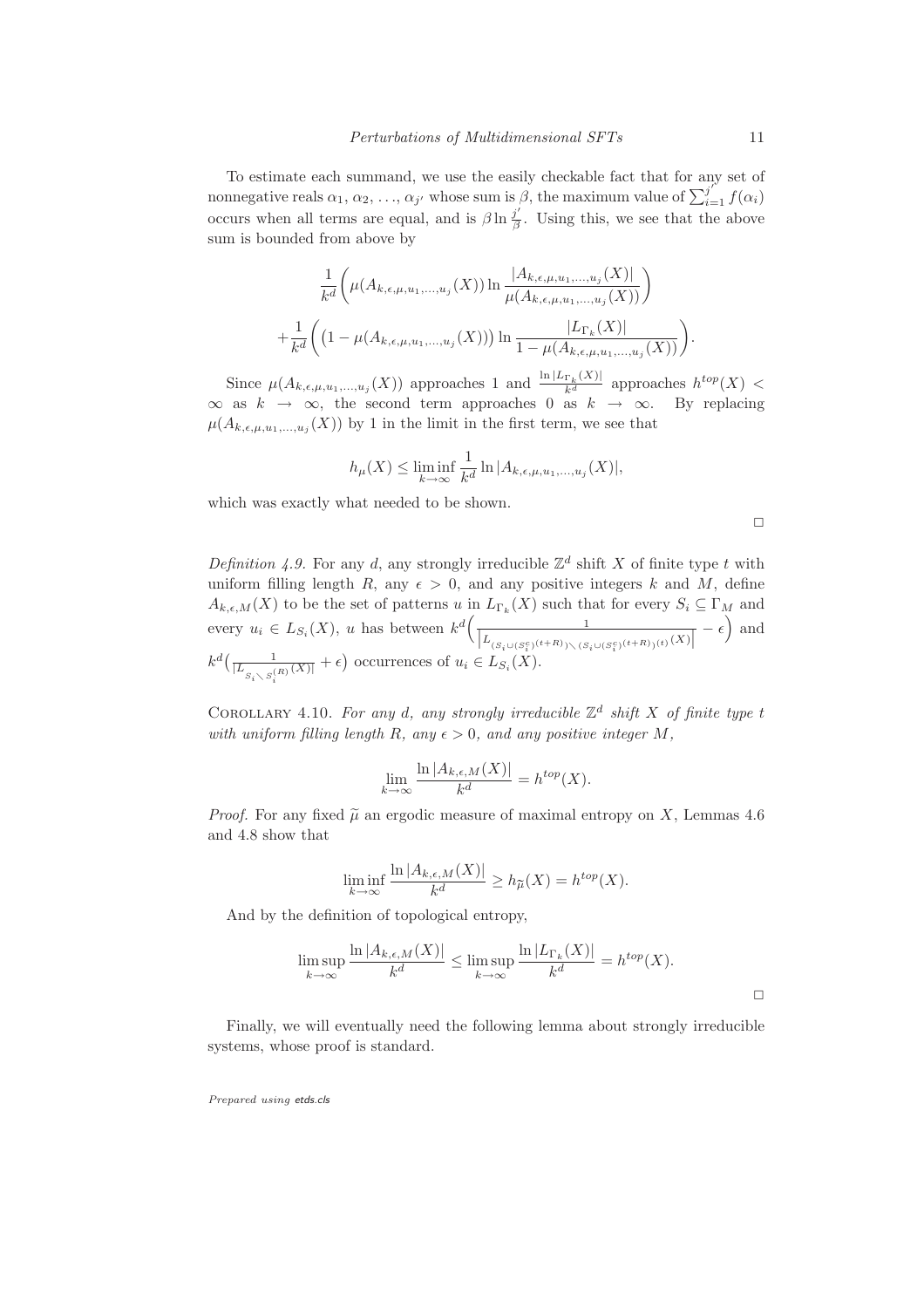LEMMA 4.11. For any d and any strongly irreducible  $\mathbb{Z}^d$  subshift X with uniform filling length R and for any rectangular prism  $P_{j_1,j_2,\dots,j_d}$ ,  $e^{h^{top}(X)j_1j_2\cdots j_d} \leq$  $|L_{P_{j_1,j_2,...,j_d}}(X)| \leq e^{h^{top}(X)(j_1+R)(j_2+R)...(j_d+R)}.$ 

Note that in particular, Lemma 4.11 implies that any strongly irreducible subshift consisting of at least two points has positive topological entropy.

## 5. The proof of the upper bound in Theorem 1.2

We begin with a sketch of the proof of the upper bound of Theorem 1.2. For any  $d > 1$ , consider a strongly irreducible  $\mathbb{Z}^d$  shift X of finite type t with uniform filling length R containing more than one point, an integer n, and  $w \in L_{\Gamma_n}(X)$ . For any integer k much larger than n, we would like to define a map from  $L_{\Gamma_{k+C}}(X)$  to  $L_{\Gamma_k}(X_w)$  (C is some constant independent of k) which replaces occurrences of w with a pattern  $\tilde{w}$  agreeing with w on the boundary of thickness t. (By the definition of the type  $t$  of  $X$ , this agreement ensures that when one performs such replacements on a pattern in  $X$ , the resulting pattern is still in  $X$ .) We then wish to estimate the sizes of preimages under this map to get an inequality relating  $|L_{\Gamma_{k+C}}(X)|$  and  $|L_{\Gamma_k}(X_w)|$ , which upon taking logarithms and letting  $k \to \infty$  would give the desired bound. We can make certain helpful assumptions about the patterns in which these replacements take place (such as the approximate number of occurrences of  $w$ ) by using the results of Section 4.

There is a subtlety though; a replacement of w by  $\tilde{w}$  in a pattern v can create a new occurrence of  $w$ , i.e. an occurrence of  $w$  which was not present before the replacement, but is afterwards. We would like to choose  $\tilde{w}$  so that such occurrences of w cannot be created, but this is impossible for some choices of w. We prove a slightly weaker fact that is still sufficient for the purposes of proving the upper bound in Theorem 1.2: for any large enough n and  $w \in L_{\Gamma_n}(X)$ , there exist a subpattern  $w' \in L_{\Gamma_m}(X)$  with m not much smaller than n and  $w'' \neq w'$  with the same shape  $\Gamma_m$  such that w' and w'' agree on  $\Gamma_m^{(t)}$  and such that a replacement of  $w'$  by  $w''$  can never create a new occurrence of  $w'$ . This weaker fact, plus a few technical details, is Theorem 6.1, whose statement and proof we defer to Section 6.

We can then define a map  $\phi_k: L_{\Gamma_{k+C}}(X) \to L_{\Gamma_k}(X_w)$  by replacing occurrences of  $w'$  by  $w''$ . (Such replacements can be used to get rid of all occurrences of w since  $w'$ is a subpattern of  $w$ .) We then wish to get an upper bound on the size of preimages  $\phi_k^{-1}(u)$  for all  $u \in L_{\Gamma_k}(X_w)$  in order to get an upper bound on  $\frac{|L_{\Gamma_{k+C}}(X)|}{|L_{\Gamma_k}(X_w)|}$  $\frac{E_1_{k+C}(X)}{|L_{\Gamma_k}(X_w)|}$ , which yields the desired upper bound on  $h^{top}(X) - h^{top}(X_w)$ . However, we cannot get a good enough upper bound of this sort for all  $u \in L_{\Gamma_k}(X_w)$ . Instead, we consider the restriction of  $\phi_k$  to  $A_{k+C,\epsilon,3n}(X)$  (Definition 4.9) for small  $\epsilon$ , and then use bounds on  $\phi_k^{-1}(u) \cap A_{k+C,\epsilon,3n}(X)$  for  $u \in L_{\Gamma_k}(X_w)$  to get an upper bound on  $\frac{|A_{k+C,\epsilon,3n}(X)|}{|L_{\Gamma_k}(X_w)|}$ . Then taking the logarithm, dividing by  $k$  and letting  $k$  approach infinity gives an upper bound on  $h^{top}(X) - h^{top}(X_w)$  by Corollary 4.10, which will approach the upper bound from Theorem 1.2 as  $\epsilon \to 0$ .

Remark 5.1. For the remainder of the paper, we will frequently talk about a cube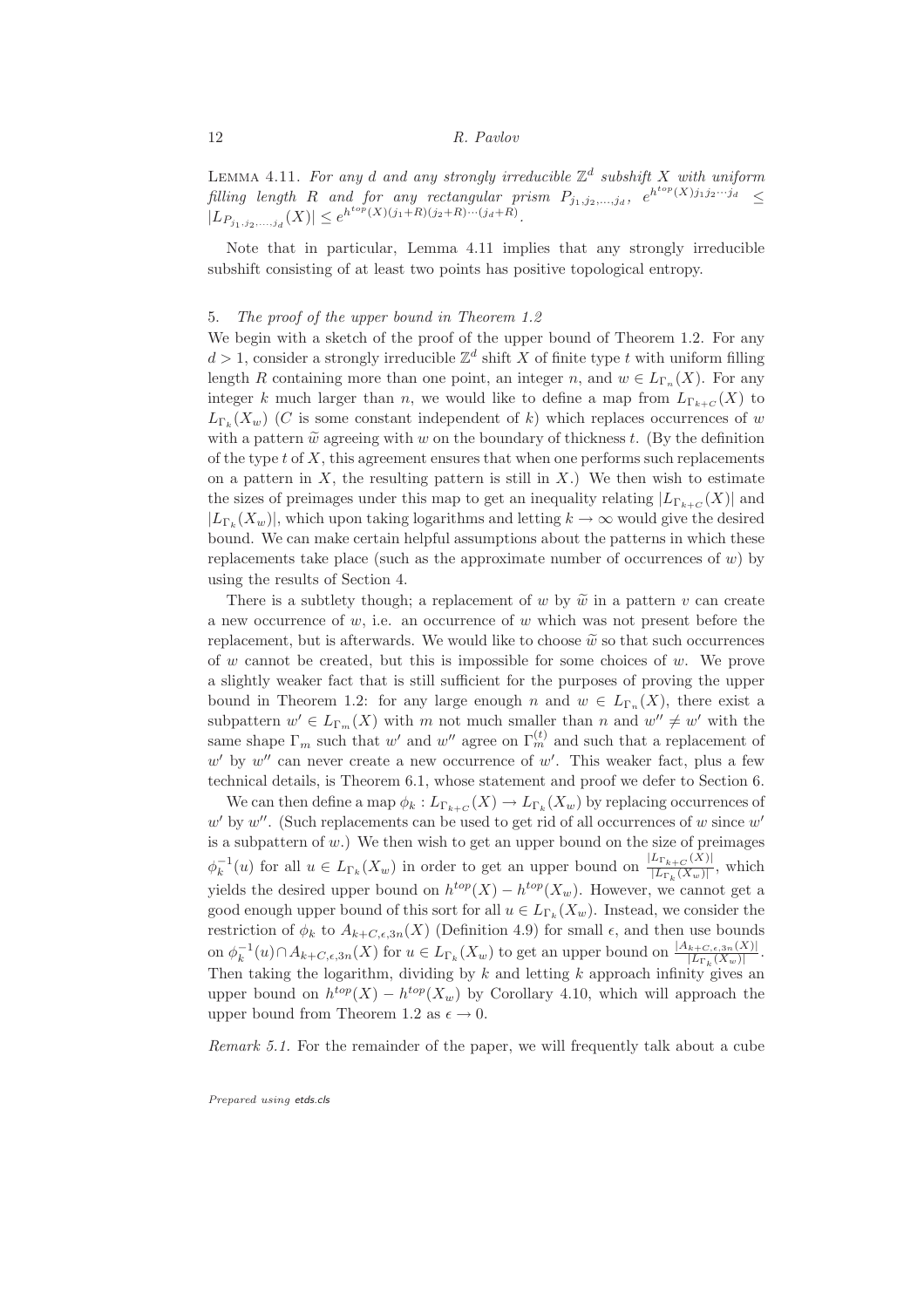of size m being "central" in another cube of size  $n > m$ . Obviously if m and n have different parities, this is impossible. If this is the case, then the size of the inner "central" cube is decreased by one. We will not comment on this subtlety when it comes up in our proofs, as it quickly becomes unwieldy, and none of the bounds on sizes of cubes that we work with are tight enough for these slight changes by 1 to pose a problem.

We now begin the proof of the upper bound of Theorem 1.2. By Theorem 6.1 in Section 6, there exists  $N_1$  so that for any  $n > N_1$  and  $w \in L_{\Gamma_n}(X)$ , there exist  $m > n - n^{1 - \frac{1}{4d}}$ , w' a subpattern of w with shape  $\Gamma_m$ , and  $w'' \in L_{\Gamma_m}(X)$  agreeing with w' on  $\Gamma_m^{(t)}$  such that replacing w' by w'' cannot create new occurrences of w'. If we define  $\ell = \ell(n) = \left[ \left( \frac{d \ln n}{h^{top}(X)} \right) \right]$  $\int_{0}^{\frac{1}{d}}$  + 1, then w' and w'' actually agree outside some copy U of  $\Gamma_{2R+\ell}$  which is contained in the central copy of  $\Gamma_{3(2R+\ell)\lceil n^{1-\frac{1}{3d}}\rceil}$  in  $\Gamma_m$ . Also,  $w''|_U$  contains a subpattern  $a \in L_{\Gamma_{\ell}}(X)$  which is not a subpattern of w. We from now on will only consider n larger than  $N_1$ , and for any such n and  $w \in L_{\Gamma_n}(X)$ , we use m, w', w'', U, a, and  $\ell$  to denote the objects listed above whose existence is guaranteed by Theorem 6.1. Denote by  $\widetilde{w} \in L_{\Gamma_n}(X)$  the pattern obtained by replacing  $w'$  by  $w''$  in  $w$ .

*Definition 5.2.* For any  $n > N_1$  and  $w \in L_{\Gamma_n}(X)$ , two occurrences of the pattern w' which occur in copies S and S' of  $\Gamma_m$  are said to be in **undesirable position** if  $\frac{m}{2} - 2n^{1-\frac{1}{4d}} \leq ||S - S'||_{\infty} < n.$ 

We point out that there are fewer than  $2<sup>d</sup>n<sup>d</sup>$  patterns (up to translation) which are made up of a pair of  $w'$  in undesirable position. This is because for a given occurrence of w ′ , in order for another occurrence to be in undesirable position with the first, it must be contained in a copy of  $\Gamma_{2n+m-2}$  concentric with the first, and there are fewer than  $2^d n^d$  distinct copies of  $\Gamma_m$  inside this copy of  $\Gamma_{2n+m}$ . Call these patterns  $u_1, u_2, \ldots, u_b$ , where  $b < 2^d n^d$ , and call  $S_i$  the shape of  $u_i$  for any  $1 \leq i \leq b$ .  $S_i$  is a union of two copies of  $\Gamma_m$  for all *i*.

LEMMA 5.3. There exists  $N_2 > N_1$  so that for any  $n > N_2$  and  $w \in L_{\Gamma_n}(X)$ , if a pattern v has no occurrences of any  $u_i$ , then replacing an occurrence of w in v by  $\tilde{w}$  cannot yield a new occurrence of w in v.

*Proof.* For a contradiction, assume that for some  $w$  a particular replacement of  $w$ by  $\widetilde{w}$  in v could create a new occurrence of w, i.e. that there exist  $v \in L(X)$  and S and S' copies of  $\Gamma_n$  such that  $v|_S = w$ ,  $v|_{S'} \neq w$ , and if we denote by v' the pattern obtained by replacing  $v|_S$  by  $\widetilde{w}$ , then  $v'|_{S'} = w$ .

We refer now to Figure 1. (All figures in this paper are drawn with  $d = 2$ , but all constructions and descriptions are carried out in full generality.) In Figure 1,  $T \subset S$  is a copy of  $\Gamma_m$  such that  $v|_T = w'$ , U is the copy of  $\Gamma_{2R+\ell}$  within S outside which v and v' agree, T' is the copy of  $\Gamma_m$  in S' corresponding to T in S, and A is the copy of  $\Gamma_{3(2R+\ell)\lceil n^{1-\frac{1}{3d}}\rceil}$  central in S in which U must lie.

Since  $v|_S = w$  does not contain a and  $v'|_U$  contains a as a subpattern, S' cannot contain all of U. However, since  $v|_{S'} \neq w = v'|_{S'}$ , and v and v' agree outside U, S'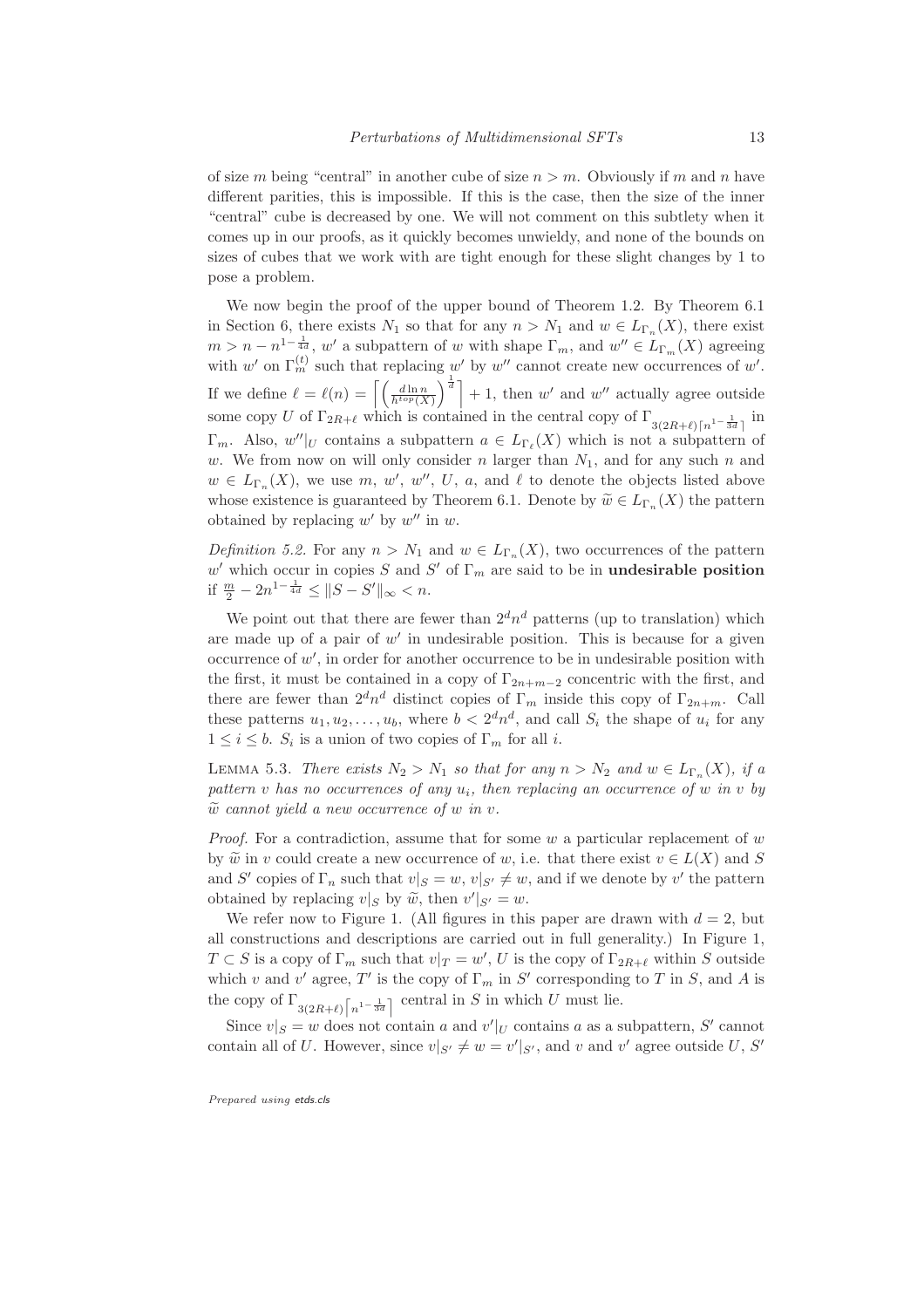

FIGURE 1. Intersecting occurrences of  $w$ 

must have nonempty intersection with U. Since the replacement of w by  $\tilde{w}$  cannot possibly create a new occurrence of  $w'$ ,  $T'$  must have already been filled with  $w'$ before the replacement occurred, i.e.  $v|_{T'} = w'$ . Since  $v|_S = w$ , clearly  $v|_T = w'$  as well.

We claim that  $v|_T$  and  $v|_{T'}$  were in undesirable position. Since  $U \subseteq A$ , and since the size of A is  $3(2R+\ell)\left[n^{1-\frac{1}{3d}}\right]$ , the distance in the  $\vec{e_i}$ -direction between the center of U and the center of A is less than  $\frac{3}{2}(2R+\ell)n^{1-\frac{1}{3d}}$  for each  $1 \leq i \leq d$ . A is central in  $S$ , so the center of A is the same as the center of  $S$ . Since  $T$  is a subcube of S whose size is at most  $n^{1-\frac{1}{4d}}$  shorter, the distance in the  $\vec{e}_i$ -direction between the center of S and the center of T is less than  $\frac{1}{2}n^{1-\frac{1}{4d}}$  for each  $1 \leq i \leq d$ . For the same reason, the distance in the  $\vec{e}_i$ -direction between the center of S' and the center of T' is less than  $\frac{1}{2}n^{1-\frac{1}{4d}}$  for each  $1 \leq i \leq d$ . Finally, since U intersects the boundary of S', and since U has size  $2R + \ell$ , there exists  $1 \leq i \leq d$  for which the distance in the  $\vec{e}_i$ -direction between the center of S' and the center of U is between  $\frac{m}{2} - (R + \frac{\ell}{2})$  and  $\frac{m}{2} + (R + \frac{\ell}{2})$ . Putting all of these facts together, we see that there exists  $1 \leq i \leq d$  so that the distance in the  $\vec{e_i}$ -direction between the center of T and the center of T' is between  $\frac{m}{2} - \frac{3}{2}(2R+\ell)n^{1-\frac{1}{3d}} - n^{1-\frac{1}{4d}} - (R+\frac{\ell}{2})$ and  $\frac{m}{2} + \frac{3}{2}(2R + \ell)n^{1-\frac{1}{3d}} + n^{\frac{1}{4d}} + (R + \frac{\ell}{2})$ . Clearly there exists  $N_2 > N_1$  so that for  $n > N_2$ ,  $\frac{3}{2}(2R+\ell)n^{1-\frac{1}{3d}} + (R+\frac{\ell}{2}) \leq n^{1-\frac{1}{4d}}$ , which would imply that this distance would be between  $\frac{m}{2} - 2n^{1-\frac{1}{4d}}$  and n, which would imply that  $v|_T$  and  $v|_{T'}$  were indeed filled with occurrences of w' in undesirable position, meaning that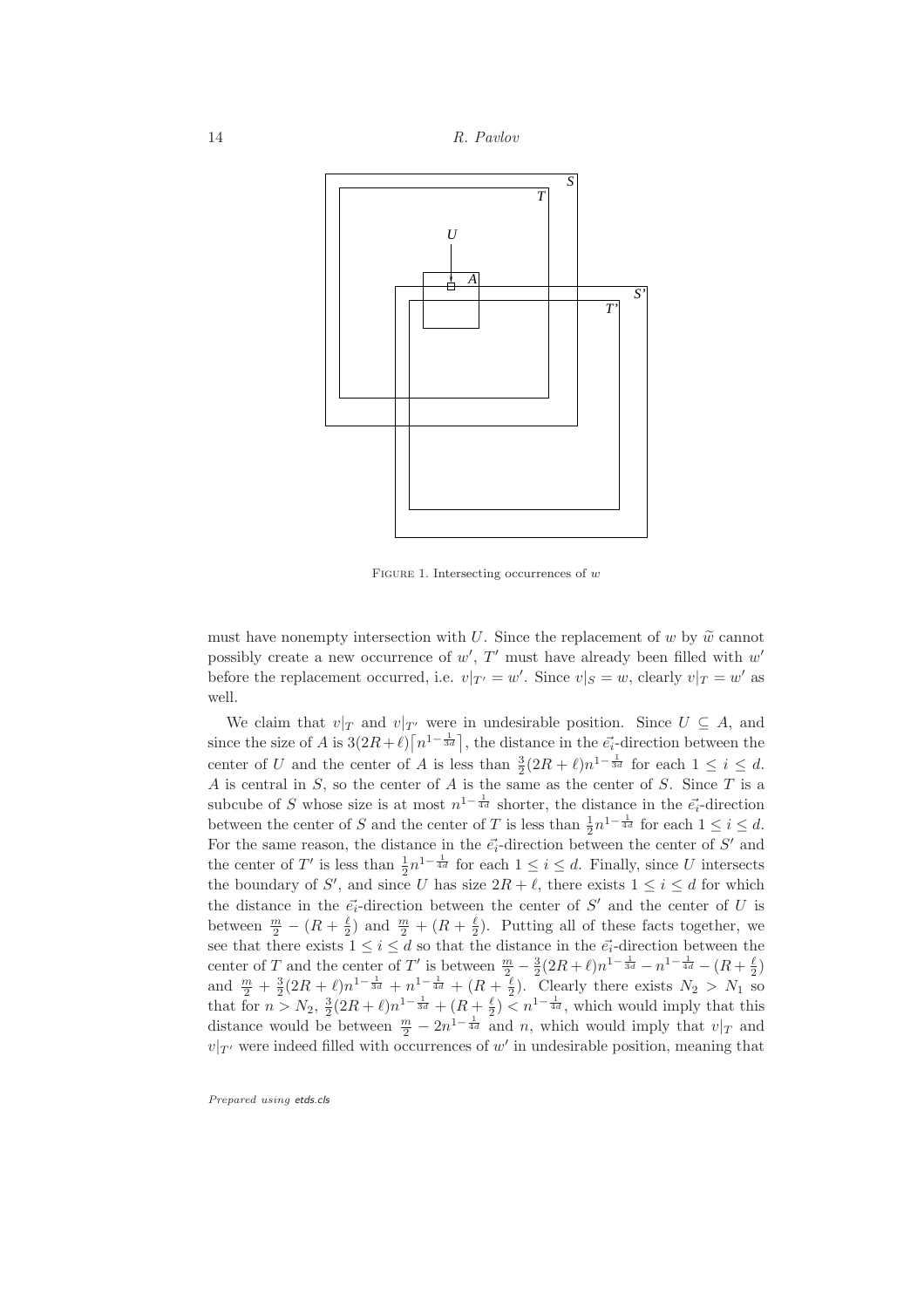$v|_{T\cup T'} = u_i$  for some i, a contradiction. Therefore, there exists  $N_2 > N_1$  so that for  $n > N_2$ , our original assumption was wrong, and so we are done.

 $\Box$ 

For any  $n > N_2$ ,  $w \in L_{\Gamma_n}(X)$ , and  $k > m$ , we define  $\phi_k$  as a composition of three maps:  $\alpha_k : L_{\Gamma_{k+4m}}(X) \to L_{\Gamma_{k+4m}}(X)$ ,  $\beta_k : \alpha_k(L_{\Gamma_{k+4m}}(X)) \to L_{\Gamma_{k+4m}}(X)$ , and  $\gamma_k : (\beta_k \circ \alpha_k)(L_{\Gamma_{k+4m}}(X)) \to L_{\Gamma_k}(X_w).$ 

Given any  $u \in L_{\Gamma_{k+4m}}(X)$ ,  $\alpha_k(u)$  is defined by finding each occurrence of any of the  $u_i$  within u, and in each one, replacing the first lexicographically of the two occurrences of  $w'$  which make up  $u_i$  by  $w''$ . In order to make this operation well-defined, we must specify an order for these replacements to be done in. First perform the operation described above on the lexicographically first occurrence of  $u_1$ , then on the new lexicographically first occurrence of  $u_1$ , and continue until no  $u_1$  remain. Then perform the same procedure for  $u_2$ ,  $u_3$ , etc. Since replacing  $w'$ by  $w''$  can never create a new occurrence of  $w'$ , the resulting pattern, which we define as  $\alpha_k(u)$ , will contain no  $u_i$ , i.e. will have no pair of occurrences of w' in undesirable position.

For any  $\alpha_k(u) \in \alpha_k(\Gamma_{k+4m}(X))$ , we define  $\beta_k(\alpha_k(u))$  by beginning with  $\alpha_k(u)$ , replacing the first occurrence of w lexicographically by  $\tilde{w}$ , then replacing the new first occurrence of w lexicographically by  $\tilde{w}$ , and repeating this procedure. Since  $\alpha_k(u)$  contained no  $u_i$ , and since the replacements being made cannot create new  $w'$ , after each of the replacements of w by  $\widetilde{w}$ , the resulting pattern will still contain no  $u_i$ . Therefore, by Lemma 5.3, none of these replacements can create new occurrences of w, and therefore this procedure will terminate in a pattern with no occurrences of w, which we define to be  $(\beta_k \circ \alpha_k)(u)$ .

The definition of  $\gamma_k$  is much simpler: for any  $(\beta_k \circ \alpha_k)(u) \in (\beta_k \circ \alpha_k)(L_{\Gamma_{k+4m}}(X)),$  $\gamma_k((\beta_k \circ \alpha_k)(u))$  is the subpattern of  $(\beta_k \circ \alpha_k)(u)$  occupying its central copy of  $\Gamma_k$ . For any  $u \in L_{\Gamma_{k+4m}}(X)$ , we define  $\phi_k(u) = (\gamma_k \circ \beta_k \circ \alpha_k)(u)$ .

LEMMA 5.4. For any  $n > N_2$ ,  $w \in L_{\Gamma_n}(X)$ ,  $k > m$ , and  $u \in L_{\Gamma_{k+4m}}(X)$ ,  $\phi_k(u) \in L_{\Gamma_k}(X_w).$ 

*Proof.* Fix any  $n > N_2$ ,  $w \in L_{\Gamma_n}(X)$ ,  $k > m$ , and  $u \in L_{\Gamma_{k+4m}}(X)$ . We will inductively define a sequence of patterns  $d_j$ , where  $d_j \in L_{\Gamma_{k+4im}}(X)$  and each  $d_j$ has no occurrences of w. Define  $d_1 = (\beta_k \circ \alpha_k)(u)$ . For any  $d_j$ ,  $j > 0$ , define  $d_{j+1}$ as follows: since  $d_i \in L(X)$ , it can be extended to an infinite configuration in X. Use this fact to create a pattern  $d'_{j} \in L_{\Gamma_{k+4(j+1)m}}(X)$  which has  $d_{j}$  as the pattern occupying its central copy of  $\Gamma_{k+4jm}$ . We then define  $d_{j+1} = (\beta_{k+4jm} \circ \alpha_{k+4jm})(d'_{j}).$ For the same reasons as above,  $d_{i+1}$  will then contain no occurrences of w. Since  $d_{j+1}$  was obtained from  $d'_j$  by making a series of replacements of w' by w'', and since w' and w'' agree on their boundary of thickness t,  $d_{j+1}$  and  $d'_{j}$  themselves agree on their boundary of thickness t. Therefore,  $d_{j+1} \in L(X)$ , completing the inductive step and allowing us to define  $d_i$  for all j. We also note that for any j, since  $d_j$  contained no occurrences of w or  $u_i$  for any  $1 \leq i \leq b$ , any occurrences of these patterns in  $d'_j$  must have nonempty overlap with the boundary of thickness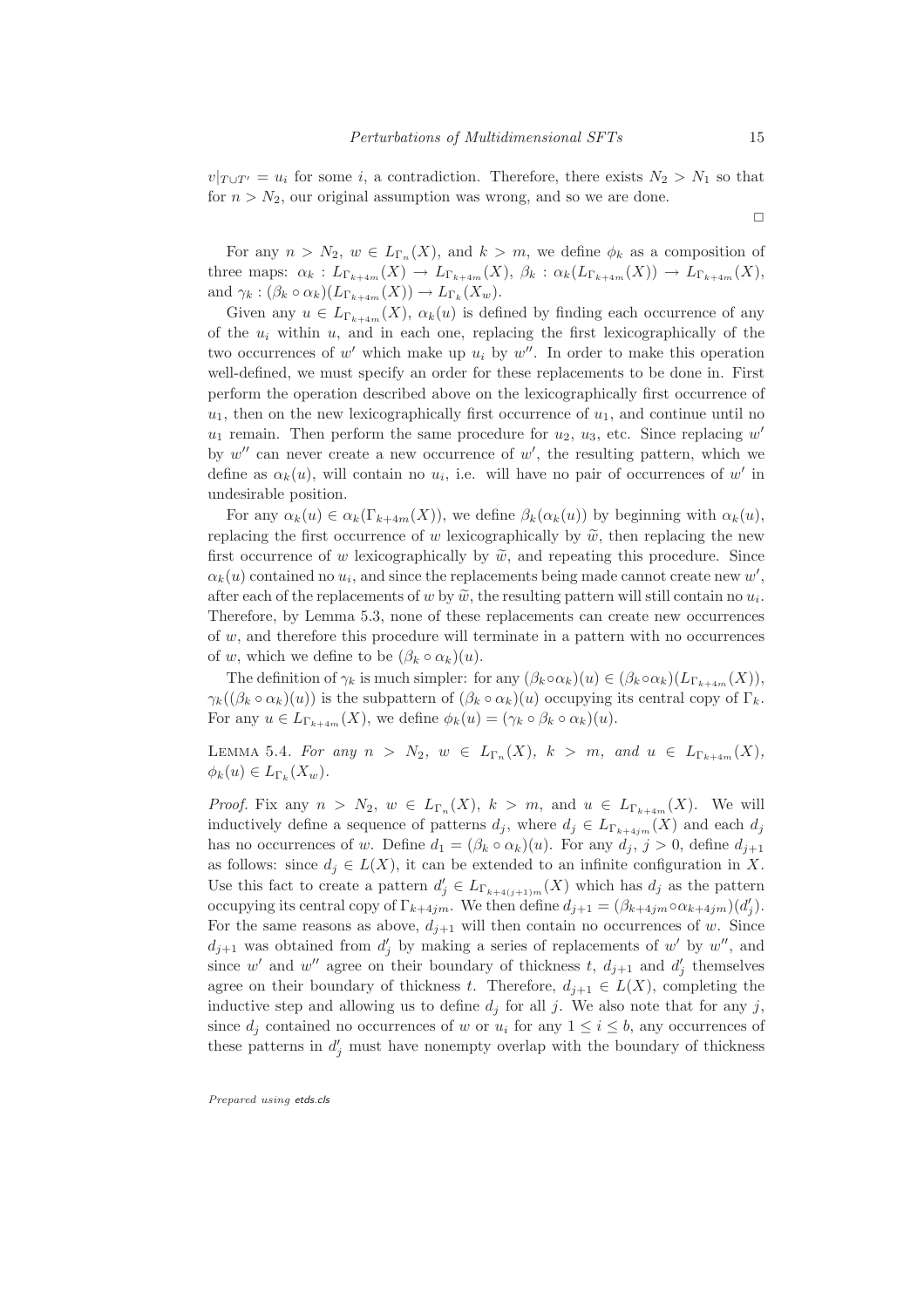2*m* of  $\Gamma_{k+4(j+1)m}$ . Therefore, any occurrences of these patterns in  $d'_{j}$  is contained entirely within its boundary of thickness  $4m$ , and so  $d_{i+1}$  and  $d_i$  must agree on their respective central copies of  $\Gamma_{k+4(j-1)m}$ , since no replacements could have affected that portion. This means that we may define the limit of the  $d_i$ , call it x. Then x has no occurrences of w and is therefore in  $X_w$ . Since all  $d_j$  agree on their central copies of Γ<sub>k</sub>, and since  $\phi_k(u)$  occupies the central copy of Γ<sub>k</sub> in  $d_1$ ,  $\phi_k(u)$  is a subpattern of x, and so  $\phi_k(u) \in L_{\Gamma_k}(X_w)$  as claimed.

 $\Box$ 

By Lemma 5.4, for  $n > N_2$ ,  $\phi_k$  is indeed a function from  $L_{\Gamma_{k+4m}}(X)$  to  $L_{\Gamma_k}(X_w)$ . For any  $\epsilon > 0$ , we will consider the restriction of  $\phi_k$  to  $A_{k+4m,\epsilon,3n}(X)$ . (Definition 4.9) The purpose of this is to bound from above the number of occurrences of  $w$ and any  $u_i$  in the patterns v that we apply  $\phi_k$  to.

LEMMA 5.5. There exists  $N_3 > N_2$  so that for any  $n > N_3$ , any  $w \in$  $L_{\Gamma_n}(X)$ , and any  $1 \leq i \leq b$ , every element of  $A_{k+4m,\epsilon,3n}(X)$  has fewer than  $(k+4m)^d(e^{-h^{top}(X)(n-2R)^d} + \epsilon)$  occurrences of w and fewer than  $(k+4m)^d$  $(4m)^d(e^{-1.4h^{top}(X)n^d} + \epsilon)$  occurrences of  $u_i$ .

*Proof.* Fix any  $n > N_2$ ,  $w \in L_{\Gamma_n}(X)$ , and  $v \in A_{k+4m,\epsilon,3n}(X)$ . Since the shape of w is  $\Gamma_n \subseteq \Gamma_{3n}$ , v has fewer than  $(k+4m)^d(\frac{1}{|L_{\Gamma_n \setminus \Gamma_n^{(R)}}(X)|} + \epsilon) = (k+4m)^d(\frac{1}{|L_{\Gamma_{n-2R}}(X)|} + \epsilon)$  $\epsilon$ ) occurrences of w. By Lemma 4.11,  $|L_{\Gamma_{n-2R}}(X)| \geq e^{h^{top}(X)(n-2R)^{d}}$ , and so v has fewer than  $(k+4m)^d(e^{-h^{top}(X)(n-2R)^d} + \epsilon)$  occurrences of w.

Since each  $u_i$  has shape  $S_i \subseteq \Gamma_{3n}$ , v has fewer than  $(k+4m)^d \left( \frac{1}{|L_{S_i \setminus S_i^{(R)}}(X)|} + \epsilon \right)$ occurrences of  $u_i$  for each  $1 \leq i \leq b$ . We wish to bound  $|L_{S_i \setminus S_i^{(R)}}(X)|$  from below. First, recall that  $S_i$  is the union of two copies of  $\Gamma_m$ , so  $S_i \setminus S_i^{(R)}$  is the union of two copies of  $\Gamma_{m-2R}$  concentric with the original copies of  $\Gamma_m$ . By the definition of undesirable position, there exists  $1 \leq i \leq d$  for which the distance in the  $\vec{e}_i$ -direction between the centers of these two  $\Gamma_{m-2R}$  is not less than  $\frac{m}{2} - 2n^{1-\frac{1}{4d}}$ .

In Figure 2, we denote the direction in question by  $\vec{e_i}$ , the two copies of  $\Gamma_{m-2R}$ by S and S', and the distance in the  $\vec{e_i}$ -direction between the centers of S and S' by c. We then define  $T$  to be a rectangular prism which is a subset of  $S$  a distance of  $R + 1$  away from T'. The sizes of T are  $m - 2R$  in every direction but  $\vec{e_i}$ , and  $c - R \geq \frac{m}{2} - 2n^{1 - \frac{1}{4d}} - R$  in the  $\vec{e_i}$ -direction.

Clearly, for large enough n, this dimension  $c-R$  of T is greater than  $\frac{m}{2}-3n^{1-\frac{1}{4d}}$ . Since T and S' are a distance of  $R+1$  away from each other and are subpatterns of  $S_i \setminus S_i^{(R)}, |L_{S_i \setminus S_i^{(R)}}(X)| \geq |L_T(X)||L_{S'}(X)|$ , which is at least  $\exp\left(h^{top}(X)[(m (2R)^{d-1}(\frac{m}{2}-3n^{1-\frac{1}{4d}})+(m-2R)^d]$  by Lemma 4.11.  $R$ ,  $t$ , and  $n^{1-\frac{1}{4d}}$  are all small in relation to m for large enough n, and  $\frac{m}{n} \to 1$  as  $n \to \infty$ , so for large n, this bound is greater than  $e^{h^{top}(X)1.4n^d}$ . Therefore, there exists  $N_3 > N_2$  so that for  $n > N_3$ , v has fewer than  $(k+4m)^d(e^{-1.4h^{top}(X)n^d} + \epsilon)$  occurrences of any  $u_i$  for  $1 \le i \le b$ .  $\Box$ 

For large *n*, we will now prove upper bounds on  $|\alpha_k^{-1}(v) \cap A_{k+4m,\epsilon,3n}(X)|$  for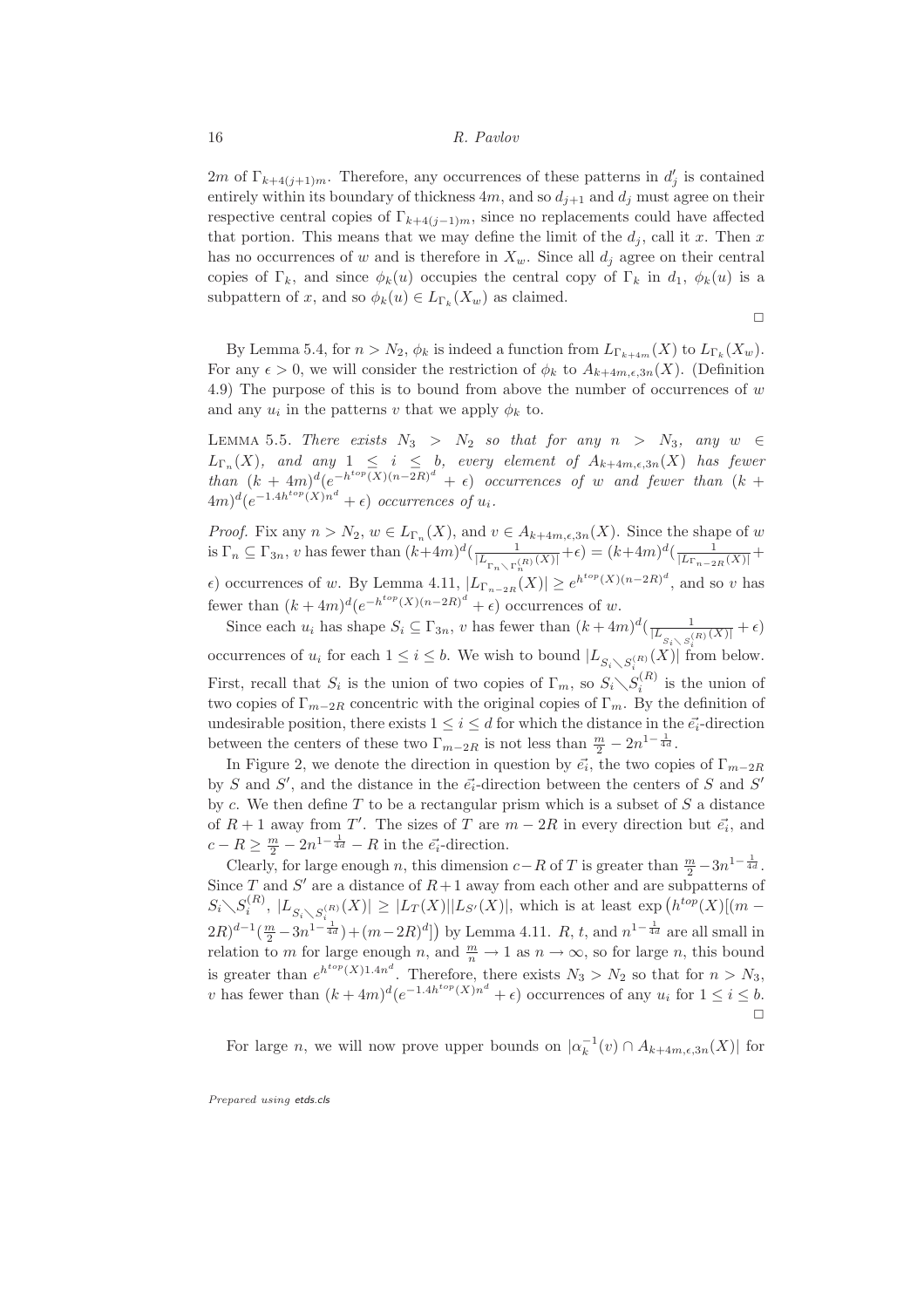

Figure 2.  $S_i \diagdown S_i^{(R)}$ 

any  $v \in \alpha_k(L_{\Gamma_{k+4m}}(X))$ , on  $|\beta_k^{-1}(v') \cap \alpha_k(A_{k+4m,\epsilon,3n}(X))|$  for any  $v' \in L_{\Gamma_{k+4m}}(X)$ , and on  $|\gamma_k^{-1}(v'')|$  for any  $v'' \in L_{\Gamma_k}(X_w)$ .

LEMMA 5.6. There exists  $N_4 > N_3$  so that for any  $n > N_4$  and  $w \in L_{\Gamma_n}(X)$ , there exist  $\epsilon_n$  and  $k_n$  for which, given any  $\epsilon \in (0,\epsilon_n)$ , any  $k > k_n$ , and any  $v \in A_{k+4m,\epsilon,3n}(X), |\alpha_k^{-1}(v) \cap A_{k+4m,\epsilon,3n}(X)| \leq \exp((k+4m)^d e^{-h^{top}(X)(n-2R)^d}).$ 

*Proof.* Consider any  $n > N_3$ , any  $w \in L_{\Gamma_n}(X)$ , any  $v \in A_{k+4m,\epsilon,3n}(X)$ , and any  $u \in$  $\alpha_k^{-1}(v) \cap A_{k+4m,\epsilon,3n}(X)$ . Since  $b < 2^d n^d$ , Lemma 5.5 implies that the total number of letters in u which are part of an occurrence of any  $u_i$  is at most  $(2m^d)(2^dn^d)(k+$  $(4m)^d(e^{-1.4h^{top}(X)n^d} + \epsilon).$  There exists  $N_{3.5} > N_3$  so that for  $n > N_{3.5}$ ,  $(2m^d)(2^dn^d)(k+4m)^d(e^{-1.4h^{top}(X)n^d}+\epsilon) < (k+4m)^d(e^{-1.3h^{top}(X)n^d}+2^{d+1}n^{2d}\epsilon)$ . So, for any  $n > N_{3.5}$ , u differs from v on less than  $(k+4m)^d(e^{-1.3h^{top}(X)n^d} + 2^{d+1}n^{2d}\epsilon)$ letters. The number of u with this property is at most

$$
|A|^{(k+4m)^{d}(\exp(-1.3h^{top}(X))n^{d})+2^{d+1}n^{2d}\epsilon)} \sum_{i=0}^{\lfloor (k+4m)^{d}(\exp(-1.3h^{top}(X))n^{d})+2^{d+1}n^{2d}\epsilon) \rfloor} {k+4m \choose i}.
$$
 (7)

For any *n*, we define  $\epsilon_n$  so small that  $2^{d+1}n^{2d}\epsilon_n < e^{-1.3h^{top}(X)n^d}$ . Then, for large enough *n* (say  $n > N_{3.75} > N_{3.5}$ ) and  $\epsilon \in (0, \epsilon_n)$ ,  $e^{-1.3h^{top}(X)n^d} + 2^{d+1}n^{2d}\epsilon < \frac{1}{2}$ ,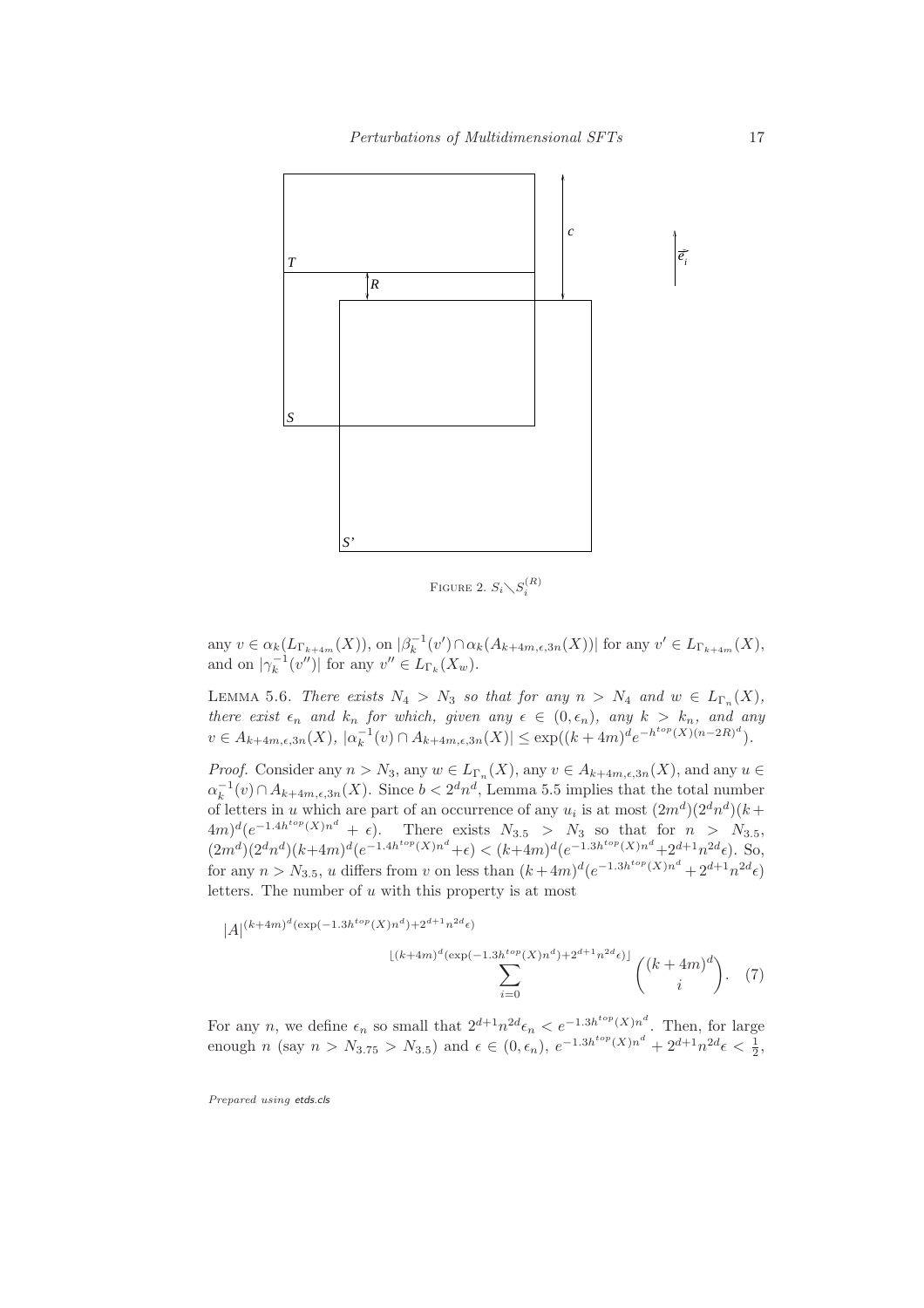which implies that  $(7)$  is less than

$$
|A|^{(k+4m)^d(2\exp(-1.3h^{top}(X)n^d))}(k+4m)^d \cdot \binom{(k+4m)^d}{\lfloor (k+4m)^d(2e^{-1.3h^{top}(X)n^d}) \rfloor}.
$$
 (8)

By Stirling's formula,  $\lim_{n\to\infty} \frac{1}{n} \ln \binom{n}{n\alpha} = -\alpha \ln \alpha - (1-\alpha) \ln(1-\alpha)$ , which is less than  $-2\alpha \ln \alpha$  for any  $\alpha < \frac{1}{2}$ . Therefore, for any *n*, we may choose  $k_n^{(1)}$  so that for any  $k > k_n^{(1)}$ ,  $\frac{1}{(k+4m)^d} \ln \binom{(k+4m)^d}{(k+4m)^d (2e^{-1.3h^d})}$  $\lfloor (k+4m)^d (2e^{-1.3h^{top}(X)n^d}) \rfloor$  $) <$  $-2(2e^{-1.3h^{top}(X)n^d})\ln(2e^{-1.3h^{top}(X)n^d}) < 5.2h^{top}(X)n^de^{-1.3h^{top}(X)n^d}$ . We also define  $k_n^{(2)}$  so that for any  $k > k_n^{(2)}$ ,  $\frac{\ln((k+4m)^d)}{(k+4m)^d}$  $\frac{((k+4m)^d)}{(k+4m)^d} < e^{-1.3h^{top}(X)n^d}$ . Then, take  $k_n = \max(k_n^{(1)}, k_n^{(2)})$ . For any  $k > k_n$ , (8) is less than

$$
\exp((k+4m)^d e^{-1.3h^{top}(X)n^d} (2\ln|A|+1+5.2h^{top}(X)n^d)),\tag{9}
$$

and clearly there exists  $N_4 > N_{3.75}$  so that for any  $n > N_4$ , (9) is less than  $\exp((k+4m)^d e^{-h^{top}(X)(n-2R)^d}).$ 

 $\Box$ 

To prove the upper bound on  $\beta_k$ -preimages, we first need a lemma about  $\beta_k$ .

LEMMA 5.7. For any  $n > N_2$ ,  $w \in L_{\Gamma_n}(X)$ , and  $u \in \alpha_k(L_{\Gamma_{k+4m}}(X))$ , all copies of  $\Gamma_n$  where replacements occur in changing u to  $\beta_k(u)$  are disjoint.

*Proof.* Consider any  $n > N_2$ ,  $w \in L_{\Gamma_n}(X)$ , and  $u \in \alpha_k(L_{\Gamma_{k+4m}}(X))$ . Consider any pair of occurrences of w in u with nonempty intersection, say at  $S$  and  $S'$  copies of  $\Gamma_n$ . Clearly  $||S - S'||_{\infty} < n$ . Then these occurrences of w contain occurrences of w' as subpatterns, say at T and T' copies of  $\Gamma_m$  with  $T \subset S$  and  $T' \subset S'$ . Then  $T - T' = S - S'$ , so  $||T - T'||_{\infty} < n$ . Since u is in the image of  $\alpha_k$ , u has no occurrences of any  $u_i$ , and so  $u|_T$  and  $u|_{T'}$  are not in undesirable position. Also define U to be the copy of  $\Gamma_{2R+\ell}$  in T which would be changed to change  $u|_T$  to  $w''$ , and U' to be the corresponding copy of  $\Gamma_{2R+\ell}$  in T'. Since  $||T-T'||_{\infty} < n$  and  $u|_T$ and  $u|_{T'}$  are not in undesirable position,  $||T - T'||_{\infty} < \frac{m}{2} - 2n^{1-\frac{1}{4d}}$ . Since  $n > N_2$ ,  $3(2R+\ell)\lceil n^{1-\frac{1}{3d}}\rceil < 2n^{1-\frac{1}{4d}},$  and so T contains the central copy of  $\Gamma_{3(2R+\ell)\lceil n^{1-\frac{1}{3d}}\rceil}$ in S, implying that T contains U'. Similarly, T' contains U. Therefore, if  $u|_T$  is replaced by  $w''$  sometime during the replacements defining  $\beta_k$ , then  $u|_{S'}$  will be changed to something other than  $w$ , and if  $u|_{T'}$  is replaced by  $w''$  at some point in these replacements, then  $u|_S$  will be changed to something other than w. In other words, in any replacement involved in changing u to  $\beta_k(u)$ , and any copy S of  $\Gamma_n$ , if  $u|_S$  is changed from w to  $\tilde{w}$ , then all occurrences of w with nonempty intersection with  $S$  are also changed. Since new occurrences of  $w$  cannot be created during these replacements, we have shown that the copies of  $\Gamma_n$  where replacements occur in the application of  $\beta_k$  must be disjoint.

$$
\Box
$$

LEMMA 5.8. There exists  $N_5 > N_4$  so that for any  $n > N_5$ ,  $w \in L_{\Gamma_n}(X)$ ,  $k > m, \epsilon > 0, \text{ and } v' \in L_{\Gamma_{k+4m}}(X), \ |\beta_k^{-1}(v')| \cap \alpha_k(A_{k+4m,\epsilon,3n}(X))| \leq$  $2^{(k+4m)^d}(19^d \exp(-h^{top}(X)(n-2R)^d)+43^dn^{2d}\epsilon)$ .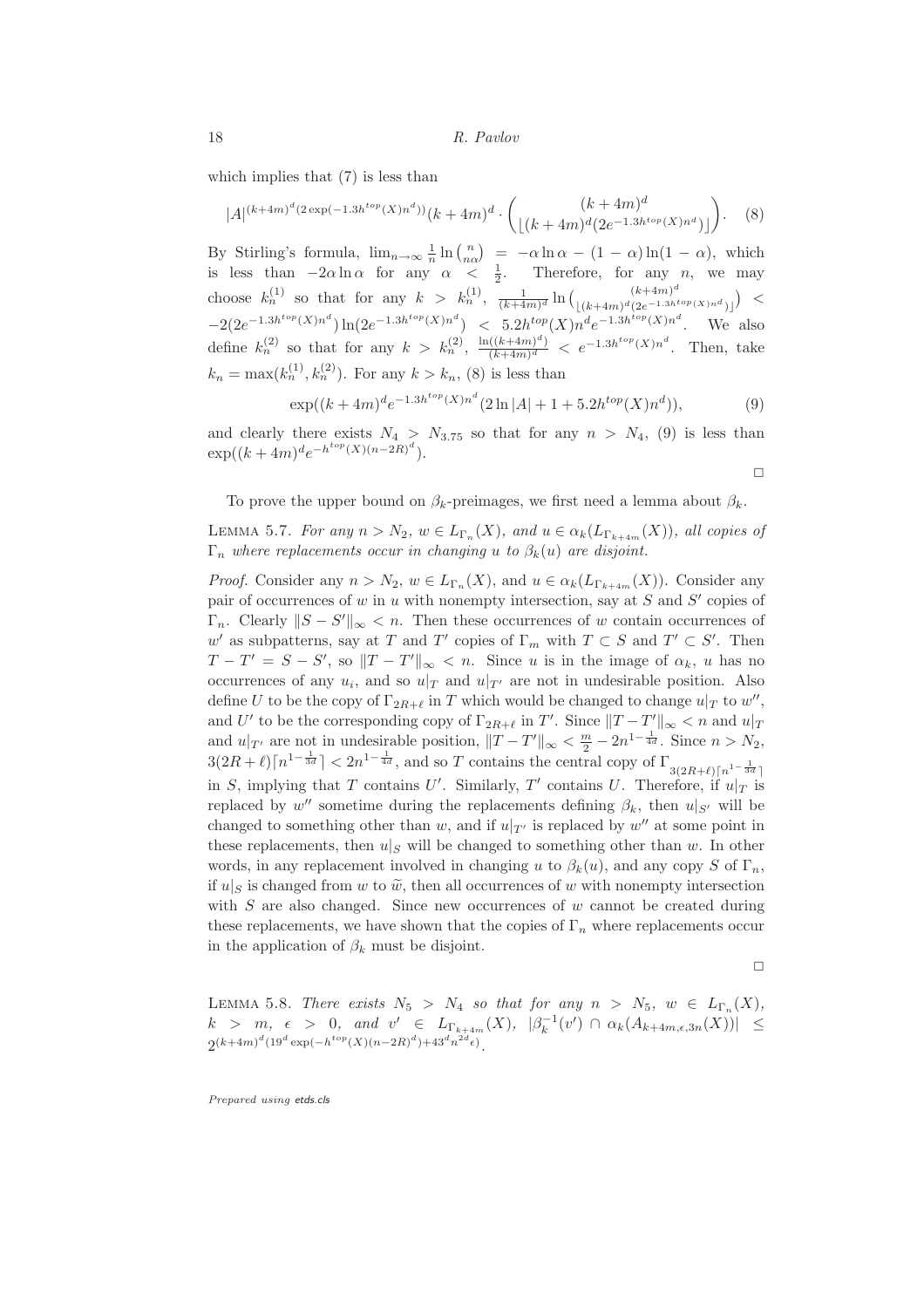*Proof.* We first show that there exists  $N_{4.5} > N_4$  so that for any  $n > N_{4.5}$  and any  $w \in L_{\Gamma_n}(X)$ , any period  $\vec{v}$  of  $w''$  satisfies  $\|\vec{v}\|_{\infty} > \frac{m}{2} - \frac{3(2R+\ell)\lceil n^{1-\frac{1}{3d}} \rceil}{2}$ . Define  $N_{4.5} > N_4$  so that  $\frac{m}{2} - \frac{3(2R+\ell)\lceil n^{1-\frac{1}{3d}} \rceil}{2} > \frac{n}{3}$  and  $3(2R+\ell)\lceil n^{1-\frac{1}{3d}} \rceil < \frac{n}{6}$  for all  $n > N_{4.5}.$ 

Recall that for any  $n > N_1$  and  $w \in L_{\Gamma_n}(X)$ , w'' contains a as a subpattern somewhere in its central copy of  $\Gamma_{3(2R+\ell)\lceil n^{1-\frac{1}{3d}}\rceil}$ , which we denote by A. Consider any  $\vec{v}$  with  $3(2R+\ell)\lceil n^{1-\frac{1}{3d}} \rceil \leq ||\vec{v}||_{\infty} \leq \frac{m}{2} - \frac{3(2R+\ell)\lceil n^{1-\frac{1}{3d}} \rceil}{1-2}$ . Since A is a central subcube of  $\Gamma_m$  of size less than  $3(2R + \ell)\lceil n^{1-\frac{1}{3d}} \rceil$ ,  $A + \vec{v} \subseteq \Gamma_m$  as well. If  $\vec{v}$  is a period of w'', then  $w''|_A = w''|_{A+\vec{v}}$ , and so  $w''|_{A+\vec{v}}$  contains a. However, since  $3(2R+\ell)\lceil n^{1-\frac{1}{3d}}\rceil \leq ||\vec{v}||_{\infty}, A+\vec{v}$  is disjoint from A, and therefore  $w''|_{A+\vec{v}} = w'|_{A+\vec{v}}$ . Since  $w'$  is a subpattern of  $w, w'$  contains no occurrences of  $a$ , and we have a contradiction. If  $\|\vec{v}\|_{\infty} < 3(2R+\ell)\lceil n^{1-\frac{1}{3d}}\rceil$ , then we first note that if  $n > N_{4.5}$ ,  $3(2R+\ell)\lceil n^{1-\frac{1}{3d}}\rceil < \frac{n}{6}$  and  $\frac{m}{2} - \frac{3(2R+\ell)\lceil n^{1-\frac{1}{3d}}\rceil}{2} > \frac{n}{3}$ . This means that there exists a multiple  $r\vec{v}$  of  $\vec{v}$  so that  $3(2R+\ell)\lceil n^{1-\frac{1}{3d}} \rceil \leq ||r\vec{v}||_{\infty} \leq \frac{m}{2} - \frac{3(2R+\ell)\lceil n^{1-\frac{1}{3d}} \rceil}{2}$ . Then  $r\vec{v}$  is a period of  $w''$  as well, and the previous argument again gives a contradiction. Therefore, for  $n > N_{4.5}$ , any period  $\vec{v}$  of  $w''$  satisfies  $\|\vec{v}\|_{\infty} > \frac{n}{3}$ .

Each of the replacements involved in  $\alpha_k$  and  $\beta_k$  involves changing letters only on a copy of  $\Gamma_m$ , and so could possibly create new occurrences of  $\tilde{w}$  only inside a copy of  $\Gamma_{m+2n}$  concentric with this copy of  $\Gamma_m$ . Since w'' is a subpattern of  $\widetilde{w}$ , any period  $\vec{v}$  of  $\widetilde{w}$  must also satisfy  $\|\vec{v}\|_{\infty} > \frac{n}{3}$ . Therefore, any replacement of w' by  $w''$  in the replacements defining  $\alpha_k$  and  $\beta_k$  results in fewer than  $6^d$  newly created occurrences of  $\tilde{w}$ . We also point out that each of these replacements results in fewer than  $(m+n)^d$  new occurrences of w as well. (This is because all such occurrences of w are contained in the aforementioned copy of  $\Gamma_{m+2n}$ .

Fix any  $u \in A_{k+4m,\epsilon,3n}(X)$ . Since  $n > N_3$ , Lemma 5.5 implies that the total number of occurrences of any  $u_i$  in u is smaller than  $2^d n^d (k+4m)^d (e^{-1.4h^{top}(X)n^d} +$  $\epsilon$ ), and so the total number of replacements made in the application of  $\alpha_k$  to u is also less than  $2^dn^d(k+4m)^d(e^{-1.4h^{top}(X)n^d} + \epsilon)$ . Since u itself had at most  $(k+4m)^d(e^{-h^{top}(X)(n-2R)^d} + \epsilon)$  occurrences of w by definition of  $A_{k+4m,\epsilon,3n}(X)$ , and since each replacement in the application of  $\alpha_k$  to u creates less than  $(m+n)^d$ new occurrences of w,  $\alpha_k(u)$  has less than  $(k+4m)^d(e^{-h^{top}(X)(n-2R)^d} + \epsilon) + (m+$  $(n)^d 2^d n^d (k+4m)^d (e^{-1.4h^{top}(X)n^d} + \epsilon)$  occurrences of w. There exists  $N_{4.7} > N_{4.5}$ so that for  $n > N_{4.7}$ , this is less than  $(k+4m)^d(2e^{-h^{top}(X)(n-2R)^d} + 5^dn^{2d}\epsilon)$ . This means that for any such n, the number of replacements involved in changing  $\alpha_k(u)$ to  $(\beta_k \circ \alpha_k)(u)$  is less than  $(k+4m)^d(2e^{-h^{top}(X)(n-2R)^d} + 5^dn^{2d}\epsilon)$  as well. We from now on assume that  $n > N_{4.7}$ .

We now wish to bound from above the number of occurrences of  $\tilde{w}$  in  $(\beta_k \circ$  $\alpha_k$  $(u)$ . u itself contains at most  $(k+4m)^d(e^{-h^{top}(X)(n-2R)^d} + \epsilon)$  occurrences of  $\widetilde{w}$  by definition of  $A_{k+4m,\epsilon,3n}(X)$ . The total number of replacements made in the application of  $\alpha_k$  to u is less than  $2^dn^d(k+4m)^d(e^{-1.4h^{top}(X)n^d} + \epsilon)$ , and there exists  $N_5 > N_{4.7}$  so that for any  $n > N_5$ , this quantity is less than  $(k+4m)^d(e^{-h^{top}(X)(n-2R)^d}+2^dn^d\epsilon)$ . Each of these replacements can create at most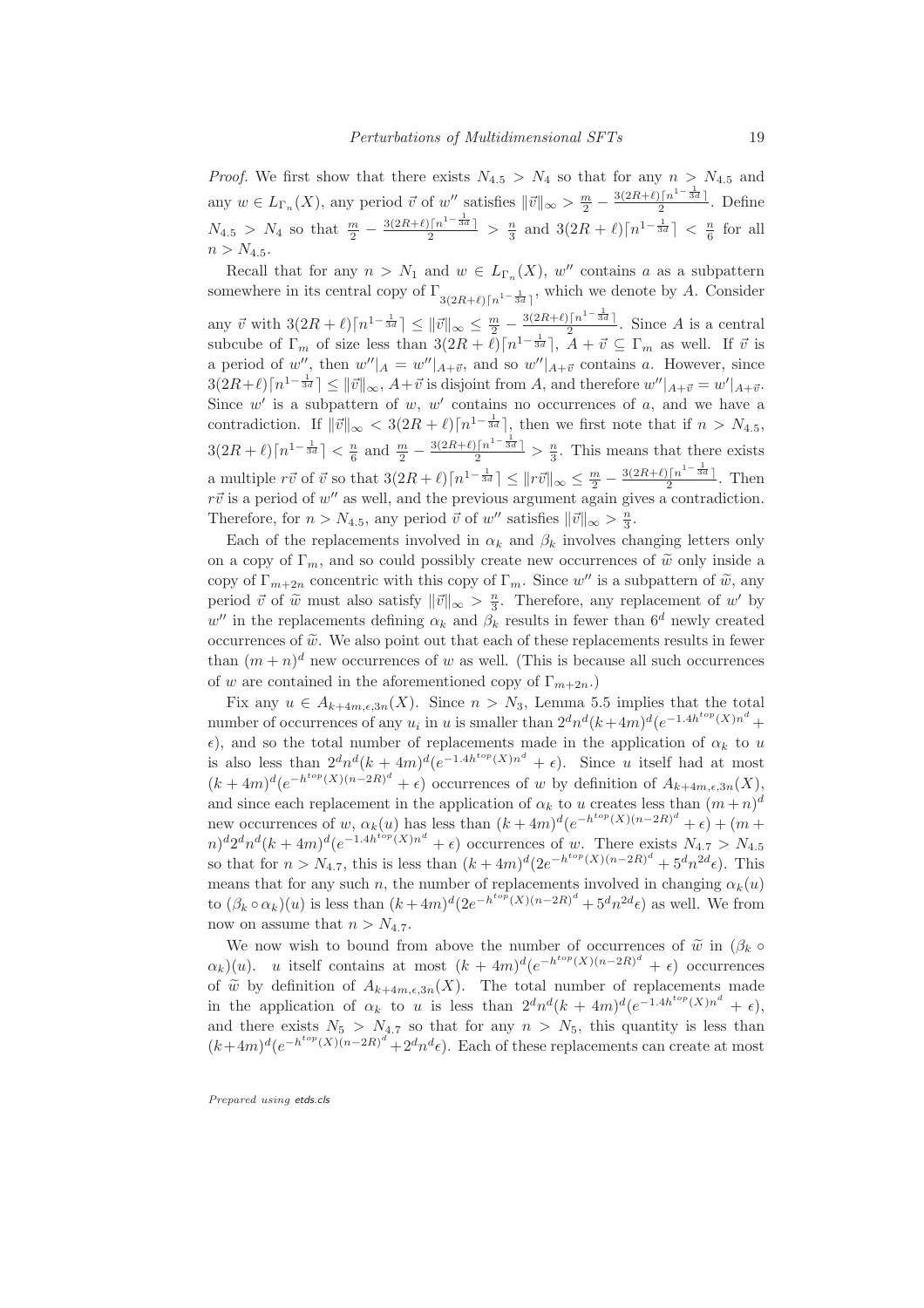$6^d$  new occurrences of  $\tilde{w}$ , and so at most  $(k+4m)^d(6^de^{-h^{top}(X)(n-2R)^d}+12^dn^de)$ occurrences of  $\tilde{w}$  are added during these replacements. We showed above that there are fewer than  $(k+4m)^d(2e^{-h^{top}(X)(n-2R)^d}+5^dn^{2d}\epsilon)$  replacements involved in changing  $\alpha_k(u)$  to  $(\beta_k \circ \alpha_k)(u)$ . Since each of these replacements can create at most  $6^d$  new occurrences of  $\tilde{w}$ , the number of occurrences of  $\tilde{w}$  created during these replacements is less than  $(k+4m)^d(2 \cdot 6^d e^{-h^{top}(X)(n-2R)^d} + 30^d n^{2d} \epsilon)$ . Collecting these facts, for  $n > N_5$  the total number of occurrences of  $\tilde{w}$  created in the process of changing u to  $(\beta_k \circ \alpha_k)(u)$  is less than  $(k+4m)^d((3 \cdot 6^d +$  $1)e^{-h^{top}(X)(n-2R)^d} + (1+12^dn^d+30^dn^{2d})\epsilon$ . This means that  $(\beta_k \circ \alpha_k)(u)$  contains less than  $(k+4m)^d(19^de^{-h^{top}(X)(n-2R)^d}+43^dn^{2d}\epsilon)$  occurrences of  $\widetilde{\omega}$ .

By Lemma 5.7, the set of copies of  $\Gamma_n$  on which replacements are performed in the application of  $\beta_k$  to  $\alpha_k(u)$  is pairwise disjoint. From this, it is clear that for any  $u \in A_{k+4m,\epsilon,3n}(X)$  and any S a copy of  $\Gamma_n$  which is the location of a replacement involved in changing  $\alpha_k(u)$  to  $(\beta_k \circ \alpha_k)(u)$ ,  $(\beta_k \circ \alpha_k)(u)|_S = \tilde{w}$ . In other words, once w is changed to  $\tilde{w}$  during the application of  $\beta_k$  to  $\alpha_k(u)$ , that occurrence of  $\tilde{w}$  will not be changed during future replacements. This means that knowing  $(\beta_k \circ \alpha_k)(u)$ , along with knowing the locations of all copies of  $\Gamma_n$  where replacements occur in changing  $\alpha_k(u)$  to  $(\beta_k \circ \alpha_k)(u)$ , is enough to uniquely determine  $\alpha_k(u)$ . Therefore, for any  $n > N_5$  and  $v' \in L_{\Gamma_{k+4m}}(X)$ ,  $|\beta_k^{-1}(v') \cap \alpha_k(A_{k+4m,\epsilon,3n}(X))|$  is less than or equal to the total number of subsets of the locations of occurrences of  $\tilde{w}$  in  $v'$  which could have been the locations of replacements in the application of  $\beta_k$ , which is less than or equal to  $2^{(k+4m)^d(19^d \exp(-h^{top}(X)(n-2R)^d)+43^dn^{2d}\epsilon)}$ .

 $\Box$ 

LEMMA 5.9. For any  $k > m$ ,  $\epsilon > 0$ , and  $v'' \in L_{\Gamma_k}(X_w)$ ,  $|\gamma_k^{-1}(v'')| \leq$  $|A|^{(k+4m)^d-k^d}$ .

*Proof.* Fix  $v'' \in L_{\Gamma_k}(X_w)$ . Any  $u \in \gamma_k^{-1}(v'')$  must have its central copy of  $\Gamma_k$  filled with v''. This means that  $|\gamma_k^{-1}(v'')| \leq |A|^{(k+4m)^d - k^d}$ .

$$
\qquad \qquad \Box
$$

*Proof of the upper bound of Theorem 1.2.* Choose any  $d > 1$ , X a strongly irreducible  $\mathbb{Z}^d$  SFT with uniform filling length R containing more than one point,  $n > N_5$ ,  $w \in L_{\Gamma_n}(X)$ ,  $k > k_n$ , and  $\epsilon < \epsilon_n$ . For any  $v \in L_{\Gamma_k}(X_w)$ , by Lemmas 5.6, 5.8, and 5.9,

$$
|\phi_k^{-1}(v) \cap A_{k+4m,\epsilon,3n}(X)| \le \exp((k+4m)^d e^{-h^{top}(X)(n-2R)^d}).
$$
  

$$
2^{(k+4m)^d (19^d \exp(-h^{top}(X)(n-2R)^d) + 43^d n^{2d} \epsilon)} \cdot |A|^{(k+4m)^d - k^d},
$$

which is less than  $\exp((k+4m)^d(Ce^{-h^{top}(X)(n-2R)^d}+D\epsilon))$  for large enough k and for constants  $C$  independent of  $n$  and  $k$  and  $D$  independent of  $k$ . This implies that

$$
|L_{\Gamma_k}(X_w)| \ge \frac{|A_{k+4m,\epsilon,3n}(X)|}{\exp((k+4m)^d(Ce^{-h^{top}(X)(n-2R)^d} + D\epsilon))}
$$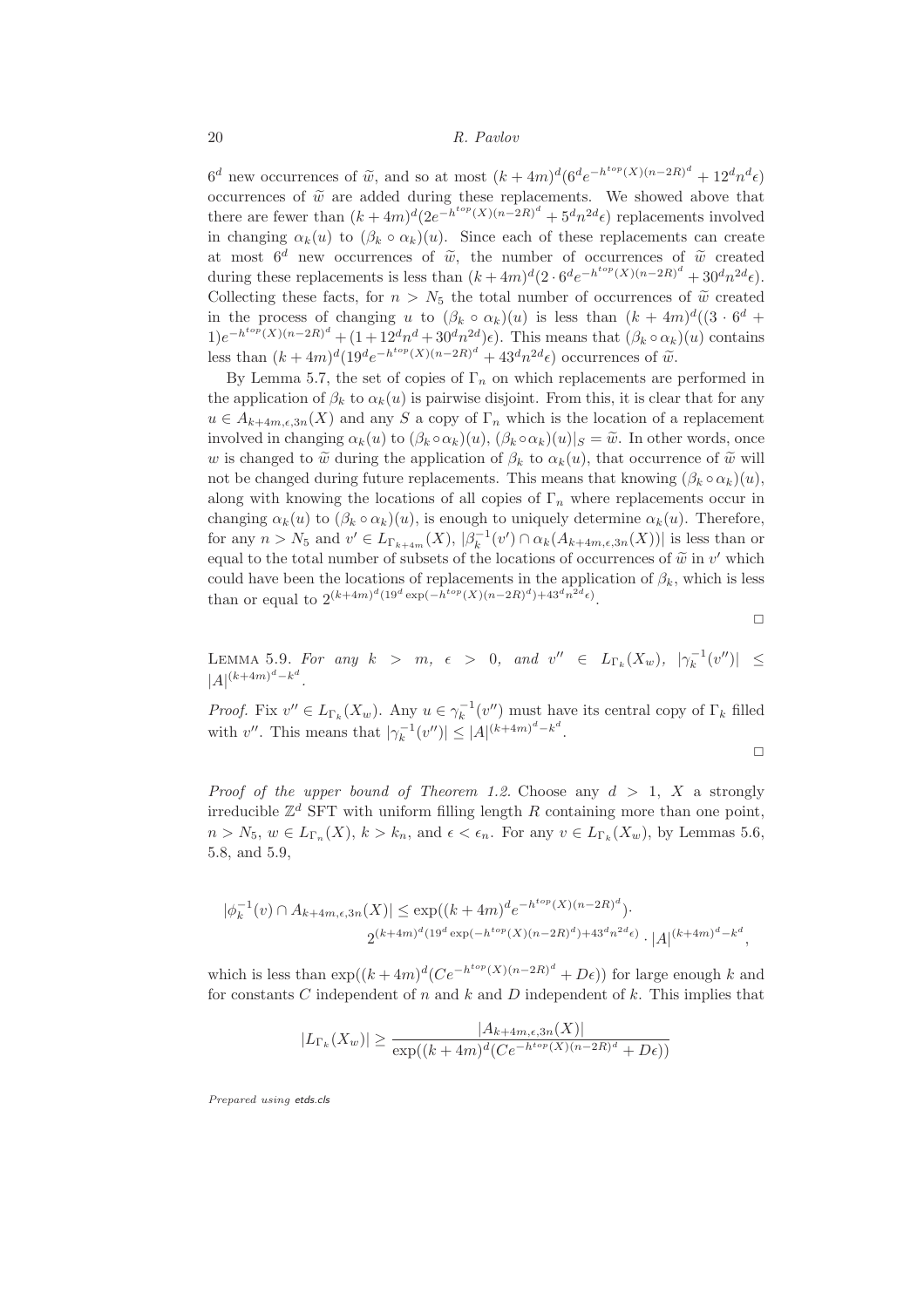for sufficiently large  $k$ . We then take natural logarithms of both sides, divide by  $(k+4m)^d$ , and let  $k \to \infty$  to get

$$
\lim_{k \to \infty} \frac{k^d}{(k+4m)^d} \frac{\ln |L_{\Gamma_k}(X_w)|}{k^d} \ge \lim_{k \to \infty} \frac{\ln |A_{k+4m,\epsilon,3n}(X)|}{(k+4m)^d} - Ce^{-h^{top}(X)(n-2R)^d} - D\epsilon,
$$

and by using the definition of topological entropy and Corollary 4.10, we are left with

 $h^{top}(X_w) \geq h^{top}(X) - Ce^{-h^{top}(X)(n-2R)^d} - D\epsilon.$ 

We may let  $\epsilon$  approach zero, which leaves

$$
h^{top}(X) - h^{top}(X_w) \le \frac{C}{e^{h^{top}(X)(n-2R)^d}}.
$$

## 6. A replacement theorem

The goal of this section is to prove the following theorem, which was integral in Section 5.

THEOREM 6.1. For any  $d > 1$  and any strongly irreducible  $\mathbb{Z}^d$  shift of finite type X with uniform filling length R containing more than one point, there exists  $N_1$  such that for any  $w \in L_{\Gamma_n}(X)$  with  $n > N_1$ , there exist  $m > n - n^{1-\frac{1}{4d}}$ ,  $a \in L_{\Gamma_\ell}(X)$ (where  $\ell = \ell(n) = \left[ \left( \frac{d \ln n}{h^{top}(X)} \right) \right]$  $\left[\begin{matrix} \frac{1}{d} \end{matrix}\right] + 1$ , and  $w', w'' \in L_{\Gamma_m}(X)$  with the following properties:

 $(i)$  w' is a subpattern of w

 $(ii)$  a is not a subpattern of  $w$ 

(iii) There is a copy U of  $\Gamma_{\ell}$  contained in the central copy of  $\Gamma_{3(2R+\ell)\lceil n^{1-\frac{1}{3d}}\rceil}$  in  $\Gamma_m$ such that  $w''|_U = a$ 

(iv) w' and w'' agree outside the copy of  $\Gamma_{2R+\ell}$  in which U is central, and in particular agree on  $\Gamma_m^{(t)}$ 

(v) Replacing w' by w'' in any pattern v can never create a new occurrence of w'.

Fix  $d > 1$ , any strongly irreducible  $\mathbb{Z}^d$  shift of finite type X with uniform filling length R containing more than one point, any  $n$ , and any  $w \in L_{\Gamma_n}(X)$ . By Lemma 4.11,  $h^{top}(X) > 0$ . Define  $\ell = \ell(n) = \left[ \frac{d \ln n}{h^{top}(X)} \right]$  $\int_{a}^{\frac{1}{d}}$  + 1. Clearly, there exists  $N_{0.5}$  so that if  $n > N_{0.5}$ , then  $\ell < n$ . We from now on consider only  $n > N_{0.5}$ . Then,  $|L_{\Gamma_{\ell}}(X)|$  is, by Lemma 4.11, at least  $e^{h^{top}(X)\ell^d} > e^{d\ln n} = n^d$ . This is greater than the number of patterns with shape  $\Gamma_\ell$  which occur as subpatterns of w, and so therefore there exists a pattern in  $L_{\Gamma_{\ell}}(X)$  which is not a subpattern of w. Fix such a pattern, and call it a.

The general idea of the proof of Theorem 6.1 will be to first check whether or not one can just take  $w' = w$ . If so, then the proof is complete. If not, we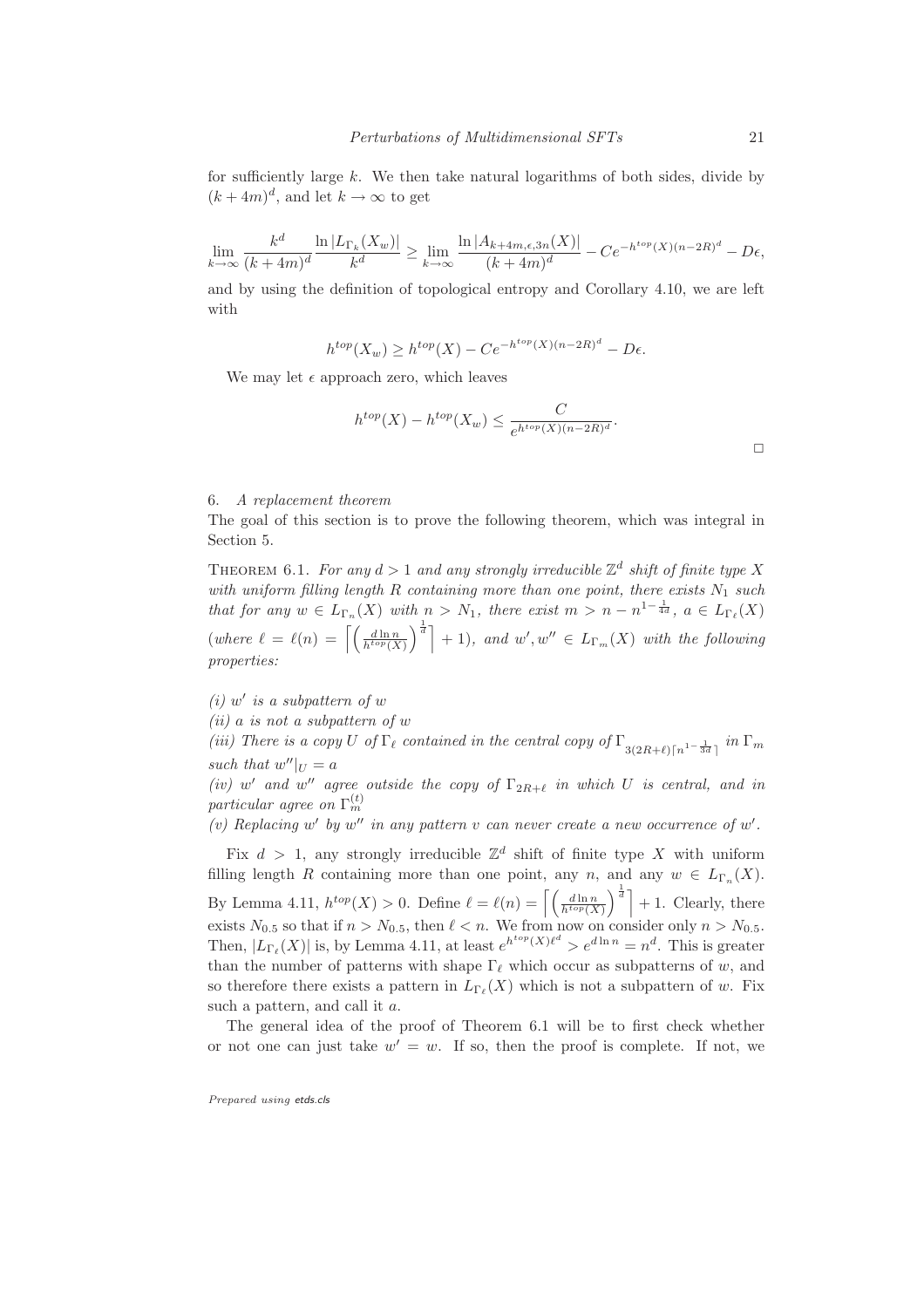will pass to a subpattern of  $w$ , and check whether it is possible to take  $w'$  to be this subpattern. Again, if so, then we are done. If not, then we again pass to a subpattern. Lemma 6.5 below will show that as long as this continues, each of these patterns is periodic on a much larger proportion than the previous, which will imply that this procedure must terminate within a finite number  $(2<sup>d</sup>)$  of steps.

Fix any  $j \in \left[\frac{n}{2}, n\right]$  and subpattern  $u \in L_{\Gamma_j}(X)$  of w. We define  $k = k(j)$  $3(2R+\ell)\lceil j^{1-\frac{1}{3d}}\rceil$ . It is instructive to note that when n is large, k will always be much smaller than j. Choose  $N_{0.75} > 5t$  so that for  $n > N_{0.75}$  and any  $j \in [\frac{n}{2}, n]$ ,  $j > 5k$ , and from now on assume that  $n > N_{0.75}$ . Take a copy of  $\Gamma_k$  (call it A) central in  $\Gamma_j$ , and partition it into  $(3[j^{(1-\frac{1}{3d})}])^d$  disjoint copies of  $\Gamma_{2R+\ell}$ . Consider only the interior copies of  $\Gamma_{2R+\ell}$  in this partition, i.e. the ones which are disjoint from the boundary of A. (There are more than  $2^d j^{d-\frac{1}{3}}$  such cubes.) For every one of these cubes  $U$ , use strong irreducibility of  $X$  to define a **standard replacement** associated to U to be any pattern u' which agrees with u on  $\Gamma_j \setminus U$ , and such that the pattern a occupies the central copy of  $\Gamma_{\ell}$  in  $u'|_{U}$ . To summarize: a occupies a copy of  $\Gamma_{\ell}$ , which is contained in U a copy of  $\Gamma_{2R+\ell}$ , which is contained in A a copy of  $\Gamma_k$ , which is contained in a copy of  $\Gamma_i$  occupied by a pattern u, which is contained in  $\Gamma_n$ , the shape of w. Note that since  $j > 5k$  and  $j \geq \frac{n}{2} > 2.5t$ ,  $j > k + 2t$ , meaning that any standard replacement of u agrees with u on  $\Gamma_j^{(t)}$ .



FIGURE 3. A standard replacement of  $u$ 

Definition 6.2. A subpattern u of w has **Property A** if for every standard replacement  $u'$  of  $u$ , there exists a pattern  $v$  so that replacing  $u$  by  $u'$  in  $v$  creates a new occurrence of u.

Clearly, if we can find  $u$  a subpattern of  $w$  which is large enough and does not have Property A, we will have proved Theorem 6.1. We will prove some general periodicity facts about patterns with Property A, for which we will need some definitions.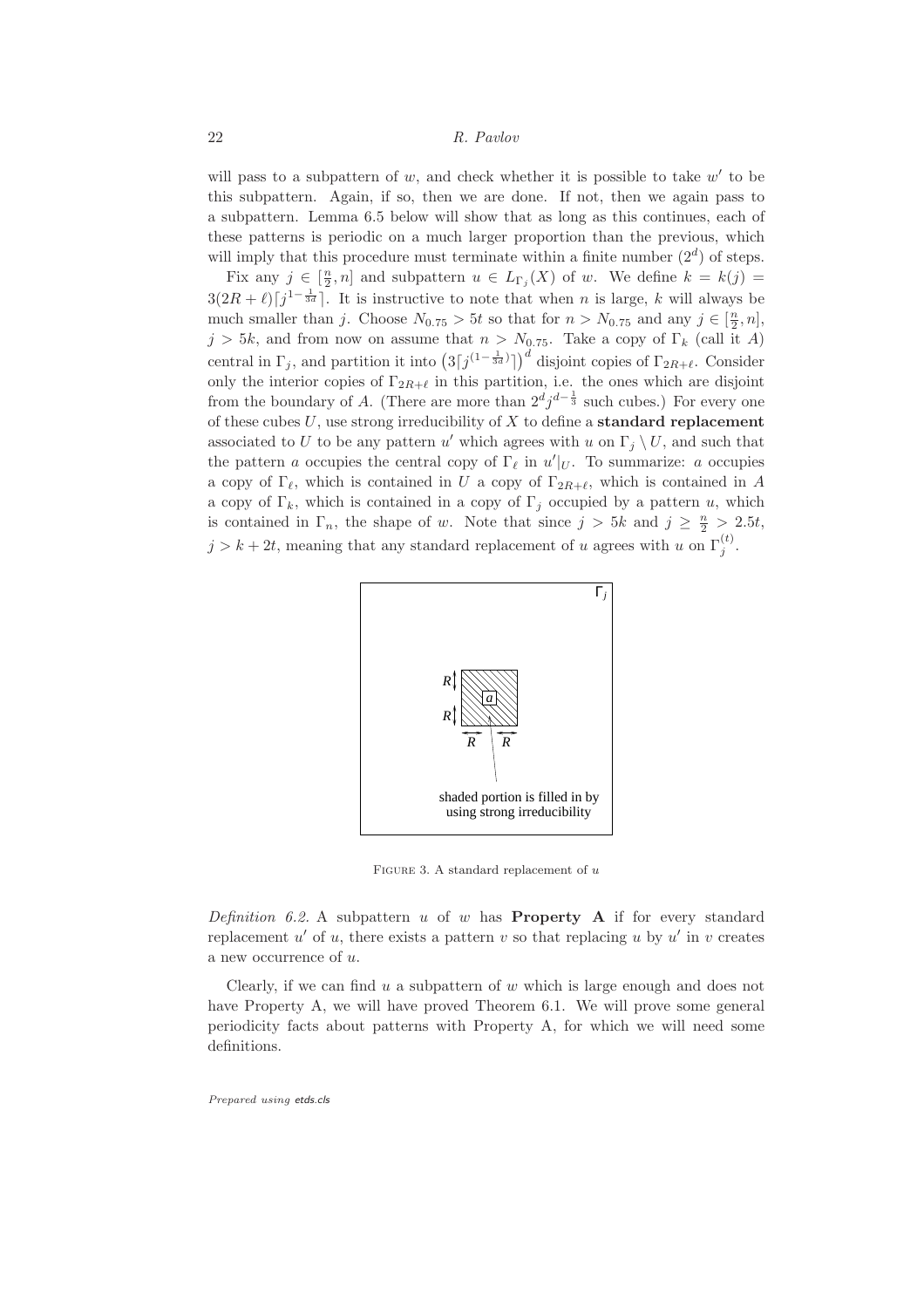Definition 6.3. A pattern u is purely periodic with period size  $p$  if there exist positive integers  $p_i \leq p$ ,  $1 \leq i \leq d$  such that u is periodic with respect to  $p_i \vec{e_i}$  for every i.

Definition 6.4. For any j, a **suboctant** of  $\Gamma_i$  is defined to be any copy of  $\Gamma_{i-3k}$ which shares a corner with  $\Gamma_j \setminus \Gamma_j^{(k)}$  and is contained in  $\Gamma_j \setminus \Gamma_j^{(k)}$ . A superoctant of  $\Gamma_j$  is defined to be any copy of  $\Gamma_{\frac{j+k}{2}}$  which shares a a corner with  $\Gamma_j$  and is contained in  $\Gamma_i$ .



FIGURE 4. A suboctant P and superoctant  $\overline{O}$  of  $\Gamma_i$ 

We note that any of these objects has an obvious associated corner of  $\Gamma_j$ . (For superoctants, this is the corner shared with  $\Gamma_i$ , and for suboctants, it is the closest corner of  $\Gamma_i$ .)

Note that the existence of a standard replacement  $u'$  of u with the property that a replacement of  $u$  by  $u'$  can create a new occurrence of  $u$  yields information about periodicity of u. Say that the replacement occurs at  $\Gamma_i$ , and that the new occurrence occupies S a copy of  $\Gamma_i$ . Define  $\vec{v} := S - \Gamma_i$ . Then since  $\Gamma_i$  can be filled with u' while S is filled with u, and since u and u' differ on only a very small set, u must be very nearly periodic with respect to  $\vec{v}$ . However, since the occurrence of  $u$  at S did not exist before the replacement,  $u$  must not actually be periodic with respect to  $\vec{v}$ . The following lemma is just a stronger, more technical version of this phenomenon.

LEMMA 6.5. If  $n > N_{0.75}$ , then for any  $j \in [\frac{n}{2}, n]$  and any subpattern  $u \in L_{\Gamma_j}(X)$ of w with Property A, there exists a suboctant P of  $\Gamma_j$ , contained in a superoctant  $\overline{O}$  of  $\Gamma_j$ , such that  $u|_P$  is purely periodic with period size less than  $j^{\frac{1}{3}}$ , but  $u|_{\overline{O}}$  is not purely periodic with period size less than  $2j^{\frac{1}{3}}$ .

*Proof.* Fix a subpattern  $u \in L_{\Gamma_j}$  of w, and assume that u has Property A. Define  $k = k(j) = 3(2R + \ell)\left[j^{1-\frac{1}{3d}}\right]$  and denote by A the central copy of  $\Gamma_k$  in  $\Gamma_j$  as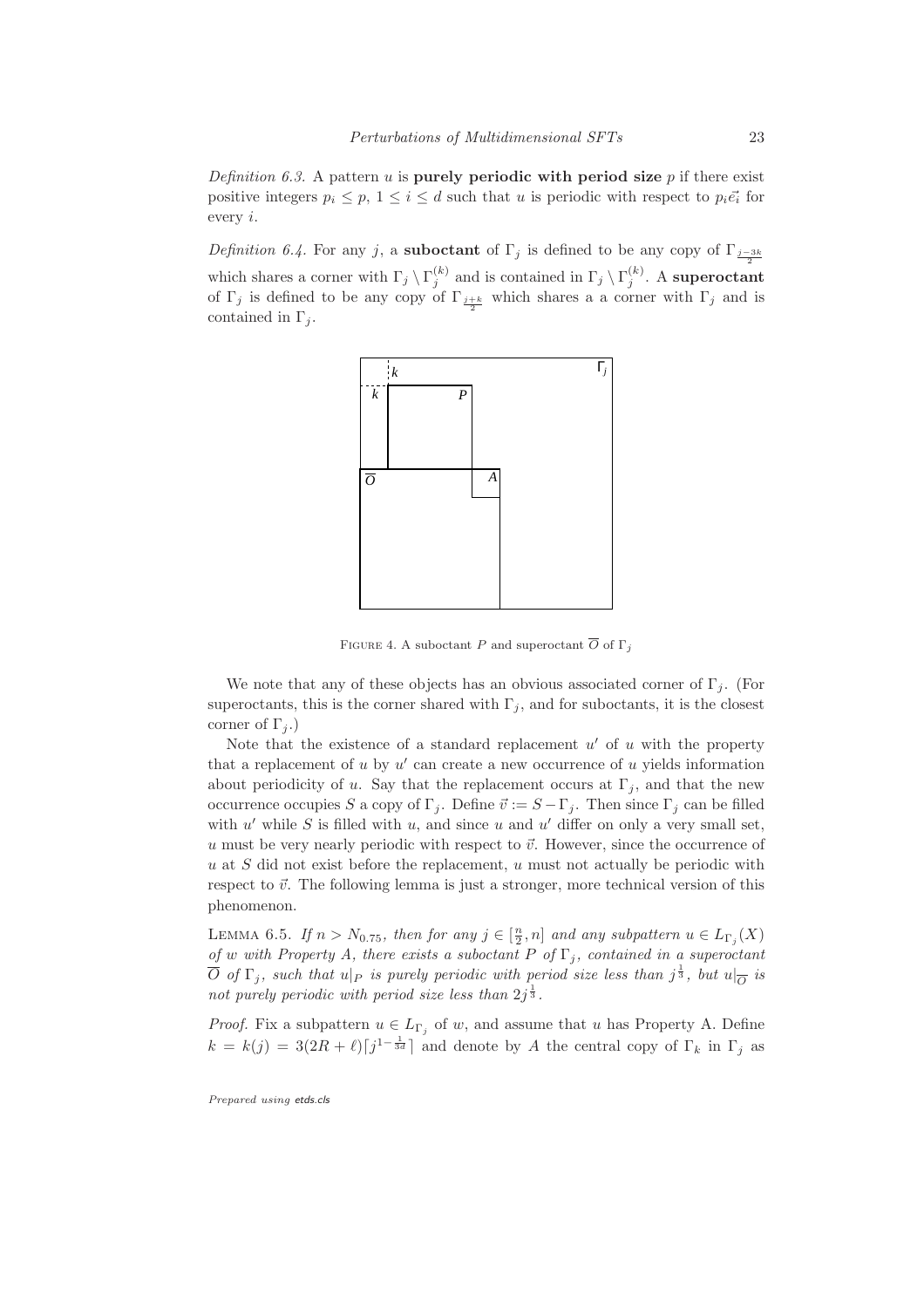above. Then for every standard replacement u' of u, there exists a copy of  $\Gamma_j$ which overlaps  $\Gamma_i$ , and which could be filled with u at the same time that  $\Gamma_i$  is filled with  $u'$ . We use M to denote the set (possibly with repetitions) of these copies of  $\Gamma_j$ , and say that every  $S \in M$  is associated to both the obvious standard replacement u' of u and to the copy of  $\Gamma_{2R+\ell}$  on which u' and u disagree.

Since all standard replacements are created by changing u only on letters in a particular copy of  $\Gamma_{2R+\ell}$  within  $\Gamma_i$ , it must be the case that every element of M contains some portion of its associated copy of  $\Gamma_{2R+\ell}$ . (Otherwise, the supposed "new" occurrence of u would have already existed before the replacement.) Also, for every standard replacement  $u'$ , a is a subpattern of  $u'|_A$ . Since a is not a subpattern of  $u$ , none of the elements in  $M$  entirely contains its associated copy of  $\Gamma_{2R+\ell}$ . We first make the claim that M contains no repeated elements, i.e. that two distinct copies of  $\Gamma_{2R+\ell}$  must have distinct elements of M associated to them.



FIGURE 5. An element  $S$  of  $M$  associated to two standard replacements

In Figure 5, suppose for a contradiction that  $S$  is associated to the standard replacements corresponding to each of  $U$  and  $V$ , the two highlighted copies of  $\Gamma_{2R+\ell}$ . This means that there exists a pattern  $v \in L_{\Gamma_i \cup S}(X)$  with  $v|_S = u$  and  $v|_{\Gamma_j} = u'$ , where u' is a standard replacement of u associated to U. (This is the pattern that appears after  $v|_{\Gamma_j}$  has been changed from u to u', and a new occurrence of u has appeared at S.) u and u' must not agree on  $U \cap S$ ; if they did, then the occurrence of  $u$  in  $S$  would have already existed before the replacement. Therefore,  $v|_{\Gamma_i \setminus U} = u|_{\Gamma_i \setminus U}$  and  $v|_{U \cap S} \neq u|_{U \cap S}$ . Similarly, there exists a pattern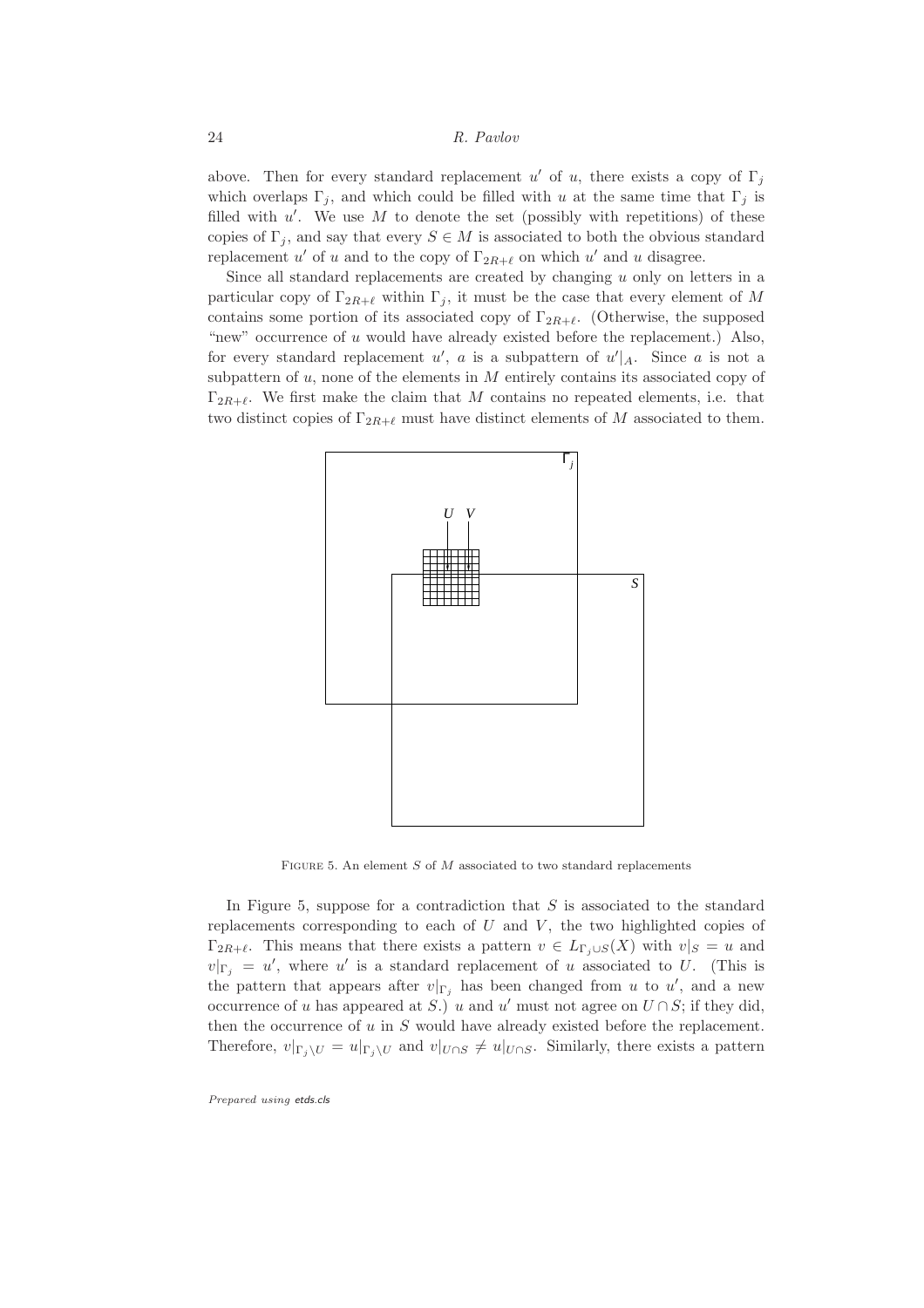$v' \in L_{\Gamma_j \cup S}(X)$  with  $v'|_S = u$ ,  $v'|_{\Gamma_j \setminus V} = u|_{\Gamma_j \setminus V}$ , and  $v'|_{V \cap S} \neq u|_{V \cap S}$ . Since U and V are disjoint, this implies that  $v|_{U \cap S} \neq u|_{U \cap S}$  and  $v'|_{U \cap S} = u|_{U \cap S}$ , and so  $v|_{U\cap S} \neq v'|_{U\cap S}$ . But  $v|_{S} = v'|_{S} = u$ , and since  $U \cap S \subseteq S$  we have a contradiction.

Now since there were more than  $2^d j^{d-\frac{1}{3}}$  standard replacements of u, we know that M consists of more than  $2^d j^{d-\frac{1}{3}}$  distinct copies of  $\Gamma_j$ . Since every  $S \in M$  has nonempty intersection with  $\Gamma_j$  (and therefore contains some corner of  $\Gamma_j$ ), there is some corner  $\vec{q}$  of  $\Gamma_j$  which is contained in more than  $j^{d-\frac{1}{3}}$  of the copies of  $\Gamma_j$ in M. Denote by  $\vec{r}$  the opposite corner of  $\Gamma_j$  to  $\vec{q}$ , and denote by  $\overline{O}$  and  $\overline{O'}$  the superoctants of  $\Gamma_j$  containing  $\vec{q}$  and  $\vec{r}$  respectively. We wish to show that it is not true that both  $u|_{\overline{O}}$  and  $u|_{\overline{O'}}$  are purely periodic with period sizes less than  $2j^{\frac{1}{3}}$ .

We assume for a contradiction that  $u|_{\overline{O}}$  and  $u|_{\overline{O'}}$  are purely periodic with period sizes less than  $2j^{\frac{1}{3}}$ , and without loss of generality, we assume that  $\overline{O}$  is the least superoctant lexicographically of  $\Gamma_i$ , i.e.  $\vec{q} = \vec{1}$ . (This is without loss of generality because one can make this assumption simply by reflecting  $\Gamma_i$  several times, which does not affect our proof.) Choose any  $S \in M$  containing  $\vec{q}$ . In Figure 6,  $u|_{\overline{O}}$  is purely periodic with periods  $q_i \vec{e_i}$ ,  $u|_{\overline{O'}}$  is purely periodic with periods  $r_i \vec{e_i}$ , and U is the copy of  $\Gamma_{2R+\ell}$  on which u is changed to make the standard replacement of u associated to S.



FIGURE 6. An element S of M which contains  $\vec{q}$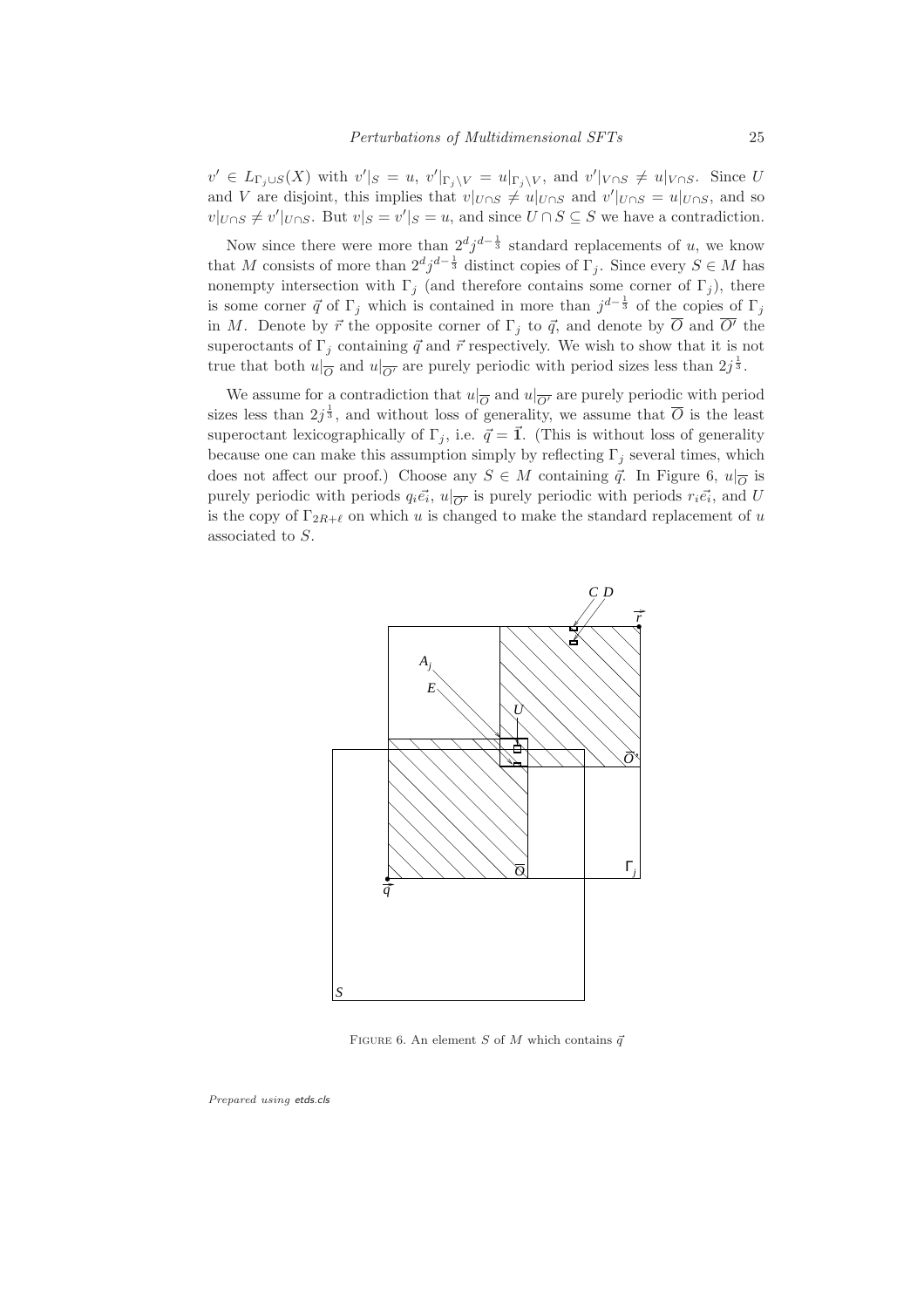Note that  $u|_{\overline{O} \cup \overline{O'}}$  is periodic with respect to  $q_i r_i \vec{e_i}$  for  $1 \leq i \leq d$ , and that  $q_i, r_i < 2j^{\frac{1}{3}}$ . We have denoted by C the region  $(U \cap S) + (\Gamma_j - S)$ , i.e. C in  $\Gamma_j$ corresponds to  $U \cap S$  in S. Since  $\vec{q} = \vec{1} \in S$ , the vector  $\Gamma_j - S$  has all nonnegative entries. Therefore, since  $U \cap S \in O'$ ,  $C \subset O'$  as well, and for all  $1 \leq i \leq d$ ,  $C$ consists of points whose ith coordinate is between  $j - k + 1$  and j. We then choose  $\vec{u}$  a multiple of  $q_i r_i \vec{e_i}$  such that  $C + \vec{u}$  is also contained in  $\overline{O'}$  and  $U + \vec{u}$  is a subset of  $\overline{O}$  which is disjoint from U. To do this, we need some multiple of  $q_i r_i$  which is greater than k, but still less than  $\frac{j-k}{2}$ . We know that such a multiple exists since  $q_i r_i < 4j^{\frac{2}{3}}, k > 4j^{\frac{2}{3}}, \text{ and } \frac{j-k}{2} > 2k.$  (The last inequality is true since  $n > N_{0.75}$ .) Define  $D = C + \vec{u}$  and  $E = (U \cap S) + \vec{u}$ . Since  $S \in M$ , there exists a pattern  $y \in L_{\Gamma_j \cup S}(X)$  where  $y|_S = u$ , and  $y|_{\Gamma_j}$  is a standard replacement for u such that  $y|_{\Gamma_i \setminus U} = u|_{\Gamma_i \setminus U}$  and  $y|_{U \cap S} \neq u|_{U \cap S}$ . Since  $U \cap S$  in S corresponds to C in  $\Gamma_j$ , and since  $y|_S = u$ , it must be the case that  $y|_{U \cap S} = u|_C$ . By periodicity of  $u|_{\overline{O'}}$  with respect to  $\vec{u}$ ,  $u|_C = u|_D$ . Since D in  $\Gamma_i$  corresponds to E in S, and since  $y|_S = u$ ,  $u|_D = y|_E$ . Since  $y|_{\Gamma_i \setminus U} = u|_{\Gamma_i \setminus U}$  and E and U are disjoint,  $y|_E = u|_E$ . Finally, by periodicity of  $u|_{\overline{O}}$  with respect to  $\overline{u}$ ,  $u|_E = u|_{U \cap S}$ . But we have then shown that  $y|_{U\cap S} = u|_{U\cap S}$ , a contradiction. Therefore, it is not the case that  $u|_{\overline{O}}$  and  $u|_{\overline{O'}}$  are purely periodic with period sizes less than  $2j^{\frac{1}{3}}$ .

Denote by  $P$  and  $P'$  the suboctants contained in  $O$  and  $O'$  respectively. Recall that  $\vec{q}$  is the corner of  $\Gamma_i$  shared by  $\Gamma_j$  and  $\overline{O}$  and  $\vec{r}$  is the corner of  $\Gamma_j$  opposite  $\vec{q}$ . It is clear upon observation that for any element S of M which contains  $\vec{q}$ , the corner of S corresponding to  $\vec{q}$  in  $\Gamma_j$  must be contained in  $\Gamma_j$ . Fix any  $\vec{e_i}$  in  $\mathbb{Z}^d$ .  $\Gamma_j$  can be partitioned into the  $j^{d-1}$  sets  $\{\vec{w} + m\vec{e_i}\}_{0 \leq m \leq j}$  where  $\vec{w}$  ranges over all  $\vec{w} \in \Gamma_j$  with  $\vec{w}_i = 1$ , and there are more than  $j^{d-\frac{1}{3}}$  distinct points in  $\Gamma_j$  which are corners of elements of M which correspond to  $\vec{q}$  in  $\Gamma_i$ . By the pigeonhole principle, this implies that one of the sets  $\{\vec{w} + m\vec{e_i}\}_{0 \leq m < j}$  contains more than  $j^{\frac{2}{3}}$  of these points. Again by the pigeonhole principle, this implies that there are two elements of M which contain  $\vec{q}$ , call them S and S', such that  $S'-S$  is a multiple of  $\vec{e_i}$  whose length is less than  $j^{\frac{1}{3}}$ . We make the notation  $\vec{v_i} := S' - S$ . We now claim that  $u|_P$ and  $u|_{P'}$  are periodic with respect to  $\vec{v_i}$ . We assume without loss of generality that  $\vec{q} = \vec{1}$  (meaning that  $\vec{r} = j\vec{1}$ ) and that  $\vec{v_i}$  is a negative multiple of  $\vec{e_i}$ .

In Figure 7,  $\vec{t}$  is any point of  $\Gamma_j$  such that  $\vec{t} + \vec{v_i}$  is also in  $\Gamma_j$ ,  $\vec{p}$  is the corner of S corresponding to  $\vec{r}$  in  $\Gamma_{\underline{j}}$ , and  $\vec{v'} = \vec{t} - (\vec{p} + \vec{v_i})$ . We define  $\vec{t'}$  to be  $\vec{r} + \vec{v'}$ , giving us two new points  $\vec{t'}$  and  $\vec{t'} + \vec{v_i}$ . Since  $S, S' \in M$ , each may be filled with u when  $\Gamma_i$  is filled with the correct standard replacement of u. Denote by U the copy of  $\Gamma_{2R+\ell}$  on which u is altered to make the standard replacement which allows S to be filled with u, and by V the copy of  $\Gamma_{2R+\ell}$  on which u is altered to make the standard replacement which allows  $S'$  to be filled with u.

We will now show that if  $\vec{t}, \vec{t} + \vec{v_i}, \vec{t'}, \vec{t'} + \vec{v_i} \in \Gamma_j \setminus (U \cup V)$ , then  $u(\vec{t}) = u(\vec{t} + \vec{v_i})$ and  $u(\vec{t}) = u(\vec{t'} + \vec{v_i})$ . Assume that  $\vec{t}, \vec{t} + \vec{v_i}, \vec{t'}, \vec{t'} + \vec{v_i} \in \Gamma_j \setminus (U \cup V)$ . Then by noting that S can be filled with u when  $\Gamma_j$  is filled with a standard replacement of u which agrees with  $w_j$  outside of  $U \cup V$ , we can infer that  $u(\vec{t}) = u(\vec{t'} + \vec{v_i})$  (this is because  $\vec{t} \in S$  corresponds to  $\vec{t'} + \vec{v_i} \in \Gamma_j$ , and by noting that  $S'$  can be filled with u when  $\Gamma_i$  is filled with a standard replacement of  $w_i$  which agrees with  $w_i$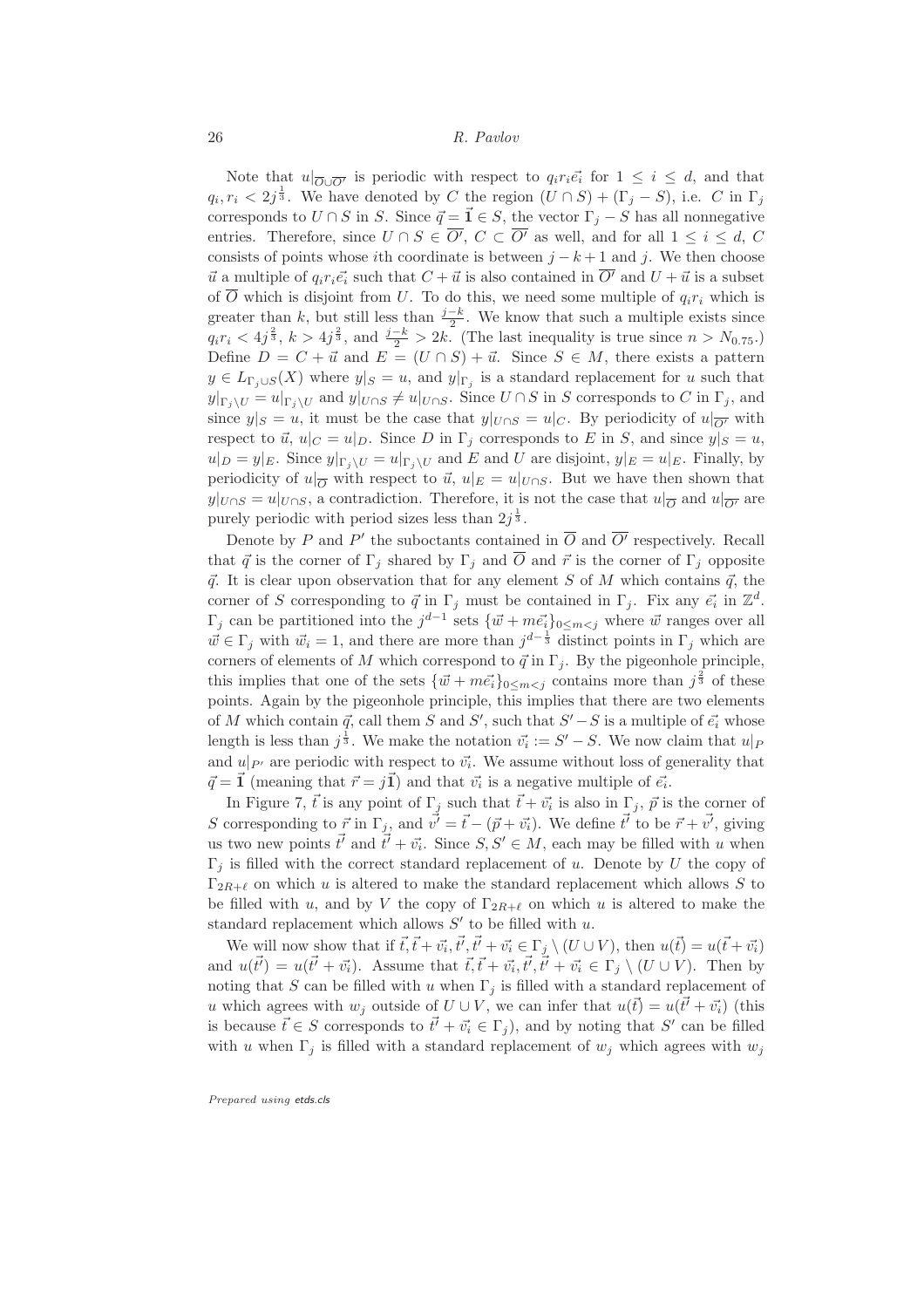

FIGURE 7. Elements  $S, S'$  of M whose difference  $\vec{v_i}$  is a multiple of  $\vec{e_i}$ 

outside of  $U \cup V$ , we can infer that  $u(\vec{t}) = u(\vec{t'})$  and  $u(\vec{t} + \vec{v_i}) = u(\vec{t'} + \vec{v_i})$ . (This is because  $\vec{t} \in S'$  corresponds to  $\vec{t'} \in \Gamma_j$ , and  $\vec{t} + \vec{v_i} \in S'$  corresponds to  $\vec{t'} + \vec{v_i} \in \Gamma_j$ . This implies that  $u(\vec{t}) = u(\vec{t} + \vec{v_i})$  and  $u(\vec{t'}) = u(\vec{t'} + \vec{v_i}).$ 

We claim that if  $\vec{t}, \vec{t} + \vec{v_i} \in P$ , then  $\vec{t'}, \vec{t'} + \vec{v_i} \in \Gamma_j \setminus (U \cup V)$ . Suppose that  $\vec{t}, \vec{t} + \vec{v_i} \in P$ . Since S' contains some portion of V, but does not contain all of V, it also holds that  $S'$  contains some portion of  $A$ , but not all of  $A$ . Therefore, some coordinate of  $\vec{p} + \vec{v_i}$  is between  $\frac{j-k}{2} + 1$  and  $\frac{j+k}{2}$ . The fact that S' has nonempty intersection with A also implies that all coordinates of  $\vec{p} + \vec{v_i}$  are between  $\frac{j-k}{2} + 1$ and j, since all coordinates of all elements of A are at least  $\frac{j-k}{2} + 1$ . Since  $\overline{t} \in P$ , every coordinate of  $\vec{t}$  is between  $k + 1$  and  $\frac{j-k}{2}$ . This implies that every coordinate of  $\vec{v'}$  is nonpositive and at least  $-j+1$ , and also that one coordinate of  $\vec{v'}$  is at least  $-\frac{j-k}{2}+1$ . Then,  $\vec{t'} = \vec{r} + \vec{v'} = j\vec{1} + \vec{v'}$  is in  $\Gamma_j$ , and has one coordinate at least  $\frac{j+k}{2}+1$ , and therefore does not lie in A, and so is not in U or V. Since  $\vec{t} + \vec{v_i} \in P$ , the same argument shows that  $\vec{t'} + \vec{v_i}$  is in  $\Gamma_j$ , but does not lie in U or V. Then, since  $\vec{t}, \vec{t} + \vec{v_i}, \vec{t'}, \vec{t'} + \vec{v_i} \in \Gamma_j \setminus (U \cup V)$ , by the previous paragraph, we know that  $u(\vec{t}) = u(\vec{t} + \vec{v_i})$ . Since this is true for any  $\vec{t}, \vec{t} + \vec{v_i} \in P$ ,  $u|_P$  is periodic with respect to  $\vec{v_i}$ .

A similar argument shows that if  $\vec{t'}, \vec{t'} + \vec{v_i} \in P'$ , then  $\vec{t}, \vec{t} + \vec{v_i} \in P$ , and is left to the reader. Again, since  $\vec{t}, \vec{t} + \vec{v_i}, \vec{t'}, \vec{t'} + \vec{v_i} \in \Gamma_j \setminus (U \cup V)$ , we know that  $u(\vec{t}) = u(\vec{t'} + \vec{v_i})$ . Since this is true for any  $\vec{t'}, \vec{t'} + \vec{v_i} \in P', u|_{P'}$  is also periodic with respect to  $\vec{v_i}$ .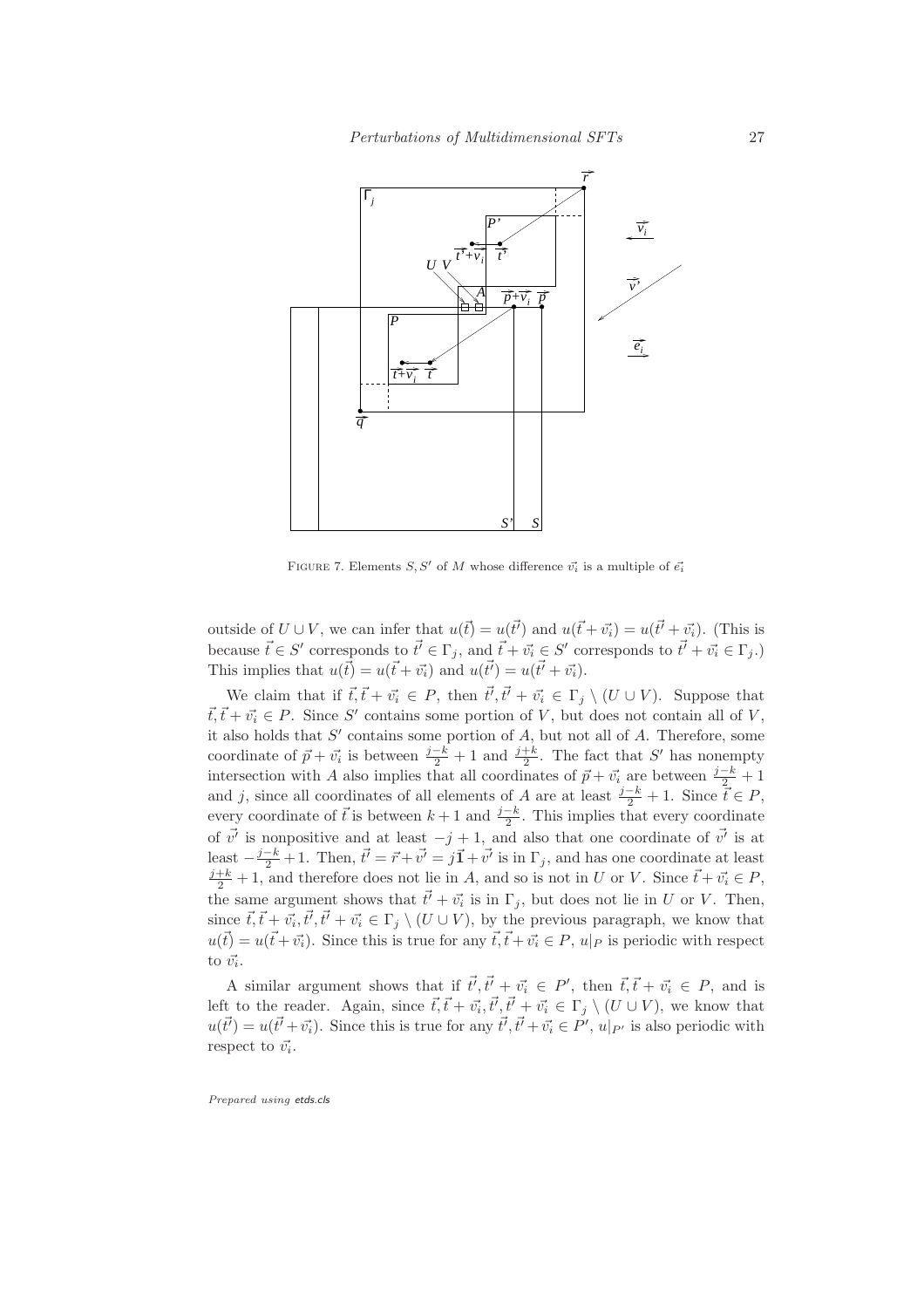Since the above is true for all i, and since the length of  $\vec{v_i}$  is less than  $j^{\frac{1}{3}}$ ,  $u|_P$ and  $u|_{P'}$  are purely periodic with period sizes less than  $j^{\frac{1}{3}}$ . Clearly then one of the pairs  $P, O$  or  $P', O'$  satisfies the conditions of the lemma.

 $\Box$ 

*Proof of Theorem 6.1.* Fix  $d > 1$  and X a strongly irreducible  $\mathbb{Z}^d$  shift of finite type with uniform filling length  $R$  containing more than one point. Choose any  $n > N_{0.75}$  and  $w \in L_{\Gamma_n}(X)$ . If w does not have Property A, then take  $w' = w$ , and we are done. So, we assume that w has Property A, and recall that  $\ell = \ell(n) = \left\lceil \left( \frac{d \ln n}{h^{top}(X)} \right) \right\rceil$  $\int_0^{\frac{1}{d}}$  + 1. Define  $N_1 > \max(2^{4d}, N_{0.75})$  so that  $n > N_1$  implies  $4 \cdot 2^{d+2} 3^{2^d-1} k(n) = 4 \cdot 2^{d+2} 3^{2^d} (2R+\ell) \lceil n^{1-\frac{1}{3d}} \rceil < n^{1-\frac{1}{4d}}$ . Assume that  $n > N_1$ .

We will be inductively creating a sequence  $w_j$  of subpatterns of w with shape  $\Gamma_{n_j}$ , and will show that one of the first  $2^d$  must not have Property A. This construction has two distinct steps. The first step is to take  $w_1$  a subpattern of w which is purely periodic on a large central subcube.

By Lemma 6.5, there is a suboctant P of  $\Gamma_n$ , with associated corner  $\vec{q}$  of  $\Gamma_n$ , such that  $w|_P$  is purely periodic with period size less than  $n^{\frac{1}{3}}$ . Define  $m_1 = 4 \cdot 3^{2^d - 1} k(n)$ . Define B to be the copy of  $\Gamma_{n-m_1-k(n)}$  which has  $\vec{q}$  as a corner, and define  $B' = B \setminus B^{(k(n))}$ . Take  $w_1$  to be the subpattern of w occupying B'. Then if we define  $C_1$  to be the central copy of  $\Gamma_{m_1}$  in  $w_1$ , then  $w_1|_{C_{1_1}}$  is a subpattern of  $w|_P$ , and is therefore purely periodic with period size less than  $n^{\frac{1}{3}}$ . (The verification of this is relatively straightforward, and we leave it to the reader.)  $w_1$  has shape  $\Gamma_{n_1}$ , where  $n_1 = n - m_1 - 3k(n)$ .

We will now follow a slightly different procedure to generate the subpatterns  $w_j$ of w for  $j > 1$ . First, define  $m_j = 4 \cdot 3^{2^d - j} k(n)$  for  $1 \le j \le 2^d + 1$ . Suppose that  $w_1, w_2, \ldots, w_j$  have all been defined, that  $j \leq 2^d$ , and that  $w_j$  has Property A. For  $1 \leq i \leq j$ , denote by  $n_i$  the size of  $w_i$ , define  $k_i = k(n_i) = 3(2R+\ell)\lceil n_i^{1-\frac{1}{3d}} \rceil$ , and denote the central copies of  $\Gamma_{k_i}$  and  $\Gamma_{m_i}$  within  $\Gamma_{n_i}$  by  $A_i$  and  $C_i$  respectively. Since  $j \leq 2^d$ ,  $m_i \geq k_i$  and so  $A_i \subseteq C_i$  for  $1 \leq i \leq j$ . Also, we claim that  $n_j \geq \frac{n}{2}$ for all  $1 \leq j \leq 2^d$  (which is necessary to apply Lemma 6.5); this will be verified by the end of the proof.

We need one last definition:

*Definition 6.6.* For any  $1 \leq j \leq 2^d$ , a j-hyperoctant of  $\Gamma_{n_j}$  is a subcube which shares corners with both  $\Gamma_{n_j}$  and  $C_j$ , is contained in  $\Gamma_{n_j}$ , and contains  $C_j$ .

Note that since  $A_i \subseteq C_i$  for  $1 \leq i \leq j \leq 2^d$ , every *i*-hyperoctant of  $\Gamma_{n_i}$  contains a unique superoctant of  $\Gamma_{n_i}$ . For every  $1 \leq i \leq j$ , denote by  $T_i$  the list of points  $\vec{\epsilon} \in \{0,1\}^d$  so that the restriction of  $w_i$  to the *i*-hyperoctant containing the corner  $\vec{1} + (n_i - 1)\vec{\epsilon}$  of  $\Gamma_{n_i}$  is purely periodic with period size less than  $n^{\frac{1}{3}}$ . In a slight abuse of notation, we will also refer to  $T_i$  as a list of *i*-hyperoctants of  $\Gamma_{n_i}$ , using the obvious correspondence between points in  $\{0,1\}^d$  and *i*-hyperoctants of  $\Gamma_{n_i}$ . Note that if we denote by  $Q_1$  the 1-hyperoctant of  $\Gamma_{n_1}$  containing the vertex of  $\Gamma_{n_1}$ closest to  $\vec{q}$  in  $\Gamma_n$ , then  $w_1|_{Q_1}$  is a subpattern of  $w|_P$  and is purely periodic with period size less than  $n^{\frac{1}{3}}$ . Therefore,  $T_1$  is nonempty.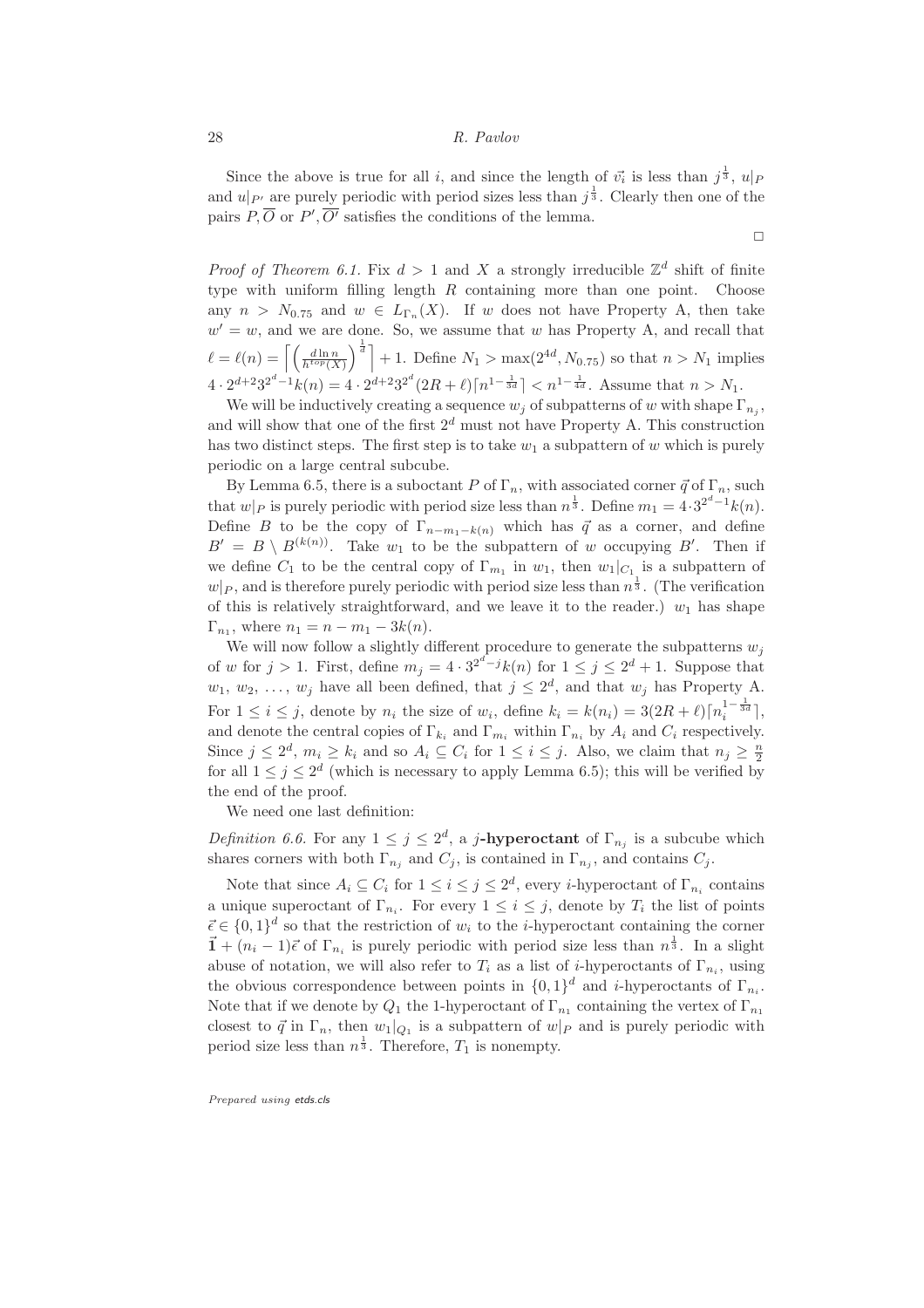We will choose  $n_{j+1}$  and  $w_{j+1} \in L_{\Gamma_{n_{j+1}}}(X)$  a subpattern of  $w_j$  so that once one defines  $T_{j+1}$  in the obvious way,  $T_{j+1} \supsetneq T_j$ . By Lemma 6.5, there is a suboctant  $P_j$  of  $\Gamma_{n_j}$  so that  $w_j|_{P_j}$  is purely periodic with period size less than  $n_j^{\frac{1}{3}}$ , and if we denote by  $O_j$  the superoctant of  $\Gamma_{n_j}$  containing  $P_j$ , then  $w_j|_{\overline{O_j}}$  is not purely periodic with period size less than  $2n_j^{\frac{1}{3}}$ . (Since  $n_j \geq \frac{n}{2}$ , this implies that  $w_j|_{\overline{O_j}}$ is also not purely periodic with period size less than  $n^{\frac{1}{3}}$ . Define  $Q_j$  to be the j-hyperoctant of  $\Gamma_{n_j}$  containing  $O_j$ ; clearly  $Q_j \notin T_j$ . Since the size  $m_j$  of  $C_j$  is at least  $4k(n)$ , and since  $k_j = k(n_j) \leq k(n)$ ,  $P_j \cap C_j$  is a cube whose size is at least  $\frac{m_j}{3} = m_{j+1}$ . Make the notation  $C'_{j+1} = P_j \cap C_j$ . Define  $B_{j+1}$  to be the largest subcube of  $\Gamma_{n_j}$  so that  $C'_{j+1}$  is central in  $B_{j+1}$ ,  $P_j$  is contained in  $B_{j+1}$ , and  $P_j$ and  $B_{j+1}$  share a corner. Denote the size of  $B_{j+1}$  by  $n_{j+1}$ , and the size of  $C'_{j+1}$  by  $m'_{j+1}$ . Then  $m'_{j+1} \ge m_{j+1}$ , so we can take  $C''_{j+1}$  to be the copy of  $\Gamma_{m_{j+1}}$  central in  $C'_{j+1}$  (and therefore in  $B_{j+1}$  as well.)



FIGURE 8.  $\Gamma_{n_j}$  and  $B_{j+1}$ 

The reader may verify that  $n_{j+1} \geq n_j - (m_j + k_j)$ . Define  $w_{j+1} = w_j |_{B_{j+1}}$ . To make the inductive construction work, we consider  $w_{j+1}$  to have shape  $\Gamma_{n_{j+1}}$ rather than the copy  $B_{j+1}$ , and denote by  $C_{j+1}$  the subcube of  $\Gamma_{n_{j+1}}$  corresponding to  $C''_{j+1}$  in  $B_j$ . We can see from Figure 8 that for every  $j+1$ -hyperoctant Q of  $\Gamma_{n_{j+1}}, w_{j+1}|_Q$  is contained in  $w_j|_{\widetilde{Q}}$  for the corresponding j-hyperoctant  $Q$  of  $\Gamma_{n_j}$ . Therefore, if we define  $T_{j+1} \subseteq \{0,1\}^{2^d}$  to be the set of  $j+1$ -hyperoctants of  $w_{j+1}$ which are purely periodic with period size less than  $n^{\frac{1}{3}}$ , then  $T_{j+1} \supseteq T_j$ . Also, if we denote by  $Q_{j+1}$  the  $j+1$ -hyperoctant of  $\Gamma_{n_{j+1}}$  corresponding to  $Q_j$  in  $\Gamma_{n_j}$ , then  $w_{j+1}|_{Q_{j+1}}$  is a subpattern of  $w_j|_{P_j}$ , and so since  $w_j|_{P_j}$  was purely periodic with period size less than  $n_j^{\frac{1}{3}}$ , and since  $n_j \leq n$ ,  $Q_{j+1} \in T_{j+1}$ . Since  $Q_j \notin T_j$ , this means that  $|T_{j+1}| > |T_j|$ .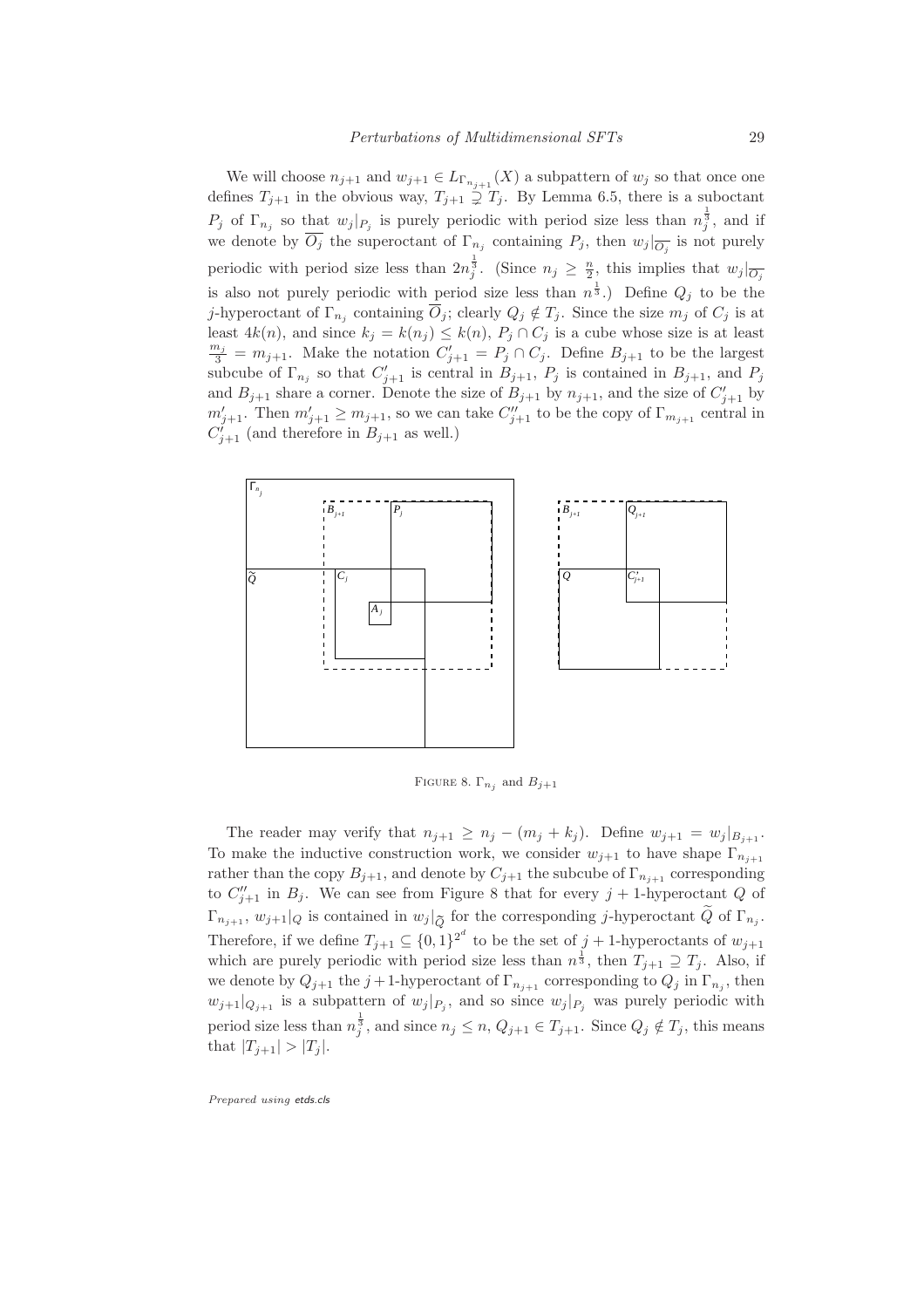Since  $|T_j| \leq 2^d$  for all j, and since  $T_1$  was nonempty by construction, it then cannot be the case that  $w_1, w_2, \ldots, w_{2^d}$  all have Property A. Denote by  $w'$  the first  $w_j$  which does not have Property A. Then w' is obtained by truncating w at most  $2^d$  times, where the first truncation reduces the size by  $m_1 + 3k(n)$ , and the jth truncation reduces the size by at most  $k_j + m_j \leq m_1 + 3k(n)$  for  $j > 1$ . Since  $k(n) < m_1$ , the size m of w' is at least  $n - 2^d(4m_1) = n - 4 \cdot 2^{d+2} 3^{2^d-1} k(n)$ . Then by our original assumption about the size of  $n, m > n - n^{1 - \frac{1}{4d}}$ . (Since we assumed  $n > 2^{4d}$ , this also shows that  $m > \frac{n}{2}$ , and therefore that every  $n_j$  is greater than  $\frac{n}{2}$ , as claimed earlier.) Since  $w'$  does not have Property A, there exists  $w''$  a standard replacement of w' such that replacing w' by w'' in some  $x \in X$  cannot possibly create a new occurrence of  $w'$ . Thus, Theorem 6.1 is proved.

 $\Box$ 

It is natural to wonder why we go to the trouble of dealing with subpatterns in the statement of Theorem 6.1; i.e., is it possible, instead of dealing with the intermediate step of taking a subpattern of w, to just choose  $w' = w$ ? The answer is that there is an example of a strongly irreducible  $SFT X$  and arbitrarily large patterns  $w \in L(X)$  for which this is impossible.

PROPOSITION 6.7. For any d, there exists a strongly irreducible  $\mathbb{Z}^d$  SFT X with the property that for any  $n > 1$ , there exists  $w \in L_{\Gamma_n}(X)$  such that for any  $w'' \in L_{\Gamma_n}(X)$  with  $w'' \neq w$ , a replacement of w by  $w''$  could create a new occurrence of w.

*Proof.* For any d and any  $n > 1$ , take X to be the full shift  $\{0,1\}^{\mathbb{Z}^d}$ , and define  $w \in L_{\Gamma_n}(X)$  by  $w(\vec{1}) = 1$ , and  $w(\vec{v}) = 0$  if  $\vec{v} \in \Gamma_n \setminus {\{\vec{1}\}}$ . We claim that for any  $w'' \in L_{\Gamma_n}(X)$ ,  $w'' \neq w$ , there exists  $x \in X$  such that  $x|_{\Gamma_n} = w$ , and replacing  $x|_{\Gamma_n}$ by  $w''$  creates a new occurrence of w. Suppose that  $w''$  contains a 1, i.e. there is some  $\vec{v} \in \Gamma_n$  such that  $w''(\vec{v}) = 1$ . Since  $w'' \neq w$ , we can assume that  $\vec{v} \neq 1$ . Consider  $x \in X$  defined by taking  $x(\mathbf{I}) = 1$  and  $x(\vec{v}) = 0$  for all other  $\vec{v} \in \mathbb{Z}^d$ . Then,  $x|_{\Gamma_n} = w$ . Create a new  $x' \in X$  by replacing  $x|_{\Gamma_n}$  by  $w''$ . Then, it is not hard to check that  $x'|_{\Gamma_n + (\vec{v}-\vec{1})} = w$ , and that  $x|_{\Gamma_n + (\vec{v}-\vec{1})}$  is the pattern consisting of all 0s, and so not equal to  $w$ . This means that the replacement involved in changing  $x$ to x' created a new occurrence of w. The only other possibility is that  $w''$  is the pattern consisting of all 0s, i.e.  $w''(\vec{v}) = 0$  for all  $\vec{v} \in \Gamma_n$ . If this is the case, then define  $x \in X$  by taking  $x(0, 1, \ldots, 1) = x(1, 1, \ldots, 1) = 1$  and  $x(\vec{v}) = 0$  for all other  $\vec{v} \in \mathbb{Z}^d$ . Again,  $x|_{\Gamma_n} = w$ . Create  $x' \in X$  by replacing  $x|_{\Gamma_n}$  by  $w''$ . Then, it is not hard to check that  $x'|_{\Gamma_n - \vec{e_1}} = w$ , and that  $x|_{\Gamma_n - \vec{e_1}}$  had two 1s, and is thus not equal to  $w$ . This means that in this case also, the replacement involved in changing x to  $x'$  created a new occurrence of w.

Proposition 6.7 shows that the extra step of taking the subpattern  $w'$  of  $w$  in Theorem 6.1 is in fact necessary. However, for a "typical" pattern  $w$ , there exists a w'' which has the desired replacement properties, without need of passing to a subpattern.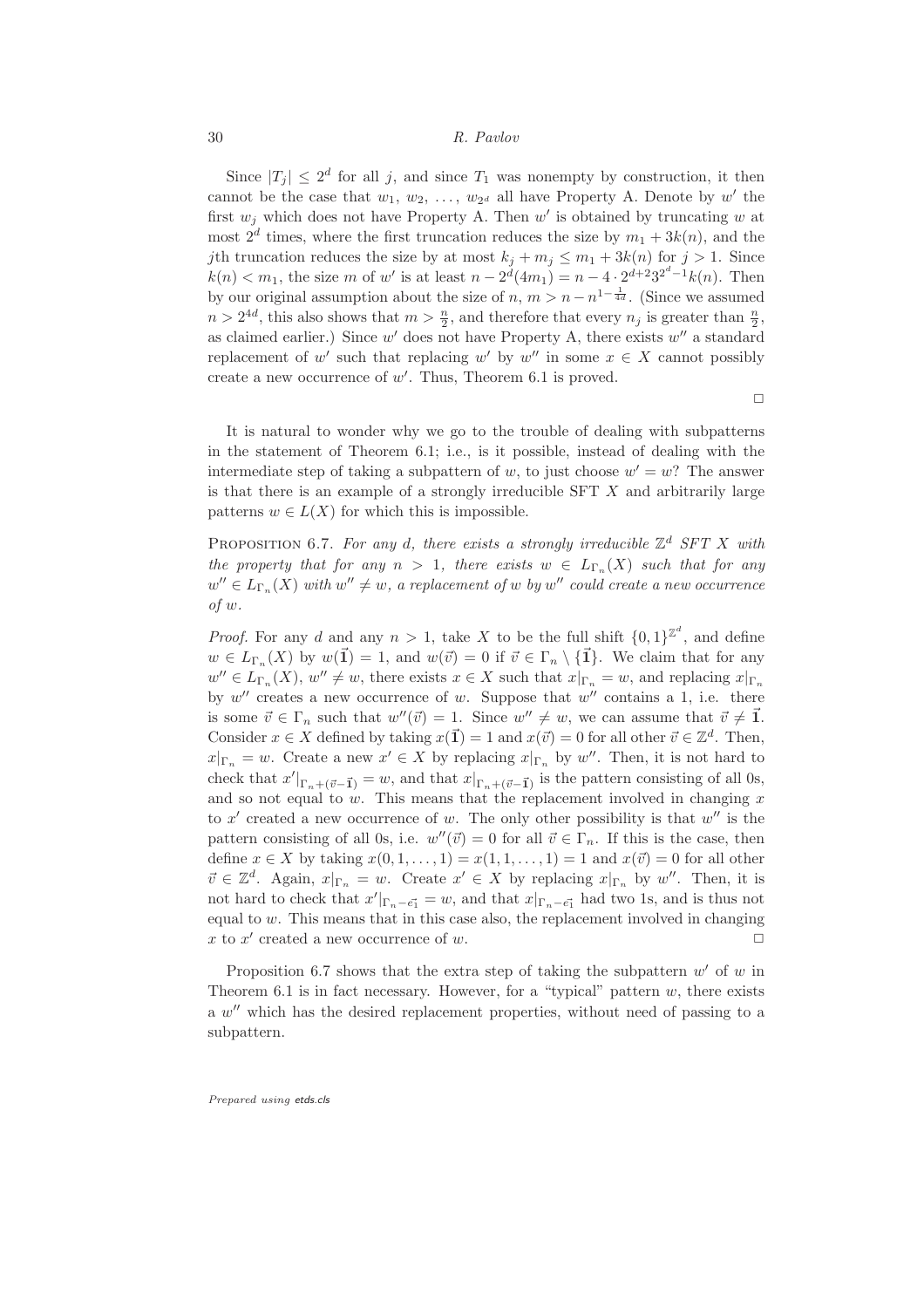PROPOSITION 6.8. For any  $d > 1$  and any strongly irreducible  $\mathbb{Z}^d$  SFT X containing more than one point, if for any n we denote by  $E_n(X)$  the set of patterns  $w \in L_{\Gamma_n}(X)$  for which it is possible to take  $w' = w$  in Theorem 6.1, then for any ergodic measure  $\tilde{\mu}$  of maximal entropy on X,  $\lim_{n\to\infty} \tilde{\mu}(E_n(X)) = 1$ .

*Proof.* Fix  $d > 1$  and X a strongly irreducible  $\mathbb{Z}^d$  SFT with uniform filling length R containing more than one point. We claim that for sufficiently large  $n$ , if  $w$ does not contain any pair of equal disjoint subpatterns with shape  $\Gamma_{\lfloor \sqrt{n} \rfloor}$ , then  $w \in E_n(X)$ . Consider any n and any  $w \in L_{\Gamma_n}(X)$  with the property just described. Define  $\ell = \ell(n) = \left[ \left( \frac{d \ln n}{h^{top}(X)} \right) \right]$  $\int_{0}^{\frac{1}{d}}$  + 1, and create a standard replacement w'' of w by changing w only on a central copy of  $\Gamma_{2R+\ell}$ , which we denote by K. Then  $w|_{\Gamma_n \setminus K} = w''|_{\Gamma_n \setminus K}.$ 

Suppose that  $w \notin E_n(X)$ . Then a replacement of w by w'' could create a new occurrence of w. Then there exist  $x \in X$  and copies T and T' of  $\Gamma_n$  such that  $x|_T = w$ , and if we define by x' the element of X created by replacing  $x|_T$  by w'', then  $x'|_{T'} = w$ , but  $x|_{T'} \neq w$ . This means that  $x'|_T = w''$  and  $x'|_{T'} = w$ . Since the central copy of  $\Gamma_l$  in w'' is occupied by a, this implies that  $||T' - T||_{\infty} > \frac{n-\ell}{2}$ , or else  $x'|_{T'} = w$  would contain this occurrence of a. However, in order for  $x'|_{T'}$  to be a newly created occurrence of  $w, T'$  must have nonempty intersection with  $K + (T - \Gamma_n)$ , and so  $||T' - T||_{\infty} < \frac{n + (2R + \ell)}{2}$  $\frac{\zeta R + \zeta}{2}$ . By this upper bound on  $||T' - T||_{\infty}$ ,  $T \cap T'$  contains a cube of size at least  $\frac{n-(2R+\ell)}{2}$ , which must, for large *n*, contain a copy of  $\Gamma_{\lfloor \sqrt{n} \rfloor}$  disjoint from the very small sets  $K + (T - \Gamma_n)$  and  $K + (T' - \Gamma_n)$ . Denote this copy of  $\Gamma_{\lfloor \sqrt{n} \rfloor}$  by U. Since  $x'|_T = w''$ ,  $x'|_U = w''|_{U-(T-\Gamma_n)}$ . Since U is disjoint from  $K + (T-\Gamma_n)$ ,  $w''|_{U-(T-\Gamma_n)} = w|_{U-(T-\Gamma_n)}$ . Since  $x'|_{T'} = w$ ,  $x'|_{U} = w|_{U-(T'-\Gamma_n)}$ . Therefore,  $w|_{U-(T-\Gamma_n)} = w|_{U-(T'-\Gamma_n)}$ . But, since  $||T'-T||_{\infty} > \frac{n-\ell}{2}$ , which is greater than  $\sqrt{n}$  for sufficiently large n,  $U - (T - \Gamma_n)$  and  $U - (T' - \Gamma_n)$  are disjoint copies of  $\Gamma_{\lfloor \sqrt{n} \rfloor}$ , and so w contains equal disjoint subpatterns with shape  $\Gamma_{\lfloor \sqrt{n} \rfloor}$ , which is a contradiction.

Therefore, as long as  $w|_S \neq w|_T$  for any pair S and T of disjoint copies of  $\Gamma_{\lfloor \sqrt{n} \rfloor}$ in  $\Gamma_n$ ,  $w \in E_n(X)$ . This implies that

$$
L_{\Gamma_n}(X) \setminus E_n(X) \subseteq \bigcup_{\vec{v} \in L_{\Gamma \cup \sqrt{n}}} \left( \bigcup_{\vec{w'} \in [-n,n]^d, \|\vec{w'}\|_{\infty} > \sqrt{n}} \left( \bigcup_{\vec{u} \in [-n,n]^d} ([v] \cap ([v] + \vec{u'})) + \vec{u} \right) \right).
$$
 (10)

By Lemma 4.6, for any  $\vec{v} \in L_{\Gamma_{\lfloor \sqrt{n} \rfloor}}(X)$ , any  $\vec{u'}$  with  $\|\vec{u'}\|_{\infty} > \sqrt{n}$ , and any ergodic measure of maximal entropy  $\tilde{\mu}$  on X,

$$
\widetilde{\mu}([v] \cap ([v] + \overrightarrow{u'})) \le \frac{1}{\left| L_{\left(\Gamma_{\lfloor \sqrt{n} \rfloor} \cup (\Gamma_{\lfloor \sqrt{n} \rfloor} + \overrightarrow{u'}) \right) \setminus \left(\Gamma_{\lfloor \sqrt{n} \rfloor} \cup (\Gamma_{\lfloor \sqrt{n} \rfloor} + \overrightarrow{u'}) \right)^{(\overline{n})} } \right|}.
$$

Since  $\|\vec{u}'\|_{\infty} > \sqrt{n}$ ,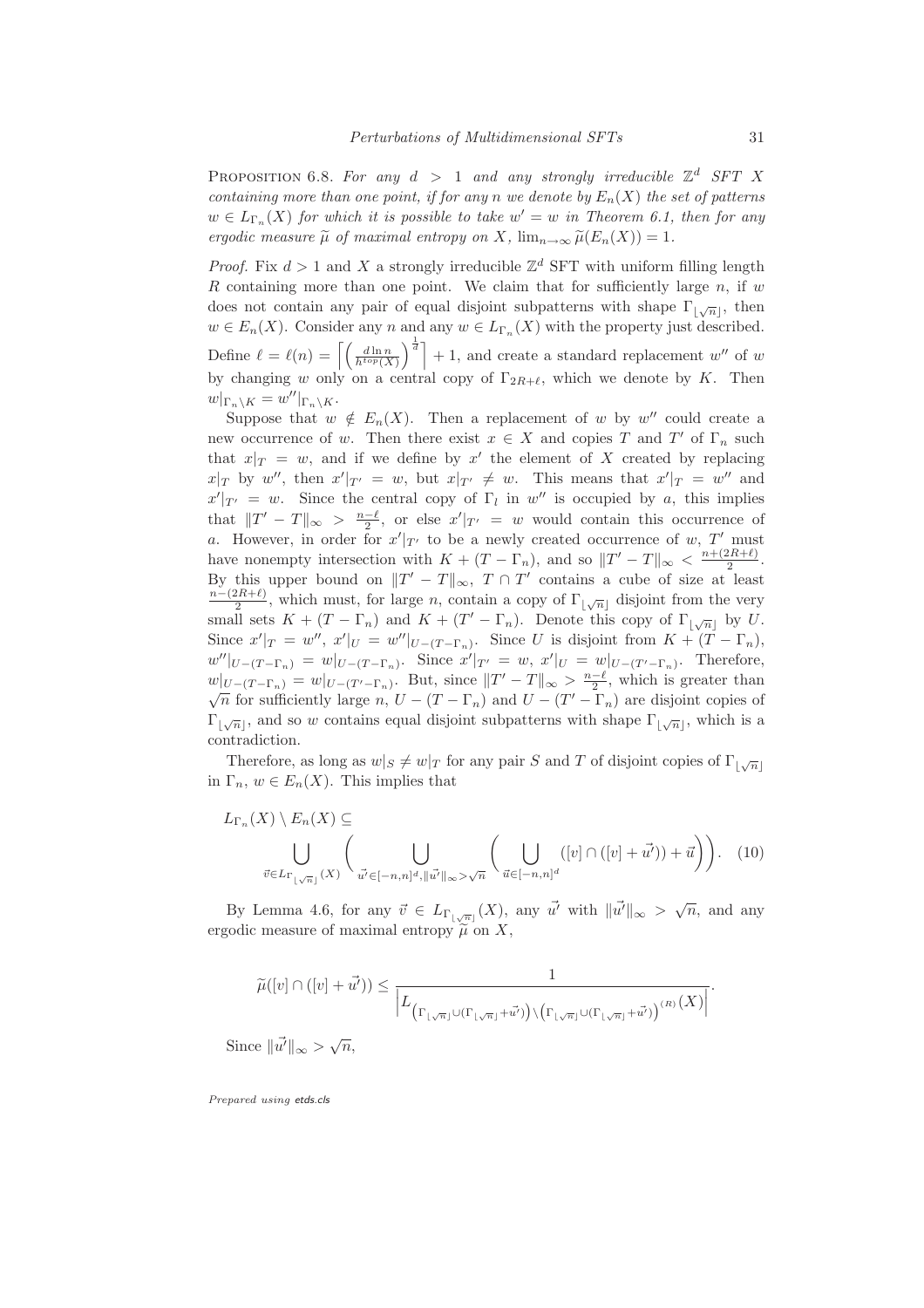$$
\begin{split} \left(\Gamma_{\lfloor \sqrt{n} \rfloor} \cup (\Gamma_{\lfloor \sqrt{n} \rfloor} + \vec{u'})\right) \setminus \left(\Gamma_{\lfloor \sqrt{n} \rfloor} \cup (\Gamma_{\lfloor \sqrt{n} \rfloor} + \vec{u'})\right)^{(R)} \\ &= \left((\Gamma_{\lfloor \sqrt{n} \rfloor}) \setminus (\Gamma_{\lfloor \sqrt{n} \rfloor})^{(R)}\right) \cup \left(\left((\Gamma_{\lfloor \sqrt{n} \rfloor}) \setminus (\Gamma_{\lfloor \sqrt{n} \rfloor})^{(R)}\right) + \vec{u'}\right). \end{split}
$$

Since  $\|\vec{u'}\|_{\infty} > \sqrt{n}, d\left( ((\Gamma_{\lfloor \sqrt{n} \rfloor}) \setminus (\Gamma_{\lfloor \sqrt{n} \rfloor})^{(R)}), ((\Gamma_{\lfloor \sqrt{n} \rfloor}) \setminus (\Gamma_{\lfloor \sqrt{n} \rfloor})^{(R)}) + \vec{u'} \right) >$  $\sqrt{n}$  > R for sufficiently large n, and so by strong irreducibility,

$$
\left| L_{\left( (\Gamma_{\lfloor \sqrt{n} \rfloor}) \backslash (\Gamma_{\lfloor \sqrt{n} \rfloor})^{(R)} \right) \cup \left( \left( (\Gamma_{\lfloor \sqrt{n} \rfloor}) \backslash (\Gamma_{\lfloor \sqrt{n} \rfloor})^{(R)} \right) + \vec{\omega'} \right)}(X) \right| } \\ = \left| L_{\left( (\Gamma_{\lfloor \sqrt{n} \rfloor}) \backslash (\Gamma_{\lfloor \sqrt{n} \rfloor})^{(R)} \right)}(X) \right|^2,
$$

which is at least  $e^{2h^{top}(X)(\sqrt{n}-2R)^d}$  by Lemma 4.11. Combining this with shiftinvariance of  $\tilde{\mu}$  and (10), we see that

$$
\widetilde{\mu}(L_{\Gamma_n}(X)\setminus E_n(X))\leq |L_{\Gamma_{\lfloor\sqrt{n}\rfloor}}(X)|(2n+1)^{2d}e^{-2h^{top}(X)(\sqrt{n}-2R)^d}.
$$

Again by Lemma 4.11,  $|L_{\Gamma_{\lfloor \sqrt{n} \rfloor}}(X)| \leq e^{h^{top(X)}(\sqrt{n}+R)^d}$ . Therefore,

$$
\widetilde{\mu}(L_{\Gamma_n}(X)\setminus E_n(X)) \le (2n+1)^{2d} e^{-h^{top}(X)(2(\sqrt{n}-2R)^d - (\sqrt{n}+R)^d)},
$$

which clearly approaches zero as  $n \to \infty$ .

# 7. The proof of the lower bound in Theorem 1.2

We use a different tactic to prove a lower bound for  $h^{top}(X) - h^{top}(X_w)$ . We in a sense proceed in the opposite way from the proof of the upper bound: we will, for  $k > n$ , define a map  $\psi_k$  which sends any pattern in  $L_{\Gamma_k}(X_w)$  to a subset of  $L_{\Gamma_k}(X)$ such that for any  $u \neq u' \in L_{\Gamma_k}(X_w)$ ,  $\psi_k(u)$  and  $\psi_k(u')$  are disjoint.

The  $\psi_k$ -image of any  $u \in L_{\Gamma_k}(X_w)$  consists of patterns obtained by introducing some occurrences of  $w$  into  $u$ . A natural way to define this map is by choosing a pattern  $f'$  which agrees on the boundary of thickness t with w and replacing occurrences of  $f'$  by w. We then choose an ergodic measure of maximal entropy  $\tilde{\mu}_w$  on  $X_w$ , and for small  $\epsilon$ , bound the size of images  $\psi_k(u)$  from below for all  $u \in A_{k,\epsilon,\tilde{\mu}_w,f'}$ . The disjointness of these images will yield a lower bound on  $|L_{\Gamma_k}(X)|$  $\frac{|L_{\Gamma_k}(X)|}{|A_{k,\epsilon,\tilde{\mu}_w,f'}|}$ , which will in turn yield the desired lower bound on  $h^{top}(X) - h^{top}(X_w)$ as  $\epsilon \to 0$  by Lemma 4.8. There are three issues with this approach which must be addressed.

Firstly, new occurrences of w could be created in this process, which could cause some problems with overcounting (two different patterns in  $L_{\Gamma_k}(X_w)$  could, after performing some replacements of  $f'$  by  $w$ , become the same pattern.) This cannot be avoided by passing to a subpattern of  $w$ ; for example, if  $w$  is a block of 0s, then any subpattern of  $w$  is also a block of 0s, and then any introduction of this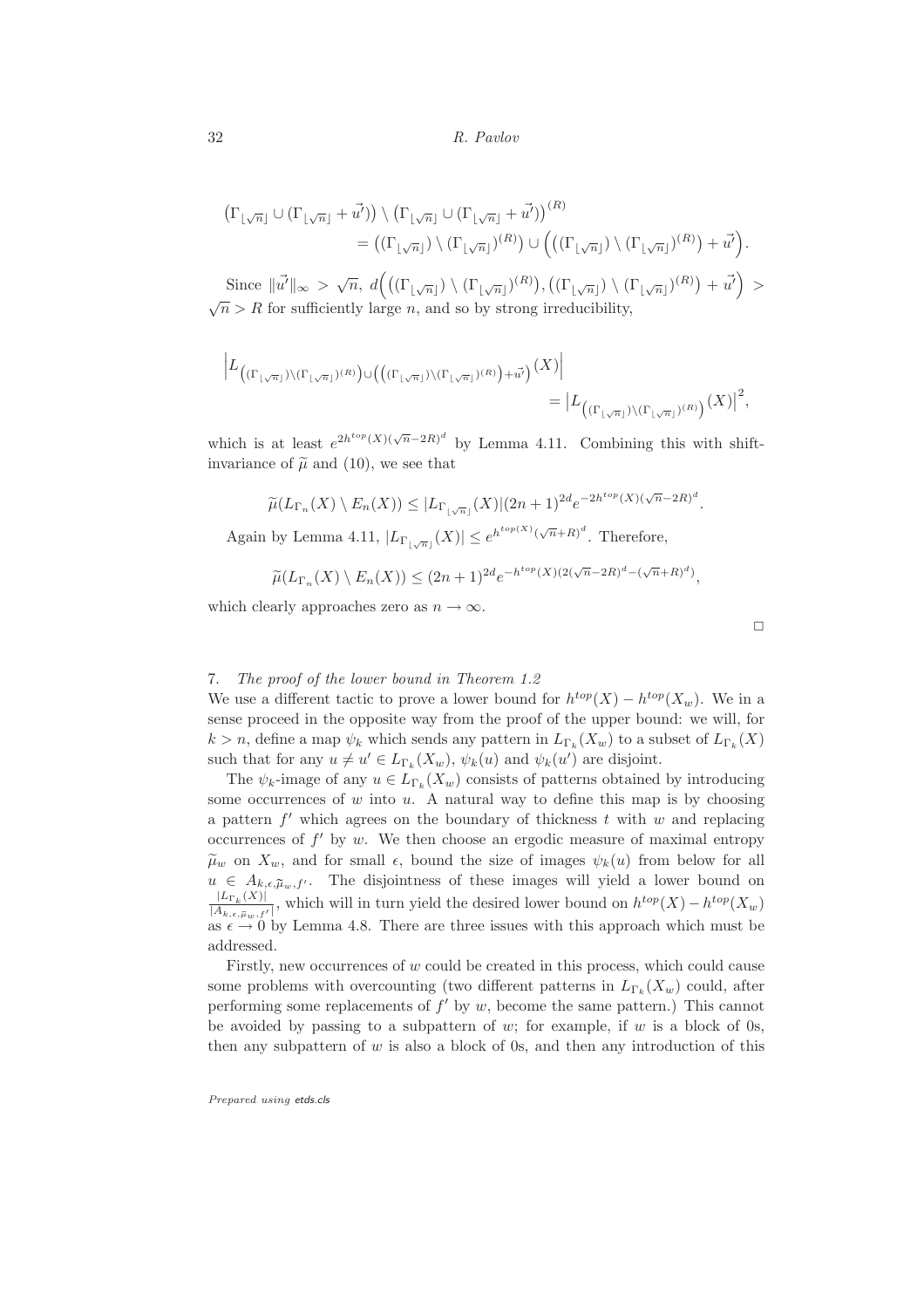subpattern could also introduce many new occurrences of itself. For this reason, the pattern which we will introduce occurrences of is not  $w$  itself, but a pattern  $f$ which consists of  $w$  surrounded by a "shell" which admits very few periods. (The construction of this shell  $w_{o,d}$  is a bit technical, and so is deferred to Section 8.)

Secondly, in order to bound  $|\psi_k(u)|$  from below for "typical" u, we need a lower bound on the number of occurrences of  $f'$  in  $u$ . This necessitates a lower bound on  $\widetilde{\mu_w}([f'])$ . The results of Section 4 are not useful for these estimates since the type of  $X_w$  could be very large, maybe even equal to the size of w. We have no elegant workaround for this problem, and instead will just choose  $f'$  to be any pattern which has larger-than-average measure with respect to  $\tilde{\mu}_w$ .

Thirdly, if we wish to replace  $f'$  by f, then  $f'$  and f must agree on the boundary of thickness  $t$ . However, we have no control over the boundary of thickness  $t$  of  $f'$ , so this would force the lower bound in Theorem 1.2 to depend on t. We would like the bound to be independent of  $t$ , so we make a slight modification:  $f'$  will be chosen to have size 2R larger than the size of f, and  $\psi_k$  will actually introduce occurrences of f in central subcubes of occurrences of  $f'$ . This way, no t need appear.

Fix  $d > 1$ , X a strongly irreducible  $\mathbb{Z}^d$  shift of finite type t with uniform filling length R containing more than one point, and define  $W = 8R + 14$ . Fix any  $n > (3d-3)W$  and  $w \in L_{\Gamma_n}(X)$ . Take o to be the smallest integer such that  $(o-4)W > n + 2R$ . Then,  $(o-4)W > (3d-3)W$ , and so  $o \geq 3d+2$ . We also define  $n' = \omega W + 2R$ . By the definition of  $o, n' \leq n + 4R + 5W \leq n + 44R + 70$ . Take  $\tilde{\mu}_w$  to be any ergodic measure of maximal entropy on  $X_w$ . Since

$$
\sum_{w'\in L_{\Gamma_{n'}}(X_w)}\widetilde{\mu}_w([w'])=\widetilde{\mu}_w\bigg(\bigcup_{w'\in L_{\Gamma_{n'}}(X_w)}[w']\bigg)=\widetilde{\mu}_w(X_w)=1,
$$

there must exist some pattern  $f' \in L_{\Gamma_{n'}}(X_w)$  such that  $\widetilde{\mu}_w([f']) \geq \frac{1}{|L_{\Gamma_{n'}}(X_w)|}$ . We note that since  $X_w \subset X$ ,  $|L_{\Gamma_{n'}}(X_w)| \leq |L_{\Gamma_{n'}}(X)|$ . By Lemma 4.11,  $|L_{\Gamma_{n'}}(X)| \leq$  $e^{h^{top}(X)(n'+R)^d}$ . Therefore,  $\widetilde{\mu}_w([f']) \geq e^{-h^{top}(X)(n'+R)^d}$ .

In Figure 9, we show a pattern  $f \in L_{\Gamma_{oW}}(X)$  constructed as follows:  $\Gamma_{oW}^{(2W)}$  is filled with  $w_{o,d}$  as constructed in Theorem 8.1 in Section 8, and the central copy of  $\Gamma_n$  is filled with w. The important property of  $w_{o,d}$  is that if two copies of  $w_{o,d}$  overlap, their central (empty) portions of shape  $\Gamma_{(o-4)W}$  are disjoint. The remaining shaded portion is filled using strong irreducibility to create a pattern  $f\in L(X).$ 

We now describe our map  $\psi_k$ . Consider any  $k > n'$  and  $u \in L_{\Gamma_k}(X_w)$ . Denote by K the number of occurrences of  $f'$  in u. We choose a set of disjoint occurrences of f' using a simple algorithm: choose any occurrence of f' to begin, call it  $f^{(1)}$ . Less than  $2^d n'^d$  occurrences of  $f'$  overlap  $f^{(1)}$ , and so we choose any occurrence of  $f'$  which does not overlap  $f'(1)$ , and call it  $f'(2)$ . Choose any occurrence of  $f'$  which does not overlap  $f^{(1)}$  or  $f^{(2)}$  and call it  $f^{(3)}$ , and continue in this fashion. In this way, we can choose a set Q of disjoint occurrences of  $f'$  in u, where  $|Q| \geq \frac{K}{2^d n'^d}$ . For any  $Q' \subseteq Q$ , define a pattern  $u'_{Q'}$  as follows. For each occurrence of  $f'$  in  $Q'$ ,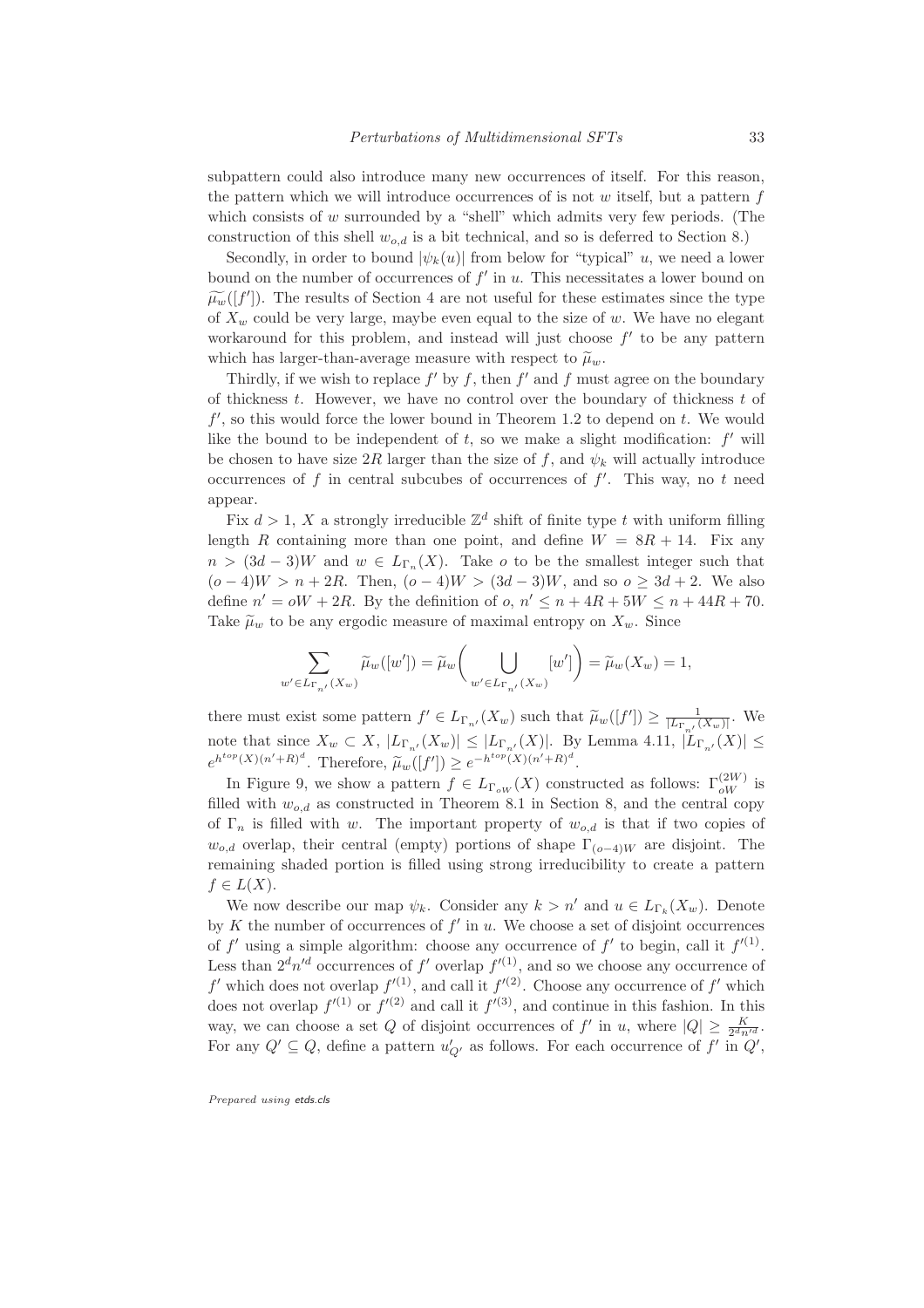

FIGURE 9.  $f$ 

if its shape is U a copy of  $\Gamma_{n'}$ , use strong irreducibility to replace the central copy of  $\Gamma_{n'-2R}$  in U by f. Define  $\psi_k(u) = \{u'_{Q'}\}_{Q' \subseteq Q}$ . Then clearly  $|\psi_k(u)| \geq 2^{\frac{K}{2^d n'^d}}$ .

Now, fix any  $\epsilon > 0$ . We will consider the restriction of  $\psi_k$  to  $A_{k,\epsilon,\tilde{\mu}_w,f'}(X_w)$ . (Definition 4) For any  $u \in A_{k,\epsilon,\tilde{\mu}_w,f'}(X_w), K > k^d (e^{-h^{top}(X)(n'+R)^d} - \epsilon)$ , and so the cardinality of  $\psi_k(u)$  is then greater than  $2^{k^d 2^{-d} n'^{-d} (\exp(-h^{top}(X)(n'+R)^d) - \epsilon)}$ .

LEMMA 7.1. For any  $u \in A_{k,\epsilon,\tilde{\mu}_w,f'}(X_w)$  and  $u' \in \psi_k(u), u'|_{U} = f$  for a copy U of  $\Gamma_{n'-2R}$  if and only if U is centrally located in a copy of  $\Gamma_{n'}$  on which a replacement was made in changing  $u$  to  $u'$ .

*Proof.* Suppose for a contradiction that for some  $u \in A_{k,\epsilon,\tilde{\mu}_w,f'}(X_w)$  and  $u' \in \psi_k(u)$ , u' contains an occurrence of f which occupies a copy of  $\Gamma_{n'-2R}$ , which we call B', which was not central in a copy of  $\Gamma_{n'}$  which was occupied by one of the replaced occurrences of  $f'$  in u. Denote by  $B''$  the central copy of  $\Gamma_n$  of  $B'$  and by B the copy of  $\Gamma_{n'}$  in which B' is central. Then  $u'|_{B''} = w$ . Since  $u \in L(X_w)$ ,  $u|_{B''} \neq w$ . This implies that one of the replacements made had nonempty intersection with  $B''$ , otherwise  $u|_{B''} = u'|_{B''} = w$ , a contradiction to the fact that  $u \in L(X_w)$ . Choose a copy of  $\Gamma_{n'}$  where such a replacement was made, and denote it by C and its central copy of  $\Gamma_{n'-2R}$  by C'. By our hypothesis, B was not one of the replaced copies of  $\Gamma_{n'}$ , and so  $B \neq C$ . Since all of the replacements made were disjoint,  $u'|_{C'} = f$ . We know that  $u'|_{B'} = f$  as well. Since  $C \cap B'' \neq \emptyset$ ,  $||B - C||_{\infty} \leq n + \frac{n'-n}{2} = \frac{n'+n}{2}$ . However,  $\frac{n'+n}{2} = \frac{n'-\delta W}{2} + \frac{\delta W+n}{2}$ . Since  $n' = \delta W + 2R$ ,  $\frac{n'-\delta W}{2} + \frac{\delta W+n}{2} = R + \frac{\delta W+n}{2}$ . It was part of the definition of o that  $(o-4)W > n + 2R$ , so  $R < \frac{(o-4)W-n}{2}$ . Therefore,  $R + \frac{\omega W + n}{2} < \frac{(\omega - 4)W - n}{2} + \frac{\omega W + n}{2} = (\omega - 2)W$ . We have then shown that  $||B - C||_{\infty} < (o - 2)W$ . Since B' is central in B and C' is central in C,  $B'-C'=B-C$  and so  $||B'-C'||_{\infty} < (o-2)W$  as well. We make one more notation: denote  $E' = B'^{(2W)}$  and  $F' = C'^{(2W)}$ . Since  $B \neq C, E' \neq F'$ . Then, since  $u'|_{B'} = u'|_{C'} = f'$ ,  $u'|_{E'} = u'|_{F'} = w_{o,d}$ . Also,  $E' - F' = B' - C'$ , so  $||E' - F'||_{\infty} < (o - 2)W$ , which implies that E' has nonempty intersection with the central copy of  $\Gamma_{(o-4)W}$  in  $F'$ , a contradiction to the defining property of  $w_{o,d}$ . Our original assumption was then wrong, and  $u'|_U = f$  only if U is centrally located in a copy of  $\Gamma_{n'}$  on which a replacement was made in changing u to u'.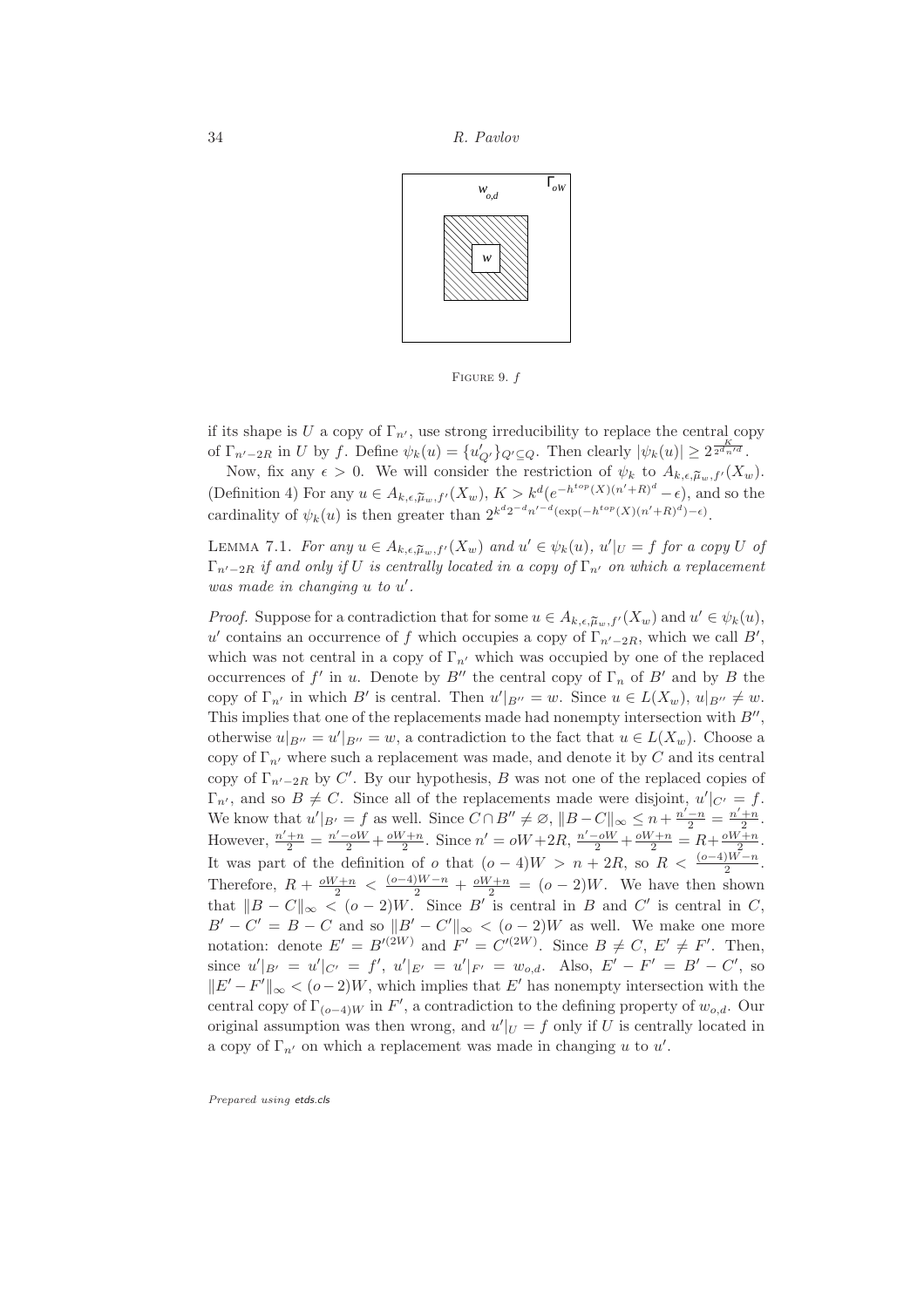The converse is easy: since all replacements were disjoint, of course  $u'|_{U} = f$  for every U centrally located in a copy of  $\Gamma_{n'}$  where a replacement was made.

$$
\Box
$$

LEMMA 7.2. For any  $u, v \in A_{k,\epsilon,\tilde{\mu}_w,f'}(X_w)$ , if  $u \neq v$ , then  $\psi_k(u) \cap \psi_k(u') = \varnothing$ .

*Proof.* Fix any  $k > n'$  and  $\epsilon > 0$ . Fix  $u \in A_{k,\epsilon,\tilde{\mu}_w,f'}(X_w)$  and  $u' \in \psi_k(u)$ . By Lemma 7.1,  $u'$  uniquely determines the set  $Q'$  of occurrences of  $f'$  in  $u$  which were replaced to make u'. However, trivially  $u = u'$  outside of the occurrences of  $f'$  in  $Q$ , and so u is uniquely determined by u'. This means that for  $u, v \in A_{k,\epsilon,\tilde{\mu}_w,f'}(X_w)$ , if  $u \neq v$ , then  $\psi_k(u) \cap \psi_k(v) = \varnothing$ .

$$
\Box
$$

*Proof of Theorem 1.2.* For any  $u \in A_{k,\epsilon,\tilde{\mu}_w,f'}(X_w)$ , we know that  $|\psi_k(u)| \ge$  $2^{k^d 2^{-d} n'^{-d}(\exp(-h^{top}(X)(n'+R)^d)-\epsilon)}$ . Then by Lemma 7.2,

$$
|L_{\Gamma_k}(X)| > 2^{k^d 2^{-d} n'^{-d} (\exp(-h^{top}(X)(n'+R)^d) - \epsilon)} |A_{k,\epsilon,\tilde{\mu}_w,f'}(X_w)|.
$$

Take natural logarithms of both sides, divide by  $k^d$ , and let  $k \to \infty$ . By Lemma 4.8 and the definition of topological entropy, this yields

$$
h^{top}(X) \ge (\ln 2)(2^{-d}n'^{-d}(e^{-h^{top}(X)(n'+R)^d}-\epsilon)) + h^{top}(X_w).
$$

Since  $\epsilon$  was arbitrary, we allow it to approach zero, and so

$$
h^{top}(X) - h^{top}(X_w) \ge (\ln 2)2^{-d} n'^{-d} e^{-h^{top}(X)(n'+R)^d}.
$$

Since  $d > 1$ , there exists  $N_6 > N_5$  so that for  $n > N_6$ , this is less than or equal to

$$
h^{top}(X) - h^{top}(X_w) \ge e^{-h^{top}(X)(n'+R+1)^d},
$$

and by replacing  $n'$  by its maximum possible value  $n + 44R + 70$ ,

$$
h^{top}(X) - h^{top}(X_w) \ge \frac{1}{e^{h^{top}(X)(n + 44R + 71)^d}}
$$

Combining this with the already proven upper bound on  $h^{top}(X) - h^{top}(X_w)$ , we see that for  $n > N_6$ ,

$$
\frac{1}{e^{h^{top}(X)(n+44R+71)^d}} \le h^{top}(X) - h^{top}(X_w) \le \frac{D_X}{e^{h^{top}(X)(n-2R)^d}}.
$$

.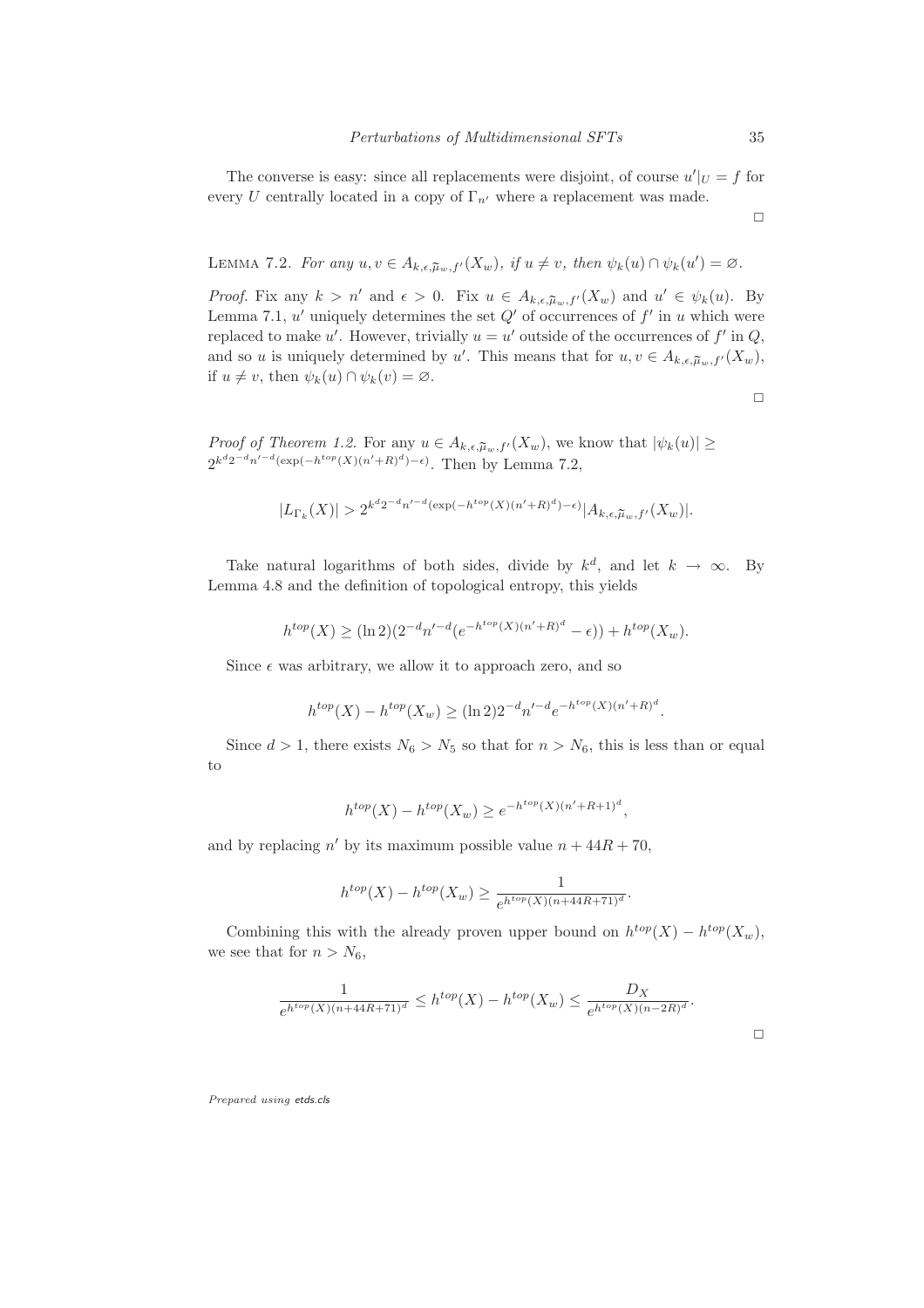8. The construction of  $w_{i,d}$ 

The main goal of this section is to prove the following theorem, which was necessary in Section 7.

THEOREM 8.1. For any  $d > 1$ , let X be a strongly irreducible  $\mathbb{Z}^d$  subshift with uniform filling length R and more than one point, and let  $W = 8R + 14$ . Then for all sufficiently large j, there is a pattern  $w_{j,d} \in L_{\Gamma_{jW}^{(2W)}}(X)$  such that there cannot exist two overlapping occurrences of  $w_{i,d}$  where one has nonempty intersection with the empty central copy of  $\Gamma_{(j-4)W}$  in the other.



FIGURE 10. Disallowed (left) and allowed (right) pairs of overlapping  $w_{i,d}$ 

The outline of the proof of Theorem 8.1 is as follows. First, for any  $d > 1$ , we construct a pattern  $b_{j,d}$  with shape  $\Gamma_j^{(2)}$  on the alphabet  $\{0,1\}$  with a similar property to the one  $w_{j,d}$  has in the statement of Theorem 8.1. We will then use  $b_{j,d}$  to construct  $w_{j,d}$  by "blowing up"  $b_{j,d}$  by a factor of W, i.e. using each letter in  $b_{j,d}$  to determine a pattern occupying a copy of  $\Gamma_W$  in  $w_{j,d}$ . For this, we need two types of patterns in  $L_{\Gamma_W}(X)$ , to correspond to 0s and 1s in  $b_{j,d}$ . We do this by finding a small pattern  $y \in L(X)$  so that  $X_y$  is nonempty, and then 0s and 1s in  $b_{j,d}$ correspond to patterns in  $L_{\Gamma_W}(X)$  with no occurrences of y, and many occurrences of y, respectively.

The first step in the construction of  $b_{j,d}$  is the construction of an aperiodic pattern  $a_{j,d-1}$ .

LEMMA 8.2. For any fixed d and  $j \geq 3d + 5$ , there exists an aperiodic pattern  $a_{i,d}$ in  $\{0,1\}^{\Gamma_j}$ .

*Proof.* Fix any d and  $j \ge 3d + 5$ . For any  $\vec{p} \in \Gamma_j$ , define  $a_{j,d}(\vec{p}) = 1$  if for some  $1 \leq i \leq d-1$ ,  $p_i \notin \{1, j\}$ . This leaves only  $a_{j,d}(\vec{p})$  where each of  $p_1, p_2, \ldots, p_{d-1}$ are 1 or j to be defined. We think of this undefined portion as a set of  $2^{d-1}$  one-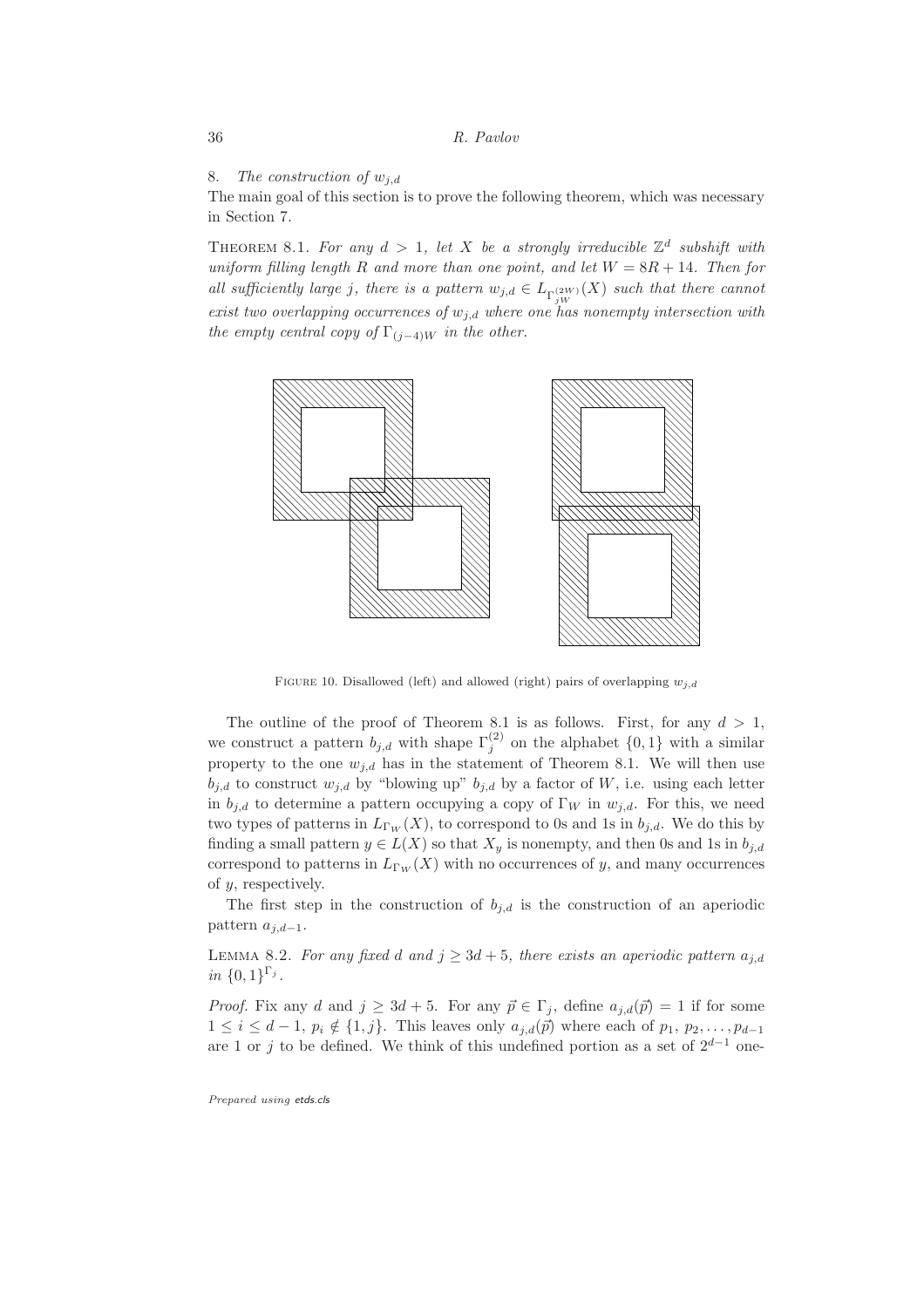dimensional patterns of length j: for every  $(p_1, p_2, \ldots, p_{d-1}) \in \{1, j\}^{d-1}$ , we think of the yet-to-be-defined  $a_{i,d}(p_1,p_2,\ldots,p_{d-1}, 1), a_{i,d}(p_1,p_2,\ldots,p_{d-1}, 2),\ldots$ 

 $a_{i,d}(p_1,p_2,\ldots,p_{d-1},j)$  as the letters of a j-letter pattern. Now, to fill in these portions, we define  $2^{d-1}$  j-letter patterns, which we will call  $h_0, h_1, \ldots, h_{2^{d-1}-1}$ . We do this in the following way: the first four letters of any  $h_i$  are defined to be 0001, and the final four letters are defined to be 0111. The 3d−3 letters following the initial 0001 in any  $h_i$  are defined as follows: concatenate  $d-1$  three-letter patterns, determined by i's  $d-1$ -digit binary expansion: each 0 in the binary expansion corresponds to the pattern 001, and each 1 in the binary expansion corresponds to 011. The remaining  $j - (3d + 5)$  letters of  $h_i$  which precede the final 0111 are alternating 0s and 1s, beginning with a 0.

An example should be helpful: suppose that  $d = 3$  and  $j = 18$ . Then we create four 18-letter patterns  $h_0$ ,  $h_1$ ,  $h_2$ , and  $h_3$ . The initial four letters of  $h_0$ are 0001. The next  $3d - 3 = 6$  letters are dependent on the two-digit binary expansion of the subscript 0: since it is 00, the next six letters are 001001. The next  $j - (3d + 5) = 4$  letters are alternating 0s and 1s beginning with a 0, i.e. 0101, and the final four letters are 0111. This gives  $h_0 = 0001001001010111$ . Using similar reasoning, we see that  $h_1 = 00010010101010111$ ,  $h_2 = 0001011001010111$ , and  $h_3 = 000101101101010111.$ 

We claim that the patterns  $h_0, h_1, \ldots h_{2^{d-1}-1}$  have the property that no two may overlap each other, i.e. if the final k letters of  $h_i$  are equal to the initial k letters of  $h_{i'}$  for some  $k > 0$ , then  $k = j$  and  $i = i'$ . Suppose not; then for some  $k > 0$ and  $0 \leq i, i' < 2^{d-1}$ , the initial k letters of  $h_i$  are the same as the final k letters of  $h_{i'}$ . If  $k \in \{1, 2\}$ , then the first k letters of  $h_i$  are 0 or 00, which cannot be the case since  $h_{i'}$  does not end with either of those patterns. So,  $k \geq 3$ . Then the initial k letters of  $h_i$  begin with 000, and since the only place that 000 occurs in  $h_{i'}$  is at the beginning, this implies that  $k = j$ , and since  $\{h_i\}_{i=0}^{2^{d-1}-1}$  contains  $2^{d-1}$  distinct patterns, that  $i = i'$ .

Define any bijection  $v$  from  $\{1, j\}^{d-1}$  to  $[0, 2^{d-1}-1]$ , and for any  $\vec{p} = (p_1, p_2, \ldots, p_d)$  $p_{d-1}$ ) ∈ {1,j}<sup>d-1</sup>, define  $a_{j,d}(p_1, p_2, \ldots, p_{d-1}, i') = h_{\upsilon(\vec{p})}(i')$  for 1 ≤  $i'$  ≤ j. We now make the claim that  $a_{j,d}$  is aperiodic. Suppose not; then there exists  $\vec{v}$  with  $\|\vec{v}\|_{\infty} < n$  such that  $a_{j,d}(\vec{r}) = a_{j,d}(\vec{r} + \vec{v})$  for all  $\vec{r} \in \Gamma_j$  such that  $\vec{r} + \vec{v} \in \Gamma_j$ . Since  $-\vec{v}$  is also a period of  $a_{j,d}$ , we may assume without loss of generality that  $v_d \geq 0$ . We choose a corner  $\vec{q}$  of  $\Gamma_j$  based on  $\vec{v}$ : for each  $1 \leq i \leq d$ , if  $v_i \geq 0$ ,  $q_i = 1$ . If  $v_i < 0$ ,  $q_i = j$ . In this way, we ensure that  $\vec{q} + \vec{v} \in \Gamma_j$ , and therefore that  $a_{j,d}(\vec{q}) = a_{j,d}(\vec{q} + \vec{v})$ . Since  $q_i \in \{1, j\}$  for  $1 \leq i \leq d-1$  and  $q_d = 1$ , by construction  $a_{j,d}(\vec{q}) = 0$ . Therefore,  $a_{j,d}(\vec{q} + \vec{v}) = 0$ . However, again due to construction, the only 0s in  $a_{i,d}$  lie at points whose first  $d-1$  coordinates are either 1 or j. This implies that the first  $d-1$  coordinates of  $\vec{q} + \vec{v}$  are either 1 or j. Let's denote by  $h_i$ the *j*-letter pattern where  $h_i(k) = a_{j,d}(\vec{q} + (k-1)\vec{e_d})$  for  $1 \leq k \leq j$ , and by  $h_{i'}$  the j-letter pattern where  $h_{i'}(k) = a_{j,d}(\vec{q} + \vec{v} + (k-1-v_d)\vec{e_d})$ . Due to the supposed periodicity of  $a_{j,d}$ , the first  $j - v_d$  letters of  $h_i$  are the same as the final  $j - v_d$ letters of  $h_{i'}$ . Since no two distinct patterns in  $\{h_n\}_{n=1}^{2^{d-1}}$  may overlap,  $v_d = 0$  and  $h_i = h_{i'}$ . This implies that the first  $d-1$  coordinates of  $\vec{q}$  are the same as the first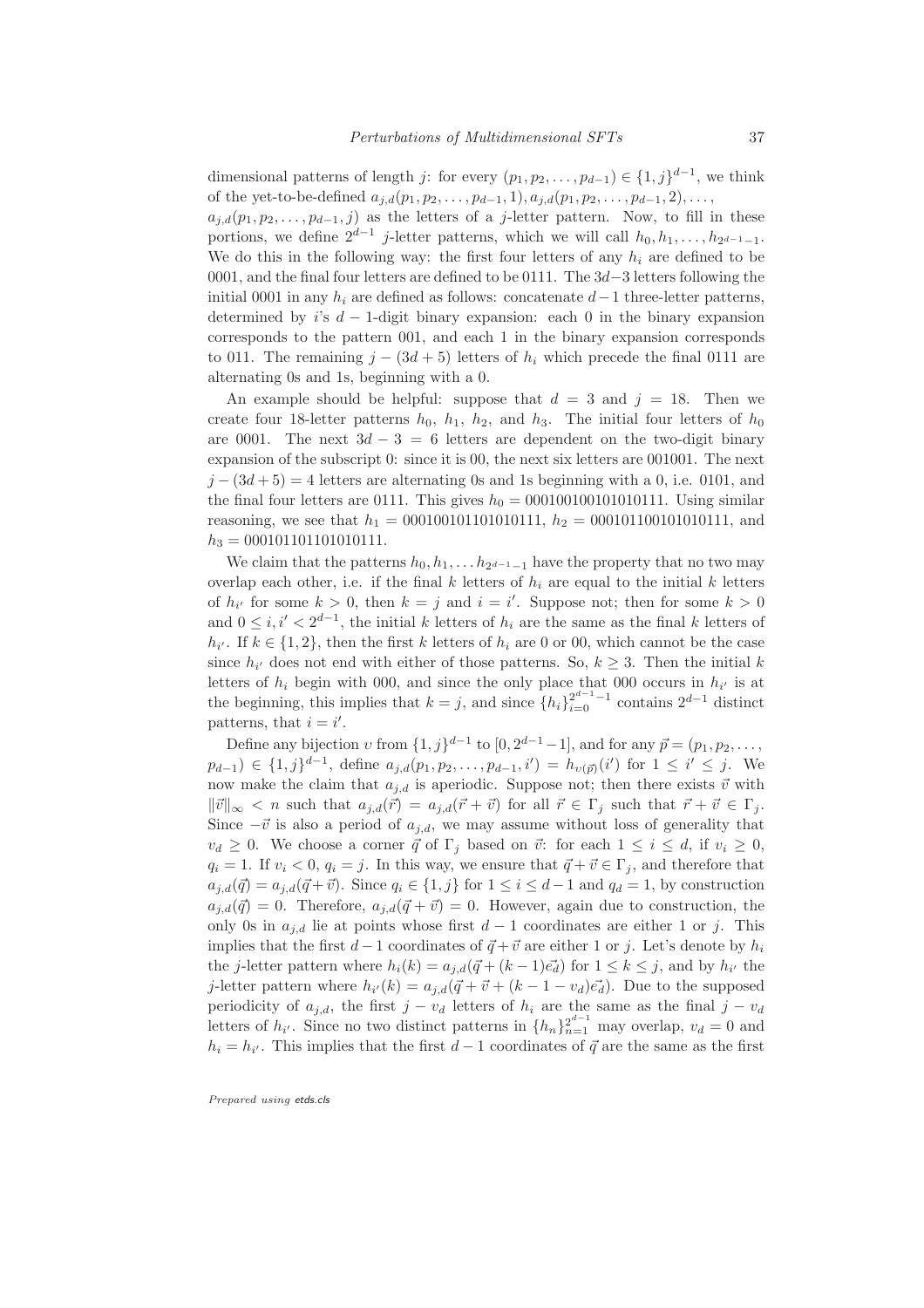$d-1$  coordinates of  $\vec{q} + \vec{v}$ , and therefore that the first  $d-1$  coordinates of  $\vec{v}$  are zero, implying that  $\vec{v} = 0$ , a contradiction. Thus,  $a_{i,d}$  is aperiodic.

LEMMA 8.3. For any  $d > 1$  and any  $j \geq 3d + 2$ , there exists a pattern  $b_{j,d} \in$  ${0,1}^{\Gamma_j^{(2)}}$  with the property that there cannot exist two overlapping occurrences of  $b_{i,d}$  such that one has nonempty intersection with the central copy of  $\Gamma_{i-2}$  in the other.

*Proof.* We use  $a_{j,d-1}$  as a tool to create  $b_{j,d}$ . We define  $b_{j,d}(\vec{p}) = 0$  if  $p_d = 1$  or 2, and  $b_{j,d}(\vec{p}) = 1$  if  $3 \leq p_d \leq j - 1$ . If  $p_d = j$ , then  $b_{j,d}(\vec{p}) = a_{j,d-1}(p_1,\ldots,p_{d-1})$ . Suppose that  $b_{i,d}$  does not have the property claimed in Lemma 8.3. Then  $b_{i,d}$  has a period  $\vec{v}$  with  $||v||_{\infty} \leq j - 2$ . We can again assume without loss of generality that  $v_d \geq 0$ . Choose a point  $\vec{q}$  of  $\Gamma_j^{(2)}$  as follows: for each  $1 \leq i \leq d-2$ , take  $q_i = 1$ if  $v_i \ge 0$ , and  $q_i = j - 1$  if  $v_i < 0$ . Choose  $q_{d-1} = j - 1 - v_{d-1}$  if  $v_{d-1} \ge 0$ , and  $q_{d-1} = 1 - v_{d-1}$  if  $v_{d-1} < 0$ . Finally, take  $q_d = 1$ . For any  $\vec{r} \in \mathbb{Z}^d$  all of whose coordinates are zero or one, the first  $d - 1$  coordinates of  $\vec{q} + \vec{r}$  are between 1 and j, and the dth coordinate is 1 or 2, implying that  $\vec{q} + \vec{r} \in \Gamma_j^{(2)}$ . This means that a copy of  $\Gamma_2$  with its least corner lexicographically at  $\vec{q}$  is a subset of  $\Gamma_j^{(2)}$ , call it S. Since S is composed entirely of points whose dth coordinate is 1 or  $2, b_{i,d}|_S$  is filled with 0s. Again, for any point  $\vec{r}$  all of whose coordinates are zero or one, the first  $d - 2$  coordinates of  $\vec{q} + \vec{v} + \vec{r}$  are between 1 and j, the  $(d - 1)$ th coordinate of  $\vec{q} + \vec{v} + \vec{r}$  is 1, 2, j – 1, or j, and the dth coordinate of  $\vec{q} + \vec{v} + \vec{r}$  is between 1 and j. Therefore, any such  $\vec{q} + \vec{v} + \vec{r}$  is in  $\Gamma_j^{(2)}$ , implying that a copy  $S + \vec{v}$  of  $\Gamma_2$ with its least corner lexicographically at  $\vec{q} + \vec{v}$  is a subset of  $\Gamma_j^{(2)}$  as well. By the supposed periodicity of  $b_{j,d}$  with respect to  $\vec{v}$ ,  $b_{j,d}|_{S+\vec{v}}$  must be filled with 0s as well. However, by construction, for any copy of  $\Gamma_2$  which is filled with 0s in  $b_{i,d}$ , the dth coordinate of its least corner lexicographically is 1. Since  $q_d = 1$ , it must be the case that  $v_d = 0$ . This implies that  $a_{i,d-1}$  is periodic with period  $(v_1, v_2, \ldots, v_{d-1})$ . Since  $a_{j,d-1}$  is aperiodic by Lemma 8.2,  $v_i = 0$  for  $1 \le i \le d-1$  as well, and so  $\vec{v} = 0$ , a contradiction. Therefore,  $b_{i,d}$  has the claimed property.

 $\Box$ 

 $\Box$ 

These constructions have both been about patterns in the full shift on two symbols. We must now turn to our SFT  $X$ . First, we will be constructing a pattern  $y \in L_{\Gamma_{3R+\tau}}(X)$  for which  $X_y$  is nonempty. Obviously, finding a pattern y such that  $X<sub>y</sub>$  is nonempty could be done by using the already proven upper bound for  $h^{top}(X) - h^{top}(X_y)$ , but this may require y to have shape with large size. We would like the shape of  $y$  to have a small size to prove as tight a lower bound as possible in Theorem 1.2. We first need two preliminary results.

LEMMA 8.4. For any d and n, define  $H_{n,d} = \{\vec{v} \in \Gamma_{2n+1} - n\vec{1} : \vec{v} \text{ is less than } \vec{0}\}$ lexicographically},  $G_{n,k,d} = \{\vec{v} \in \mathbb{Z}^d : v_i > 0 \text{ for } 1 \leq i \leq d, \sum_{i=1}^d n^{i-1}v_i \leq k\}$ , and  $K_{n,k,d} = \underline{(\Gamma_{k+n} - n\mathbf{1})} \setminus \Gamma_k$ . For any d and n, if X is a  $\mathbb{Z}^d$  subshift such that  $x|_{H_{n,d}}$ forces  $x(\vec{0})$  for all  $x \in X$ , then  $x|_{K_{n,k,d}}$  forces  $x|_{G_{n,k,d}}$  for any k and all  $x \in X$ .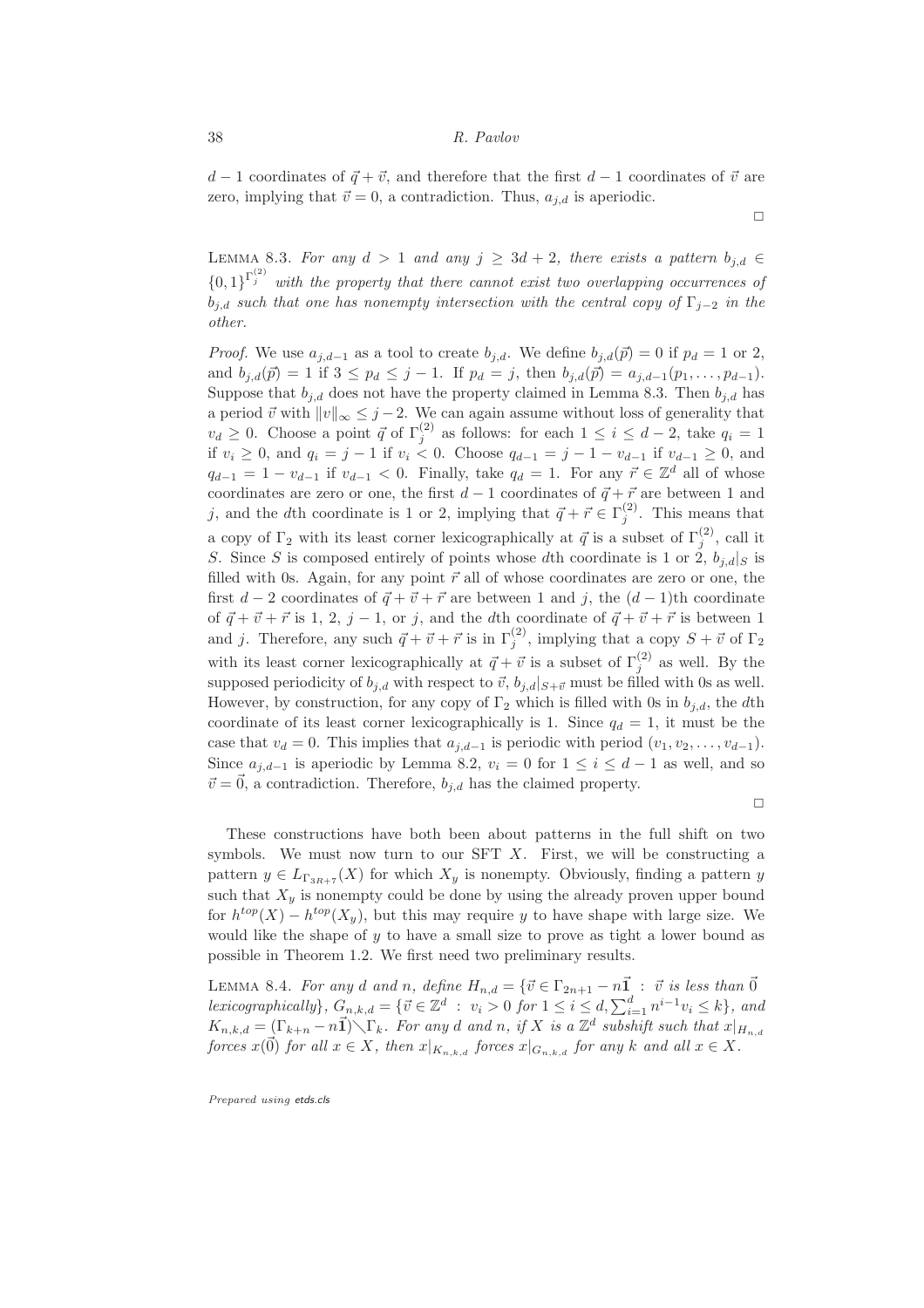*Proof.* As this is the only place in the paper where the dimension  $d$  of a cube may not be clear, for this proof we adopt the notation  $\Gamma_{n,d}$  for the cube  $\Gamma_n$  with dimension d. We also define  $I_{n,d} = \{\vec{v} \in (\Gamma_{2n+1,d} - n\vec{1}) : v_d < 0\}$  for any  $n,d$ . We quickly note a few useful facts about these sets which can be checked by the reader:  $H_{n,d+1} = I_{n,d} \cup (H_{n,d} \times \{0\}),$  and  $G_{n,k,d+1} = \bigcup_{i=1}^{\lfloor \frac{k}{n^d} \rfloor} (G_{n,k-in^d,d} \times \{i\}).$ 

The proof will be by induction on d. For  $d = 1$ , Lemma 8.4 is fairly easy to check (and is in fact a classical theorem due to Hedlund and Morse  $([4])$ ); it amounts to showing that if any  $n$  consecutive letters of any  $x$  force the next, then any  $n$ consecutive letters of x force the next k for any k. But this is clear; if  $x|_{[1,n]}$  forces  $x(n + 1)$ , then  $x|_{[2,n+1]}$  forces  $x(n + 2)$ , and we can proceed like this indefinitely. Thus, Lemma 8.4 is proven for  $d = 1$ . Now suppose that it is true for a fixed d, and we will prove it for  $d+1$ .

Suppose that X is a  $\mathbb{Z}^d$  subshift such that  $x|_{H_{n,d+1}}$  forces  $x(\vec{0})$  for all  $x \in X$ . Fix any  $x \in X$ . We wish to show that  $x|_{K_{n,k,d+1}}$  forces  $x|_{G_{n,k,d+1}}$ . Since  $G_{n,k,d+1} =$  $\bigcup_{i=1}^{\lfloor \frac{k}{n^d} \rfloor} (G_{n,k-in^d,d} \times \{i\}),$  it suffices to show that  $x|_{K_{n,k,d+1} \cup \bigcup_{i=1}^j (G_{n,k-in^d,d} \times \{i\})}$  forces  $x|_{G_{n,k-(j+1)n^d,d}\times\{j+1\}}$  for every  $0\leq j<\lfloor\frac{k}{n^d}\rfloor$ . Fix any  $0\leq j<\lfloor\frac{k}{n^d}\rfloor$ , and suppose that  $x|_{K_{n,k,d+1}\cup\bigcup_{i=1}^j(G_{n,k-ind,d}\times\{i\})}$  is given. We will show that  $x|_{G_{n,k-(j+1)n^d,d}\times\{j+1\}}$ is forced.

Consider any  $\vec{v} = (\vec{v'}, j + 1) \in G_{n,k-(j+1)n^d, d} \times \{j+1\}.$  We first claim that  $\vec{v} + I_{n,d+1} \subseteq K_{n,k,d+1} \cup \bigcup_{i=1}^{j} (G_{n,k-in^d,d} \times \{j\})$ . Since  $I_{n,d+1} = (\Gamma_{2n+1,d} - n\vec{\mathbf{1}}) \times$  $[-n, -1]$ , it suffices to show that  $\vec{v'} + (\Gamma_{2n+1,d} - n\vec{1}) \subseteq (K_{n,k,d+1} \cup \bigcup_{i=1}^{j} (G_{n,k-in^d,d} \times$  $\{j\})\cap (\mathbb{Z}^d\times\{i\})$  for any  $i\in [j-n+1,j].$ 

Since 
$$
(K_{n,k,d+1} \cup \bigcup_{i=1}^{j} (G_{n,k-in^d,d} \times \{j\})) \cap (\mathbb{Z}^d \times \{i\}) =
$$
  

$$
\begin{cases} (K_{n,k,d} \cup \Gamma_{k,d}) \times \{i\} & \text{if } -n+1 \leq i \leq 0 \\ (K_{n,k,d} \cup G_{n,k-in^d,d}) \times \{i\} & \text{if } i > 0, \end{cases}
$$

and since  $G_{n,k-(i+1)n^d,d} \subseteq G_{n,k-in^d,d} \subseteq \Gamma_{k,d}$  for all  $i > 0$ , it suffices to show that  $\vec{v'} + (\Gamma_{2n+1,d} - n\vec{1}) \subseteq K_{n,k,d} \cup G_{n,k-jn^d,d}.$ 

Consider any  $\vec{u} \in \Gamma_{2n+1,d} - n\vec{1}$ . By definition of  $G_{n,k-(j+1)n^d,d}$ ,  $\sum_{i=1}^d v'_i n^{i-1} \leq$  $k - (j + 1)n^d$ , and  $v'_i > 0$  for  $\frac{1}{i} \leq i \leq d$ . By choice of  $\vec{u}, -n \leq u_i \leq n$  for  $1 \leq i \leq d$ . Therefore,  $-n < (\vec{v'} + \vec{u})_i$  for  $1 \leq i \leq d$ , and  $\sum_{i=1}^d (\vec{v'} + \vec{u})_i n^{i-1} \leq$  $(k-(j+1)n^d) + (\sum_{i=1}^{d-1} n^i)$   $\leq k-jn^d$ . There are then two cases; if any coordinate of  $v'+\vec{u}$  is nonpositive, then  $v'+\vec{u} \in K_{n,k,d}$ , and if all coordinates are positive, then by definition,  $\vec{v'}+\vec{u} \in G_{n,k-jn^d,d}$ . So, indeed  $\vec{v'}+(\Gamma_{2n+1,d}-n\vec{1}) \subseteq K_{n,k,d} \cup G_{n,k-jn^d,d}$ . As argued above, this means that  $\vec{v} + I_{n,d+1} \subseteq K_{n,k,d+1} \cup \bigcup_{i=1}^{j} (G_{n,k-in^d,d} \times \{i\})$ for any  $\vec{v} \in G_{n,k-(j+1)n^d,d} \times \{j+1\}.$ 

Since  $H_{n,d+1} = I_{n,d+1} \cup (H_{n,d} \times \{0\})$ , and since  $x|_{K_{n,k,d+1} \cup \bigcup_{i=1}^j (G_{n,k-ind,d} \times \{i\})}$ has been given, we can then conclude that for any  $\vec{v} \in (G_{n,k-(j+1)n^d,d} \times \{j+1\}),$  $x|_{\vec{v}+(H_{n,d}\times\{0\})}$  forces  $x(\vec{v})$ . But then by the inductive hypothesis,  $x|_{G_{n,k-(j+1)n^d,d}} \times$  $\{j+1\}$  is forced by  $x|_{K_{n,k-(j+1)n^d,d+1}} \times \{j+1\}$ , and since  $K_{n,k-(j+1)n^d,d} \times \{j+1\}$  ⊂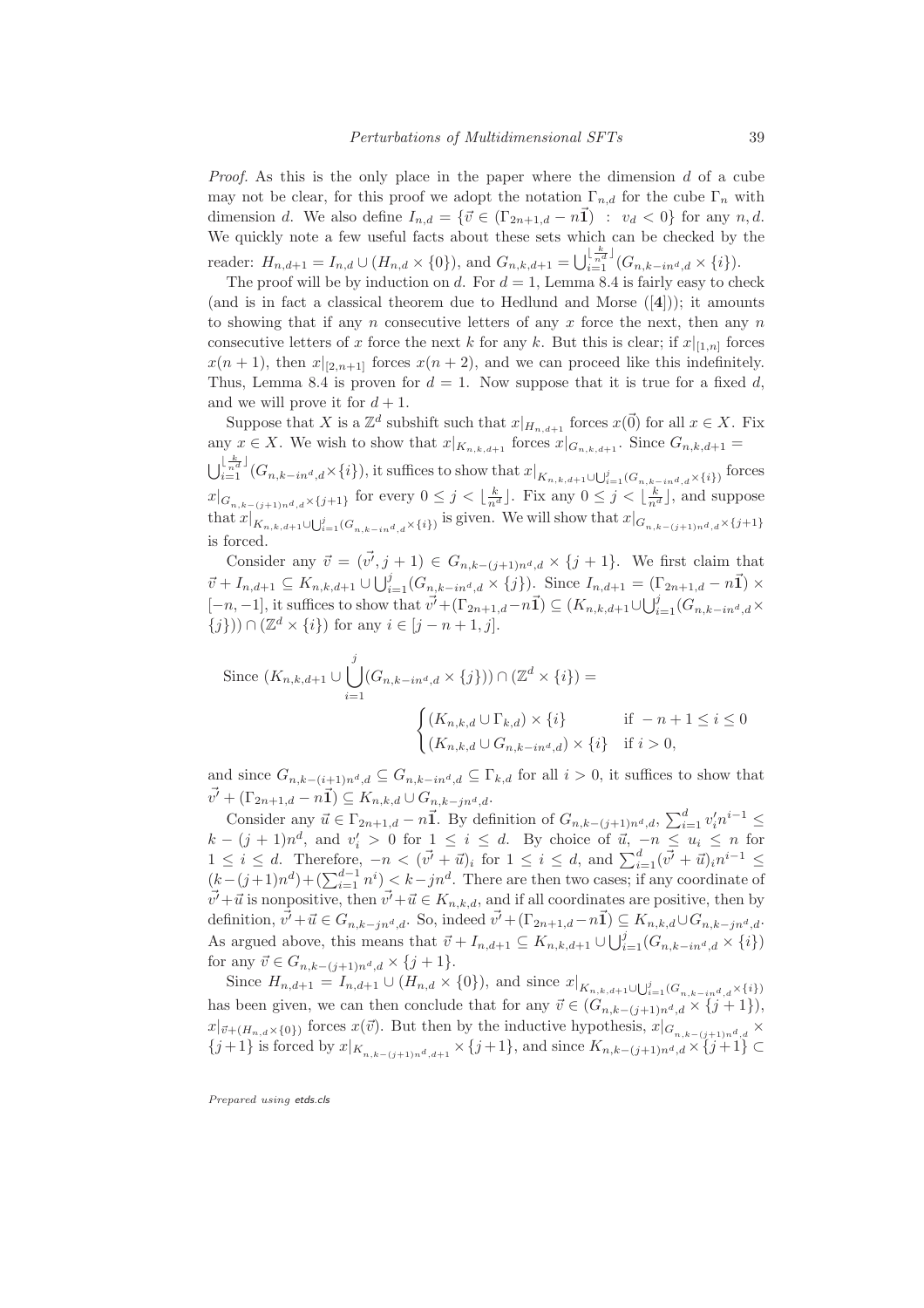$K_{n,k,d+1}, x|_{G_{n,k-(j+1)n^d,d}} \times \{j+1\}$  is forced by  $x|_{K_{n,k,d+1} \cup \bigcup_{i=1}^j (G_{n,k-ind,d} \times \{i\})}$  as well. Since j was arbitrary here, as described above this shows that  $x|_{K_{n,k,d+1}}$  forces  $x|_{G_{n,k,d+1}}$ . Since  $x \in X$  was arbitrary, we have verified the inductive hypothesis for  $d+1$ , and so we are done.

$$
\Box
$$

PROPOSITION 8.5. For any d, any  $\mathbb{Z}^d$  subshift X with  $h^{top}(X) > 0$ , and any finite  $S \subset \mathbb{Z}^d$ ,  $|L_S(X)| > |S|$ .

*Proof.* We write  $S = \{\vec{s_1}, \vec{s_2}, \dots, \vec{s_{|S|}}\}$  where  $\vec{s_i}$  comes before  $s_{i+1}$  in the usual lexicographical order for  $1 \leq i \leq |S|$ , and make the notation  $S_i = \{\vec{s_1}, \ldots, \vec{s_i}\}$ for all  $1 \leq i \leq |S|$ . Suppose for a contradiction that  $|L_S(X)| \leq |S|$ . Since  $h^{top}(X) > 0, |L_{S_1}(X)| > 1.$  It must then be the case that for some  $1 \leq j < |S|$ ,  $|L_{S_{j+1}}(X)| \leq |L_{S_j}(X)|$ . Since  $S_j \subset S_{j+1}$ , this means that for every pattern  $w \in L_{S_j}(X)$ , there is a unique way to extend it to a pattern in  $L_{S_{j+1}}(X)$ . In other words, for any  $x \in X$ ,  $x|_{S_j}$  forces  $x(s_{j+1})$ . By shift-invariance of X, for any  $x \in X$ ,  $x|_{S_i-s_i^+1}$  forces  $x(\vec{0})$ . Since  $T := S_j - s_{j+1}^+$  is finite, take  $N > \text{diam}(T)$ . Then, T consists of elements of  $\mathbb{Z}^d$  within a d-distance of less than N from  $\vec{0}$  and lexicographically less than  $\vec{0}$ . It is then clear that  $T \subseteq H_{N,d}$ , and so we note that  $x|_{H_{N,d}}$  forces  $x(\vec{0})$ .

Then by Lemma 8.4,  $x|_{K_{N,k,d}}$  forces  $x|_{G_{N,k,d}}$  for all k and any  $x \in X$ . This means that  $|L_{G_{N,k,d}}(X)| \leq |L_{K_{N,k,d}}(X)|$  for any k. Note that  $\Gamma_{\lfloor \frac{k}{dN^d} \rfloor} \subseteq G_{N,k,d}$  for all k. Therefore,  $|L_{\Gamma_n}(X)| \leq |L_{G_{N,n dN^d,d}}(X)| \leq |L_{K_{N,n dN^d,d}}(X)|^2$  for all n. Since  $|K_{N,ndN^d,d}| = (ndN^d + N)^d - (ndN^d)^d \leq 2Nd(ndN^d)^{d-1} = Cn^{d-1}$  for large n and a constant C independent of n, we see that  $|L_{\Gamma_n}(X)| \leq |A|^{Cn^{d-1}}$  for all large n, and so by the definition of topological entropy,  $h^{top}(X) = \lim_{n \to \infty} \frac{\ln |L_{\Gamma_n}(X)|}{n^d} \le$  $\limsup_{n\to\infty} \frac{Cn^{d-1}\ln|A|}{n^d} = 0$ . Therefore,  $h^{top}(X) = 0$ , a contradiction to the hypotheses of the theorem. Our initial assumption was therefore wrong, and so  $|L_S(X)| > |S|$  for all finite shapes S.

$$
\Box
$$

LEMMA 8.6. For any  $d > 1$  and any strongly irreducible  $\mathbb{Z}^d$  SFT X with uniform filling length R containing more than one point, there exists  $y \in L_{\Gamma_{3R+7}}(X)$  so that  $X_y \neq \emptyset$ .

*Proof.* Fix  $d > 1$  and a strongly irreducible  $\mathbb{Z}^d$  SFT X containing more than one point. By Lemma 4.11,  $h^{top}(X) > 0$ . Define  $S_1 = \{1, 2\} \times \{1, 2, ..., R + 4\}^{d-1} \subset$  $\Gamma_{R+4}$  and  $S_2 = \{R+3, R+4\} \times \{1, 2, ..., R+4\}^{d-1} \subset \Gamma_{R+4}$ . Then  $\rho(S_1, S_2) > R$ , and so by strong irreducibility,  $|L_{\Gamma_{R+4}}(X)| \geq |L_{S_1}(X)||L_{S_2}(X)|$ , which is greater than  $4(R+4)^{2d-2}$  by Proposition 8.5. Since  $R+4 \geq 4$ ,

$$
4(R+4)^{2d-2} \ge 4^{d-1}(R+4)^d \ge 2^d(R+4)^d = (2R+8)^d > (2R+4)^d.
$$

Therefore,  $|L_{\Gamma_{R+4}}(X)| > (2R+4)^d$ . Consider any  $y \in L_{\Gamma_{3R+7}}(X)$ . Since there are  $(2R+4)^d$  copies of  $\Gamma_{R+4}$  contained in  $\Gamma_{3R+7}$ , there are at most  $(2R+4)^d$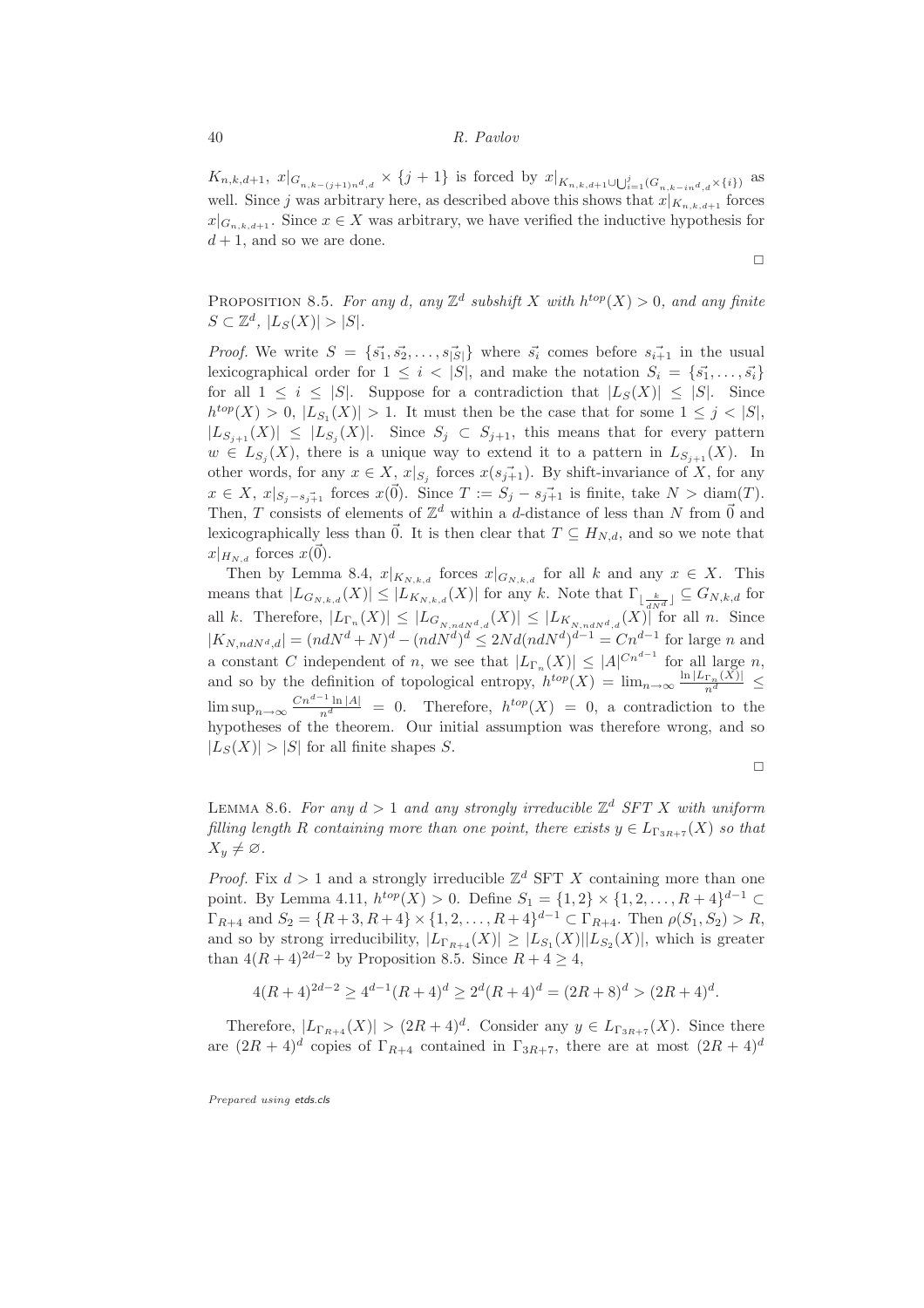different patterns in  $L_{\Gamma_{R+4}}(X)$  which are subpatterns of y. Therefore, there exists  $z \in L_{\Gamma_{R+4}}(X)$  such that z is not a subpattern of y. Then, again by using strong irreducibility, we can construct  $x \in X$  such that for any  $\vec{v} \in \mathbb{Z}^d$ ,  $x|_{\Gamma_{R+4}+(2R+4)\vec{v}} = z$ . (See Figure 11.) Then, for any S a copy of  $\Gamma_{3R+7}$ ,  $x|_S$  contains a z, and therefore  $x|S \neq y$ . Thus, y is not a subpattern of x, and so  $X_y$  contains at least one point and is nonempty.



FIGURE 11. A point  $x \in X_y$ 

 $\Box$ 

*Proof of Theorem 8.1.* Fix  $d > 1$ , a strongly irreducible  $\mathbb{Z}^d$  subshift X with uniform filling length R containing more than one point, and  $j \geq 3d + 2$ . Let  $W = 8R + 14$ . We will use y and  $b_{j,d}$  to create  $w_{j,d}$ . To do this, we first partition  $\Gamma_{jW}^{(2W)}$  into disjoint copies of Γ<sub>W</sub>. The disjoint copies of Γ<sub>W</sub> then have an obvious bijective correspondence to the points of  $\Gamma_j^{(2)}$ , illustrated in Figure 12.



FIGURE 12. The correspondence between copies of  $\Gamma_W$  in  $\Gamma_{jW}^{(2W)}$  and points in  $\Gamma_j^{(2)}$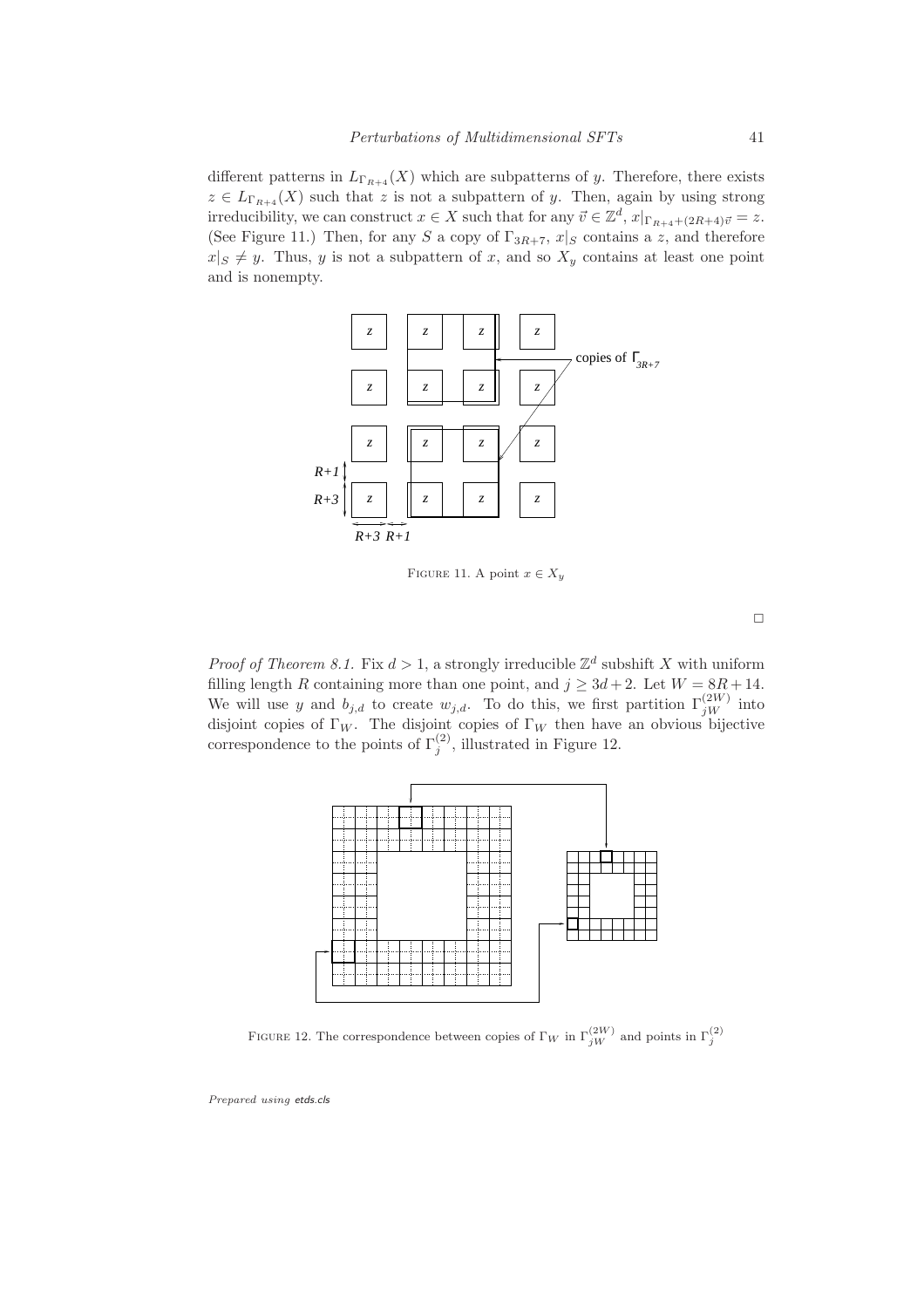We then use each entry of  $b_{j,d}$  to assign entries of  $w_{j,d}$  in the corresponding copy of  $\Gamma_W$  in  $\Gamma_{jW}^{(2W)}$ . For  $\vec{p} \in \Gamma_j^{(2)}$ , if  $b_{j,d}(\vec{p}) = 0$ , then the lexicographically least copy of  $\Gamma_{W-R}$  in the  $\Gamma_W$  corresponding to  $\vec{p}$  is filled with any pattern in  $L_{\Gamma_{W-R}}(X_y)$ , which clearly contains no occurrences of y. If  $b_{i,d}(\vec{p}) = 1$ , then the lexicographically least copy of  $\Gamma_{W-R}$  in the  $\Gamma_W$  corresponding to  $\vec{p}$  has  $2^d$  occurrences of y placed inside it, each one sharing a corner with it.



FIGURE 13. How a copy of  $\Gamma_W$  is filled if  $b_{j,d}(\vec{p}) = 1$ 

The remainder of  $\Gamma_{jW}^{(2W)}$  is then filled to make the pattern  $w_{j,d}$  by using strong irreducibility of  $X$ , since all of the filled portions are a distance of at least  $R+1$  from each other. We claim that this pattern  $w_{j,d} \in L_{\Gamma_{jW}^{(2W)}}(X)$  has the property described in Theorem 8.1. Suppose not; then there exist two overlapping occurrences of  $w_{j,d}$ such that one has nonempty overlap with the empty central copy of  $\Gamma_{(j-4)W}$  in the other, which implies that  $w_{j,d}$  is periodic with respect to some  $\vec{v} \neq 0$  with  $\|\vec{v}\|_{\infty} < (j-2)W$ . We then define  $\vec{v'}$  by defining  $v'_i$  to be the closest multiple of W to  $v_i$  for  $1 \leq i \leq d$ . If two are equally close, choose either. Clearly  $\|\vec{v} - \vec{v}'\|_{\infty} \leq \frac{W}{2}$ . We make the notation  $v^{\vec{\mathcal{v}}'} := \vec{v} - \vec{v'}$ .

Each coordinate of  $\vec{v'}$  is divisible by W, and so  $\vec{\overline{w'}}$  has integer coordinates. Since  $\|\vec{v}'\|_{\infty} \leq (j-2)W, \|\vec{v'}\|_{\infty} \leq j-2.$  This implies that either  $\vec{v'} = 0$  or  $\vec{\vec{v'}}$  is the difference between two overlapping occurrences of  $\Gamma_j^{(2)}$ , one of which has nonempty intersection with the central copy of  $\Gamma_{i-2}$  in the other. Assume for now that the latter is the case. Then, by the definition of  $b_{n,d}$ , this implies that there exist  $\vec{q}, \vec{q} + \frac{\vec{v'}}{W} \in \Gamma_j^{(2)}$  such that  $b_{j,d}(\vec{q}) \neq b_{j,d}(\vec{q} + \frac{\vec{v'}}{W})$ . Without loss of generality, we assume that  $b_{j,d}(\vec{q}) = 1$  and  $b_{j,d}(\vec{q} + \frac{\vec{v'}}{W}) = 0$ .

Let's call S the lexicographically least copy of  $\Gamma_{W-R}$  in the copy of  $\Gamma_W$  in  $\Gamma_{jW}^{(2W)}$ corresponding to  $\vec{q}$  in  $\Gamma_j^{(2)}$  and call T the lexicographically least copy of  $\Gamma_{W-R}$  in the copy of  $\Gamma_W$  in  $\Gamma_{jW}^{(2W)}$  corresponding to  $\vec{q} + \frac{\vec{v'}}{W}$  in  $\Gamma_j^{(2)}$ . Then  $T - S = \vec{v'}$ , and since  $w_{j,d}$  is periodic with respect to  $\vec{v}$ ,  $w_{j,d}|_{S\cap(T-\vec{v})} = w_{j,d}|_{(S+\vec{v})\cap T}$ . Note that  $T - \vec{v} = (T - \vec{v'}) - \vec{v''} = S - \vec{v''}$ . Since  $\|\vec{v''}\|_{\infty} \leq \frac{W}{2}$ ,  $S \cap (S - \vec{v''}) \neq \emptyset$ , and so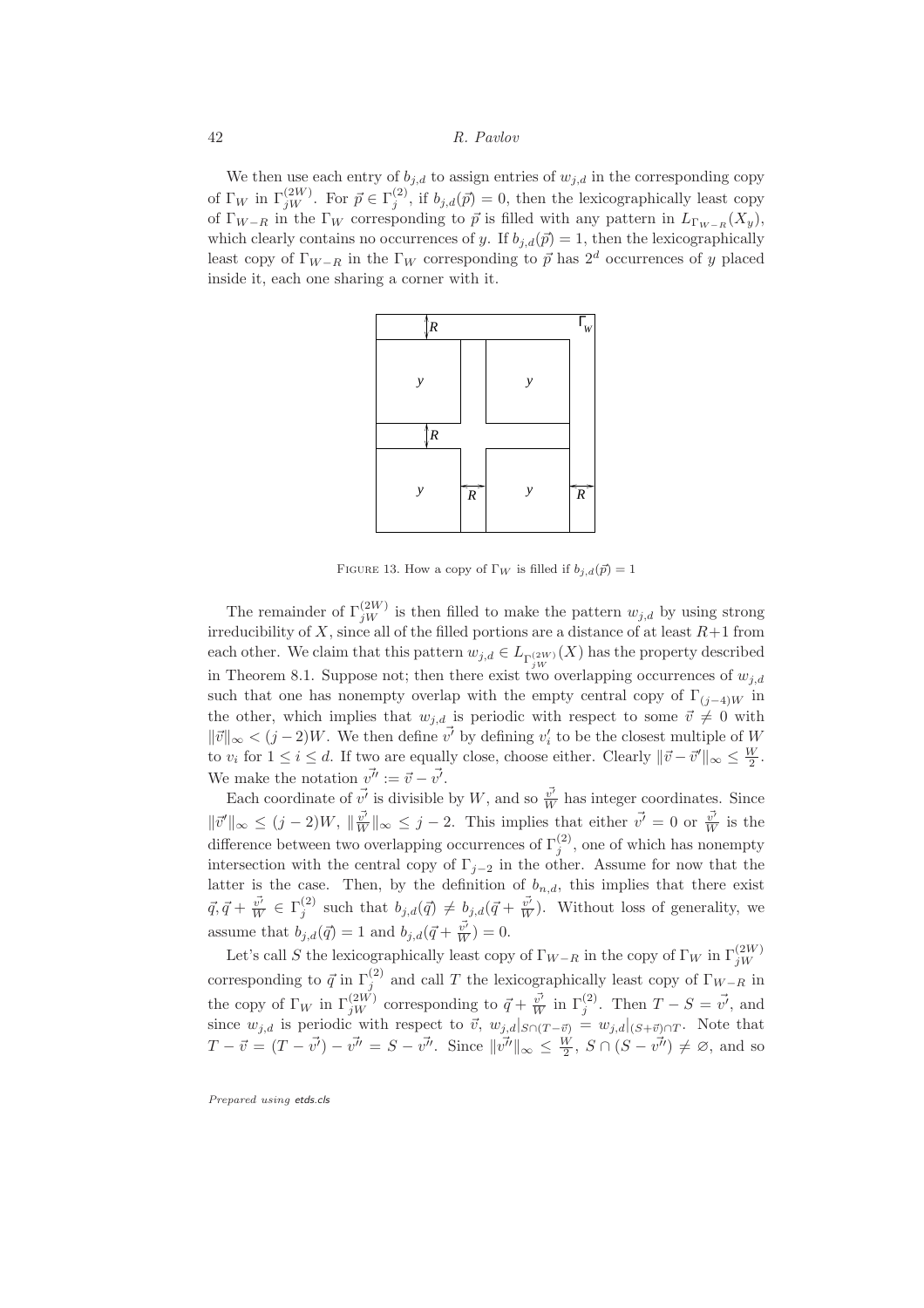$S \cap (T - \vec{v}) \neq \emptyset$  as well. In fact,  $S \cap (T - \vec{v})$  is a copy of  $P_{s_1,...,s_d}$  which shares a corner with S, and for which  $s_i \geq (W - R) - \frac{W}{2} = 3R + 7$  for all  $1 \leq i \leq d$ . Therefore,  $S \cap (T - \vec{v})$  contains one of the  $2^d$  copies of  $\Gamma_{3R+7}$  in S which share a corner with S. Since  $b_{j,d}(\vec{q}) = 1$ , and since S is the lexicographically least copy of  $\Gamma_{W-R}$  in the copy of  $\Gamma_W$  in  $\Gamma_{jW}^{(2W)}$  corresponding to  $\vec{q}$  in  $\Gamma_j^{(2)}$ , every one of these subcubes of S contains an occurrence of y in  $w_{i,d}$ . Therefore,  $w_{i,d}|_{S\cap(T-\vec{v})}$  has y as a subpattern. However, since  $(S + \vec{v}) \cap T \subseteq T$ ,  $w_{j,d}|_{(S + \vec{v}) \cap T}$  is a subpattern of  $w_{j,d}|_T$ . Since  $b_{j,d}(\vec{q} + \frac{\vec{v'}}{W}) = 0$ , and since T is the lexicographically least copy of  $\Gamma_{W-R}$  in the copy of  $\Gamma_W$  in  $\Gamma_{jW}^{(2W)}$  corresponding to  $\vec{q} + \frac{\vec{v'}}{W}$  in  $\Gamma_j^{(2)}$ ,  $w_{j,d}|_T$  contains no occurrences of y. Therefore,  $w_{j,d}|_{(S+\vec{v}) \cap T}$  contains no occurrences of y either. Since  $w_{j,d}|_{S \cap (T - \vec{v})} = w_{j,d}|_{(S + \vec{v}) \cap T}$ , we have a contradiction.

The only remaining case is when  $\vec{v'} = 0$ , i.e.  $\|\vec{v}\|_{\infty} \leq \frac{W}{2}$ . We can then simply take an integer multiple  $n\vec{v}$  of  $\vec{v}$  such that some coordinate of  $n\vec{v}$  is greater than  $\frac{W}{2}$ , but at most W. Then,  $n\vec{v}$  is also a period of  $w_{i,d}$ , and we can repeat the argument above for the same contradiction. We arrive at a contradiction in either case, and so  $w_{i,d}$  has the claimed property.

 $\Box$ 

## 9. An application to an undecidability question

One of the complexities of  $\mathbb{Z}^d$  SFTs for  $d > 1$  is that there does not exist an algorithm which takes as input an alphabet  $A$  and a finite set  $\mathcal F$  of finite forbidden patterns, and decides whether or not the associated SFT  $(A^{\mathbb{Z}^d})_{\mathcal{F}}$  is nonempty. (See [1] and [14] for details.) One application of Theorem 6.1 is a condition under which  $(A^{\mathbb{Z}^d})_{\mathcal{F}}$  has positive topological entropy, and so in particular is nonempty.

THEOREM 9.1. For any alphabet A and any  $d > 1$ , there exist  $F, G \in \mathbb{N}$  such that for any  $m > 0$  and any finite set of patterns  $\mathcal{F}_m = \{w_k \in L_{\Gamma_{n_k}}(X) : 1 \leq k \leq m\}$ satisfying  $n_1 > G$  and  $n_k \ge F(n_{k-1})^{24d^2}$  for  $1 < k \le m$ ,  $h^{top}((A^{\mathbb{Z}^d})_{\mathcal{F}_m}) > 0$ .

To prove this, we will need the following lemma:

LEMMA 9.2. For any  $d > 1$ , there exists  $C \in \mathbb{N}$  so that for any strongly irreducible  $\mathbb{Z}^d$  shift  $X = (A^{\mathbb{Z}^d})_{\mathcal{F}}$  of finite type t with uniform filling length R containing more than one point, any  $n > \max(C(R+1)^{24d^2}, 5t)$ , and any  $w \in L_{\Gamma_n}(X)$ , there is some  $w' \in L_{\Gamma_m}(X)$  a subpattern of w such that  $X_{w'}$  contains more than one point and is strongly irreducible with uniform filling length at most  $2n + R$ .

*Proof.* Suppose that such a shift X is given. By Theorem 6.1, there exists  $N_1$  such that for any  $w \in L_{\Gamma_n}(X)$  with  $n > N_1$ , there exist  $w', w'' \in L_{\Gamma_m}(X)$  such that  $w'$ is a subpattern of w and replacing an occurrence of w' by  $w''$  in an element of X cannot possibly create a new occurrence of  $w'$ . By an examination of the proof of Theorem 6.1, we see that a sufficient condition for the existence of  $w'$  and  $w''$  with these properties is that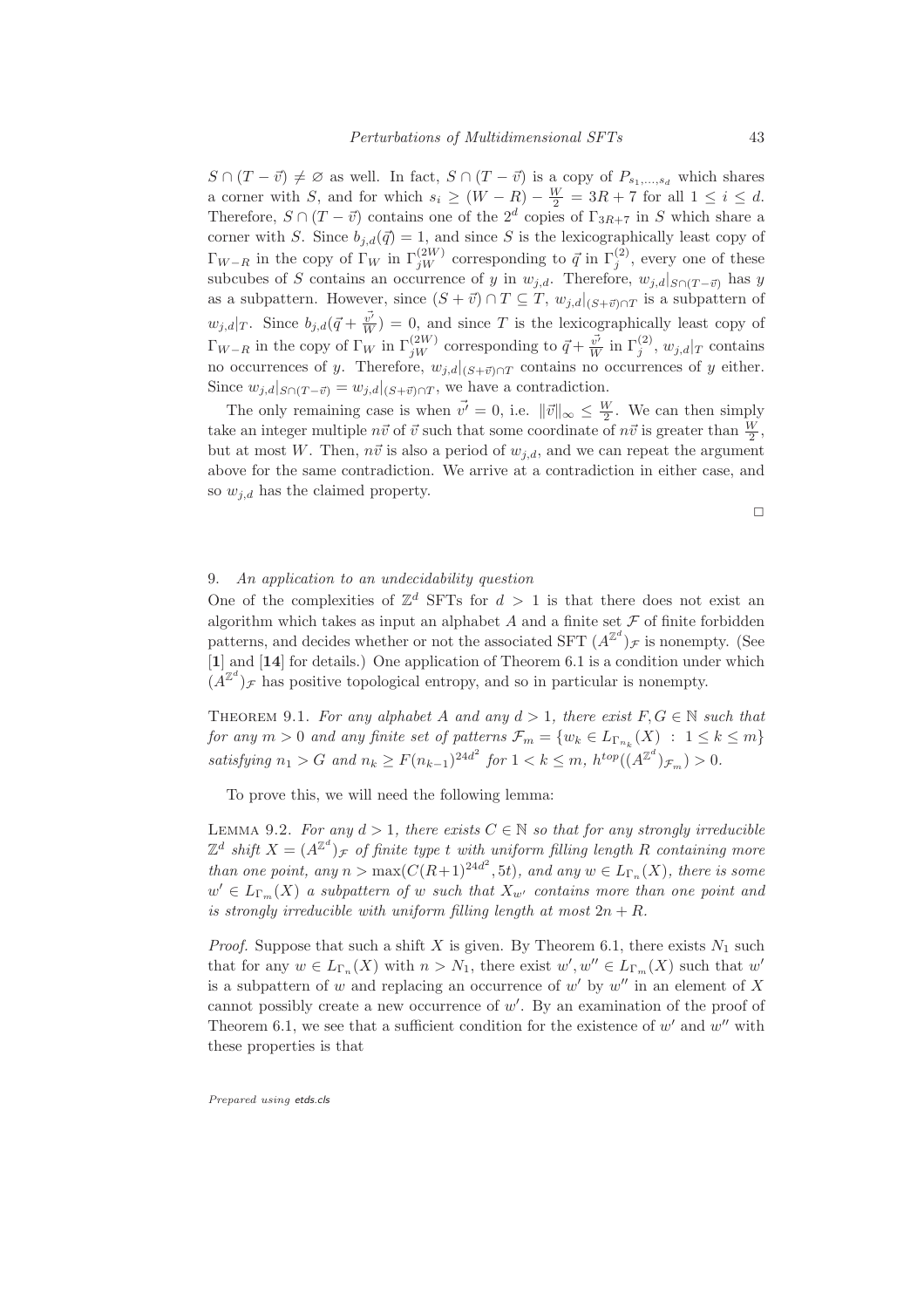$$
n > \max(C'\Big(\frac{\ln n}{h^{top}(X)} + R\Big)^{12d}, 5t)
$$

for some constant C' depending only on d. By Lemma 4.11,  $h^{top}(X) > \frac{\ln 2}{(R+1)^d}$ . The reader may then check that there exists a constant C depending only on  $\tilde{d}$  so that  $n > \max(C(R+1)^{24d^2}, 5t)$  implies the displayed formula, and thus the existence of  $w'$  and  $w''$ . By the same argument as that used in the proof of the upper bound of Theorem 1.2, this implies that  $X_{w'}$  is nonempty: to create a point of  $X_{w'}$ , simply begin with a point  $x \in X$ , choose an ordering of  $\mathbb{Z}^2$  with a least element, and replace each occurrence of  $w'$  in x by  $w''$  in order. In fact, it is easy to choose  $w''$  containing at least two different letters: just make sure that the subword  $a$  of  $w''$  from the proof of Theorem 6.1 contains at least two letters. This means that  $|X_{w'}| > 1$ : any point  $x' \in X_{w'}$  obtained by repeated replacements of w' by w'' in some point  $x \in X$  contains at least two letters, meaning that some two of its shifts are unequal.

Consider any two shapes  $S, T \subseteq \mathbb{Z}^d$  such that  $\rho(S,T) > 2n + R$ , and any patterns  $y \in L_S(X_{w'})$  and  $z \in L_T(X_{w'})$ . Since  $y \in L_S(X_{w'})$ , there exists  $y' \in L_{S\cup (S^c)^{(n)}}(X_{w'})$  such that  $y'|_{S} = y$ . Similarly, there exists  $z' \in L_{T\cup (T^c)^{(n)}}(X_{w'})$ such that  $z' \rvert_T = z$ . For any  $\vec{p} \in S \cup (S^c)^{(n)}$ , by definition there exists  $\vec{p'} \in S$  such that  $\|\vec{p} - \vec{p'}\|_{\infty} \leq n$ . Similarly, for any  $\vec{q} \in T \cup (T^{c})^{(n)}$ , there exists  $\vec{q'} \in T$ such that  $\|\vec{q} - \vec{q'}\|_{\infty} \leq n$ . But  $\rho(S,T) > 2n + R$ , so  $\|\vec{p'} - \vec{q'}\|_{\infty} > 2n + R$ . By the triangle inequality,  $\|\vec{p} - \vec{q}\|_{\infty} > R$ . Therefore, since  $\vec{p}, \vec{q}$  were arbitrary,  $\rho(S \cup (S^c)^{(n)}, T \cup (T^c)^{(n)}) > R$ , and so by strong irreducibility of X there exists  $x \in X$  such that  $x|_{S \cup (S^c)^{(n)}} = y'$  and  $x|_{T \cup (T^c)^{(n)}} = z'$ . We now fix any ordering of the elements of  $\mathbb{Z}^d$  with a least element (say lexicographically with respect to polar coordinates) and replace each element of  $w'$  by  $w''$  in turn with respect to this order. In this way, we will eventually arrive at  $x' \in X$  which has no occurrences of w' and is thus an element of  $X_{w'}$ . Note that since  $x|_{S\cup (S^c)^{(n)}} = y'$  and  $x|_{T\cup (T^c)^{(n)}}$  are patterns in  $L(X_{w'})$ , they had no occurrences of w'. Therefore, any of the replaced occurrences of w' had nonempty intersection with  $((S \cup (S^c)^{(n)}) \cup (T \cup (T^c)^{(n)}))$ <sup>c</sup>. Consider such a replaced occurrence which occupies U a copy of  $\Gamma_m$ . From the fact just noted, there exists  $\vec{p} \in U$  such that  $\vec{p} \notin S \cup (S^c)^{(n)} \cup T \cup (T^c)^{(n)}$ . This implies that  $\rho({\bar{p}},S) > n$  and  $\rho({\bar{p}},T) > n$ . Therefore, since the size of U is  $m \leq n$ , U is disjoint from both S and T. Since U is the location of an arbitrary replaced occurrence of  $w'$ , this implies that x remained unchanged on S and T throughout the process of changing it to x', and so  $x'|_S = x|_S = y$  and  $x'|_T = x|_T = z$ . By definition, we have shown that  $X_{w'}$  contains more than one point and is strongly irreducible with uniform filling length at most  $2n + R$ .

 $\Box$ 

*Proof of Theorem 9.1.* By Lemma 9.2, there exists G such that for any  $n_1 > G$  and  $w_1 \in A^{\Gamma_{n_1}}$ , there is a subpattern  $w'_1$  of  $w_1$  such that  $(A^{\mathbb{Z}^d})_{\{w'_1\}}$  contains more than one point and is strongly irreducible with uniform filling length  $R_1 < 4n_1$ . Take F to be  $5^{24d^2}C$ , where C is from Lemma 9.2.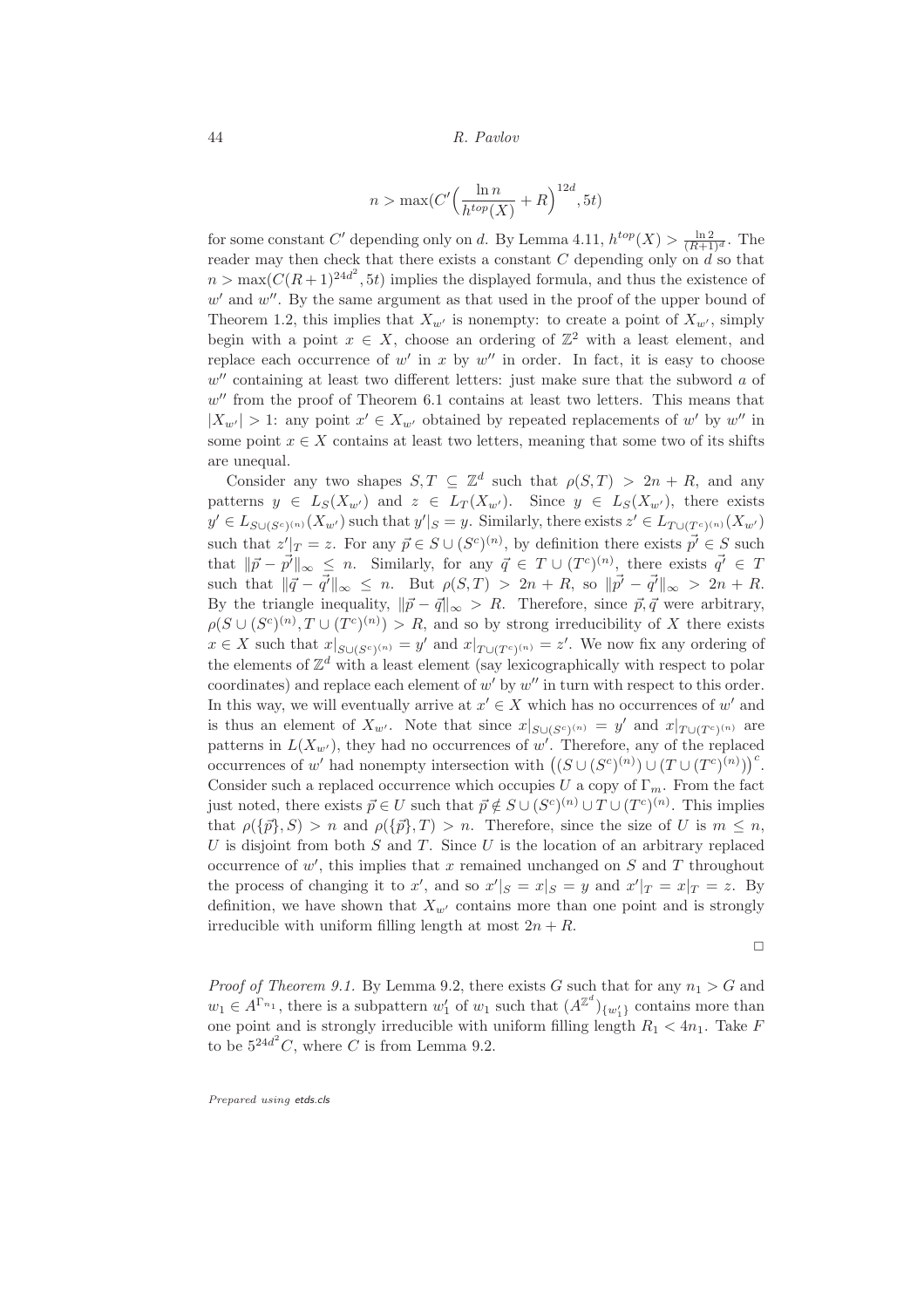We prove this theorem by induction. Our inductive hypothesis is that for any  $\mathcal{F}_m$  as described in the hypotheses,  $(A^{\mathbb{Z}^d})_{\mathcal{F}_m}$  contains a strongly irreducible SFT with more than one point with uniform filling length less than  $4n_m$ . The base case  $m = 1$  is verified by the definition of G above. Now suppose the hypothesis to be true for m, and consider any  $\mathcal{F}_{m+1} = \{w_1, w_2, \ldots, w_{m+1}\}\$  satisfying the hypotheses of Theorem 9.1.

By the inductive hypothesis,  $(A^{\mathbb{Z}^d})_{\{w_1, w_2, ..., w_m\}}$  contains a strongly irreducible shift  $X_m$  of finite type  $t_m$  with more than one point and uniform filling length  $R_m$  <  $4n_m$ . We first claim that  $n_{m+1} > \max(C(R_m + 1)^{24d^2}, 5t_m)$ . By the hypotheses of Theorem 9.1,  $n_{m+1} > F(n_m)^{24d^2} = 5^{24d^2} C(n_m)^{24d^2} > C(5n_m)^{24d^2} >$  $C(R_m + 1)^{24d^2}$ . Since the largest size of a pattern in  $\mathcal F$  is  $n_m$ ,  $t_m \leq n_m$ , and so  $n_{m+1} > F(n_m)^{24d^2} > 5t_m.$ 

We now have two cases: either  $w_{m+1} \in L(X_m)$  or not. If  $w_{m+1} \in L(X_m)$ , then since  $n_{m+1} > \max(C(R_m + 1)^{24d^2}, 5t_m)$ , by Lemma 9.2 there is  $w'_{m+1}$  a subpattern of  $w_{m+1}$  such that  $(X_m)_{w'_{m+1}}$  contains more than one point and is strongly irreducible with uniform filling length less than  $2n_{m+1} + R_m < 4n_{m+1}$ . Then  $(X_m)_{w'_{m+1}} \subseteq (X_m)_{w_{m+1}} \subseteq (A^{\mathbb{Z}^d})_{\mathcal{F}_{m+1}}$ , and the inductive hypothesis is verified for  $m + 1$ .

If  $w_{m+1} \notin L(X_m)$ , then  $(X_m)_{w_{m+1}} = X_m$ , and so since  $X_m = (X_m)_{w_{m+1}} \subseteq$  $(A^{\mathbb{Z}^d})_{\mathcal{F}_{m+1}}$ , in this case  $(A^{\mathbb{Z}^d})_{\mathcal{F}_{m+1}}$  contains a strongly irreducible SFT with more than one point and uniform filling length  $R_m < 4n_m < 4n_{m+1}$ , and the induction is complete. We have then shown that for any  $m$ ,  $(A^{\mathbb{Z}^d})_{\mathcal{F}_m}$  contains a strongly irreducible shift with more than one point, and therefore by Lemma 4.11 its topological entropy is positive.

Acknowledgements. The author would like to thank Vitaly Bergelson and Brian Marcus for helpful comments and suggestions in the preparation of this paper, Anthony Quas and Ayşe Şahin for several useful discussions of  $\mathbb{Z}^d$  shifts of finite type, and the anonymous referees for a wide variety of helpful improvements to the organization of the paper.

#### **REFERENCES**

- [1] Robert Berger, The undecidability of the domino problem, Mem. Amer. Math. Soc. 66 (1966)
- [2] Michael Boyle, Ronnie Pavlov, and Michael Schraudner, Multidimensional sofic shifts without separation and their factors, Trans. Amer. Math. Soc., to appear.
- [3] Robert Burton and Jeffrey Steif, New results on measures of maximal entropy, Israel J. Math. 89 (1995), nos. 1-3, 275–300.
- [4] Gustav Hedlund and Marston Morse, Symbolic dynamics, Amer. J. Math., 60 (1938), no. 4, 815–866.
- [5] Michael Hochman and Tom Meyerovitch, A Characterization of the Entropies of Multidimensional Shifts of Finite Type, Annals of Math., to appear.

Prepared using etds.cls

 $\Box$